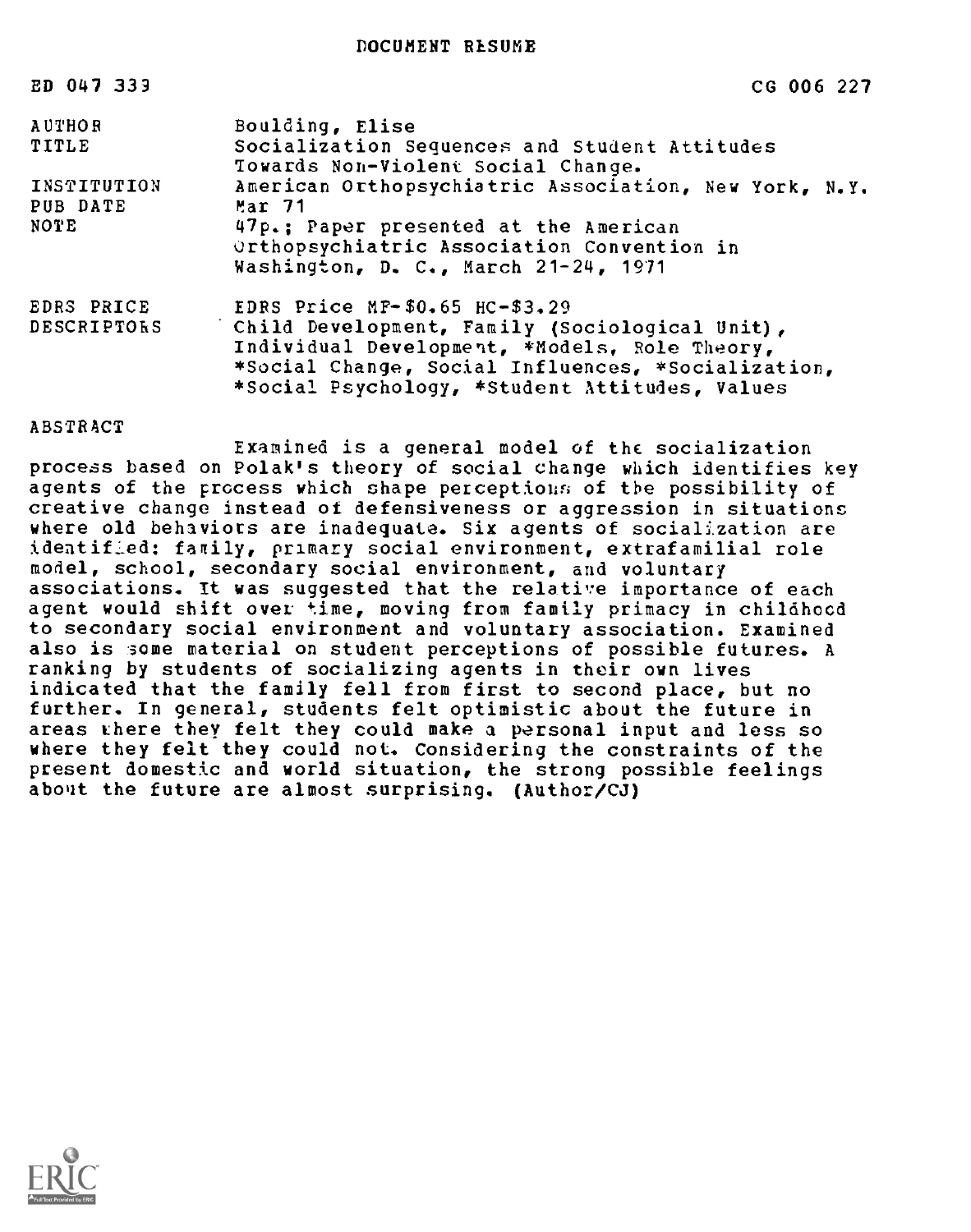$\mathbf{r}$ 

 $\ddot{\bullet}$ 

# SOCIALIZATION SEQUENCES AND STUDENT ATTITUDES TOWARDS NON-VIOLENT SOCIAL CHANGE

by Elise Goulding

for the

Round Table: Psychosocial Design for Nonviolent Change

48th Annual Meeting American Orthopaychiatric Association

Washington, D. C.

March 21-24, 1971

 $\mathcal{L}_{\rm{max}}$  , and  $\mathcal{L}_{\rm{max}}$ 

 $\overline{a}$ 

1

- DEFICE OF BUCATION<br>THIS DOCUMENT HAS BEEN REPRODUCED<br>EXACTLY AS RECEIVID FROM THE FERSON OR<br>ORGANIZATION ONGINUTING IT POINTS OF<br>SARILY REPRESENT OFFICIAL OFFICE OF EDU.<br>CATION POSITION OR POLICY<br>CATION POSITION OR POLIC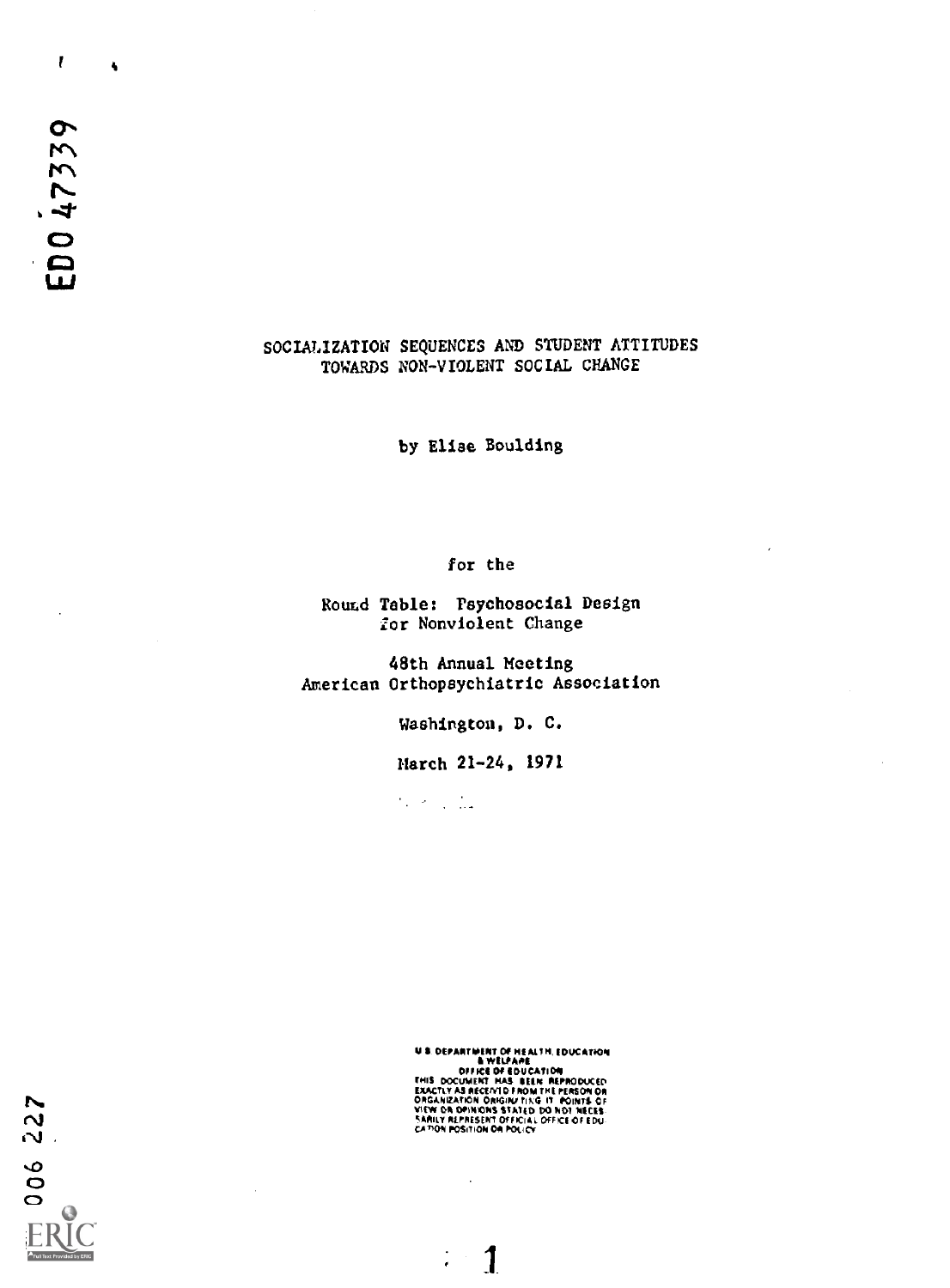# SOCIALIZATION SEQUENCES AND STUDENT ATTITUDES TOWARDS NON-VIOLENT SOCIAL CHANGE

by Elise Boulding

Non-violent social change may be defined as that restructuring of institutions, opportunities, behaviors and values in a society which is accomplished without inflicting constraints on the members of that society which do them physical or mental harm.<sup>7</sup> The areas of social change we are most interested in here are those relating to domestic social injustice and militarism. Non-violent change in these ateas may be studied in a variety of conceptual frameworks, including the structural-functional framework, the framework of the psycho-social development of the individual member of society, and the intermediate framework of the socialization process which prepares people for defined social roles. The first approach focuses on the capacity of the social structure to adapt to new requirements, redraw social boundaries, create new social roles and redistribute opportunities in society. The second approach focuses on the developmental sequence taking place in the maturation process for each individual in relation to his capacity to manage tensions and conflicts.

The third approach, and the one taken here, focuses on the linkage function between social structure and individual role-taker by looking at

Both violence and non-violence are exceedingly difficult to define, and this definition is frankly a "compromise" definition which begs the question of what "harm" is. Presence or absence of intention to do harm is treated as irrelevant.



ł

2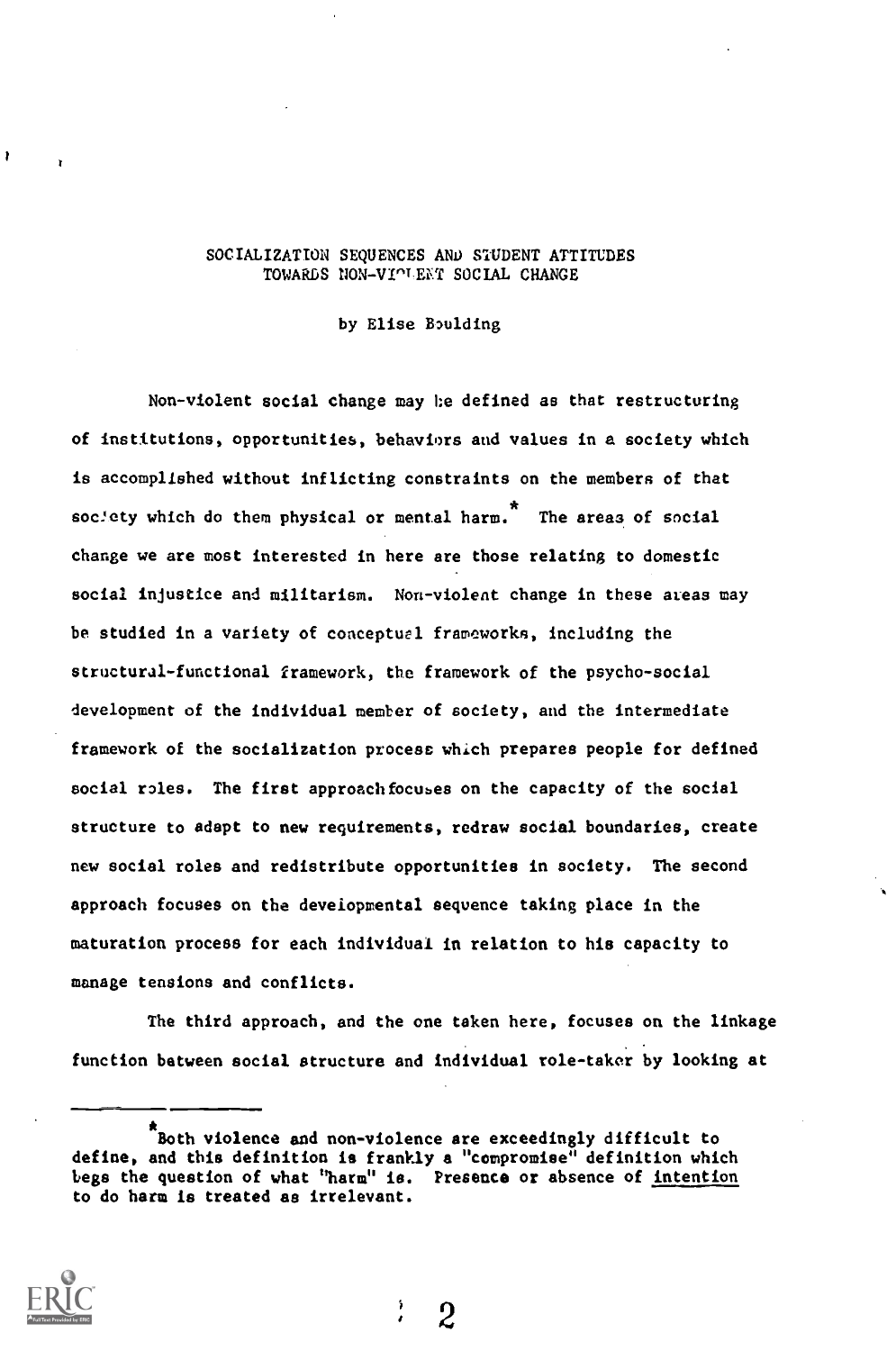the process by which social institutions shape individuals to carry out necessary social roles. Socialization is normally thought of in terms of preparation for the maintenance of the existing social structures (5). Since change is a constant fea'ure of all human institutions over time, it is perfectly reasonable to focus on the extent to which society prepares individuals to act as agents of peaceful adaptation and change. This is obviously better done in societies which have an "official" ideology of change than in societies which do not. However, all societies, change-oriented or not, exhibit ambivalence and inconsistency in their socialization practices when it comes to dealing with the problem of preparing their members both for stability and change. It is to a society's interest to prepare its members for non-destructive change behaviors, since this enables necessary and inevitable change to take place with a minimum of hurt to the society and its individual members. When no provision for the development of innovative role-taking is made, then the stage is set for a necessary resort to violence to disrupt and destroy inflexible structures. Since the 1960's and 1970's seem to be an era in which there is considerable (if vague) value consensus in some leading sectors of society sbout the need for fir-reaching social changes, it becomes very important to identify the socialization sequences which prepare young people to play innovative social roles.

In this paper I will look at a general model of the socialization process which identifies key agents and aspects of the process which shape perceptions of the possibility of creative change instead of definsiveness or aggression in situations where old behaviors are not adequate. The model includes the three stages of childhood, adolescence



 $-2-$ 

R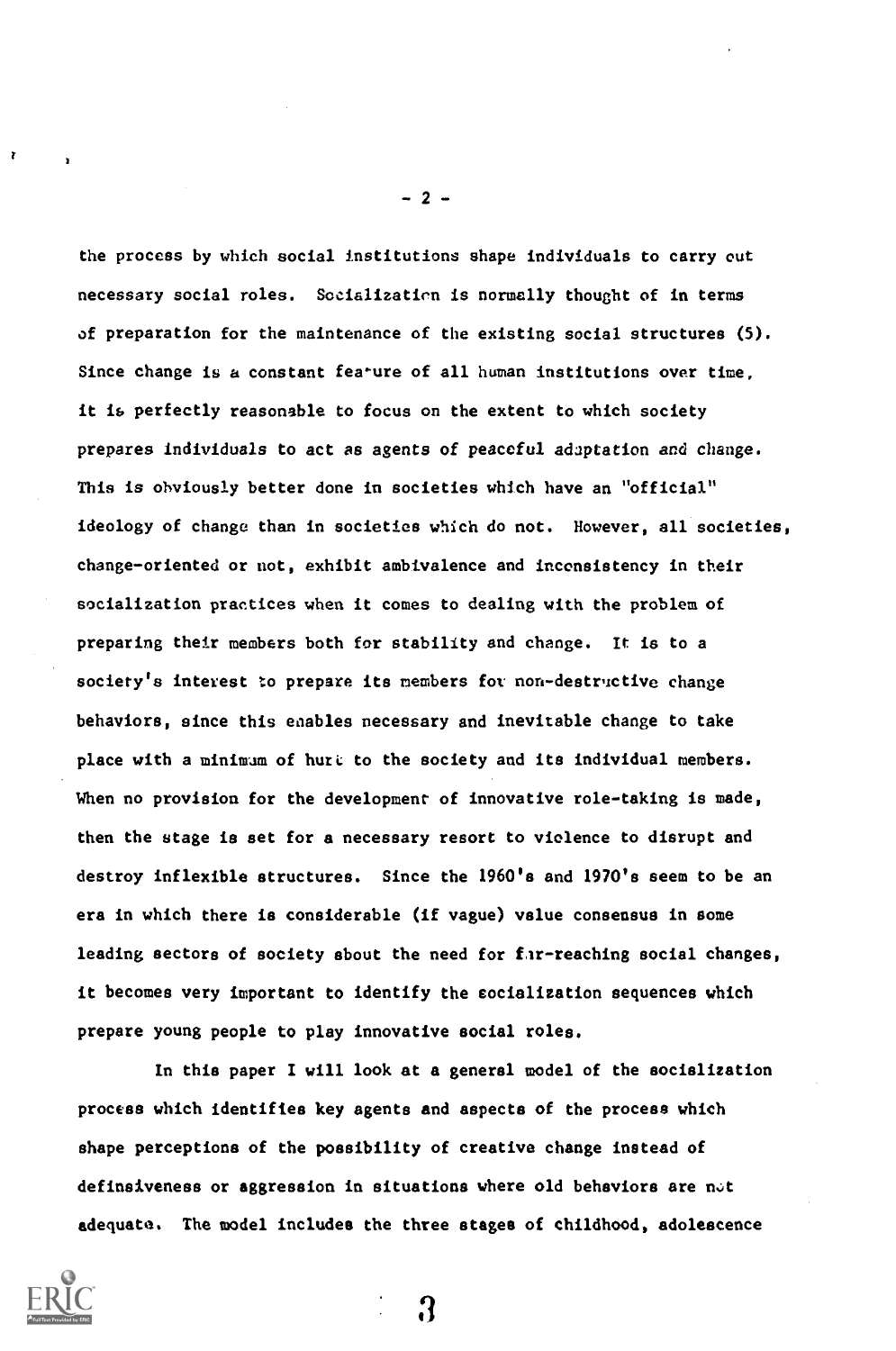.nd young adulthood. This model will be set in the framework of Polak's theory of social change which is based on the concept that man's most basic human characteristic is the ability to perceive the totally other, including other forms of social order, alternative futures for man. His theory postulates that creative minoricies in a society generate an array of images of the future. By an unspecified process of social selection, certain of these images become powerful dynamic forces which act on the present to shape behaviors and institutions that move society toward desired futures. There are four modes of imaging this future, based on possible combinations of optimism and pessimism concerning the nature of reality and man. Only one of these modes is conducive to a general social perception of the possibility of non-violent social change, and the othe three produce varying degrees of frustration and aggression, or apathy. The four Polakian modes are as follows:

> 1. Essence optimism combined with influence optimism: The world is good and man can make it even better.

2. Essence optimism combined with influence pessimism: The world is good but it goes of itself and man cacnot alter the course of events.

3. Essence pessimism combined with influence optimism: The world is bad but man can make it better.

4. Essense pessimism combined with influence pessimism: The world is bad and there isn't a damn thing man can do about it. (28)

A suclety in which the first mode prevails is a dynamic, peaceful but activist society. The Age of Enlightenment in Europe is a good example of this mode of viewing the future. The second mode produces :

4



- 3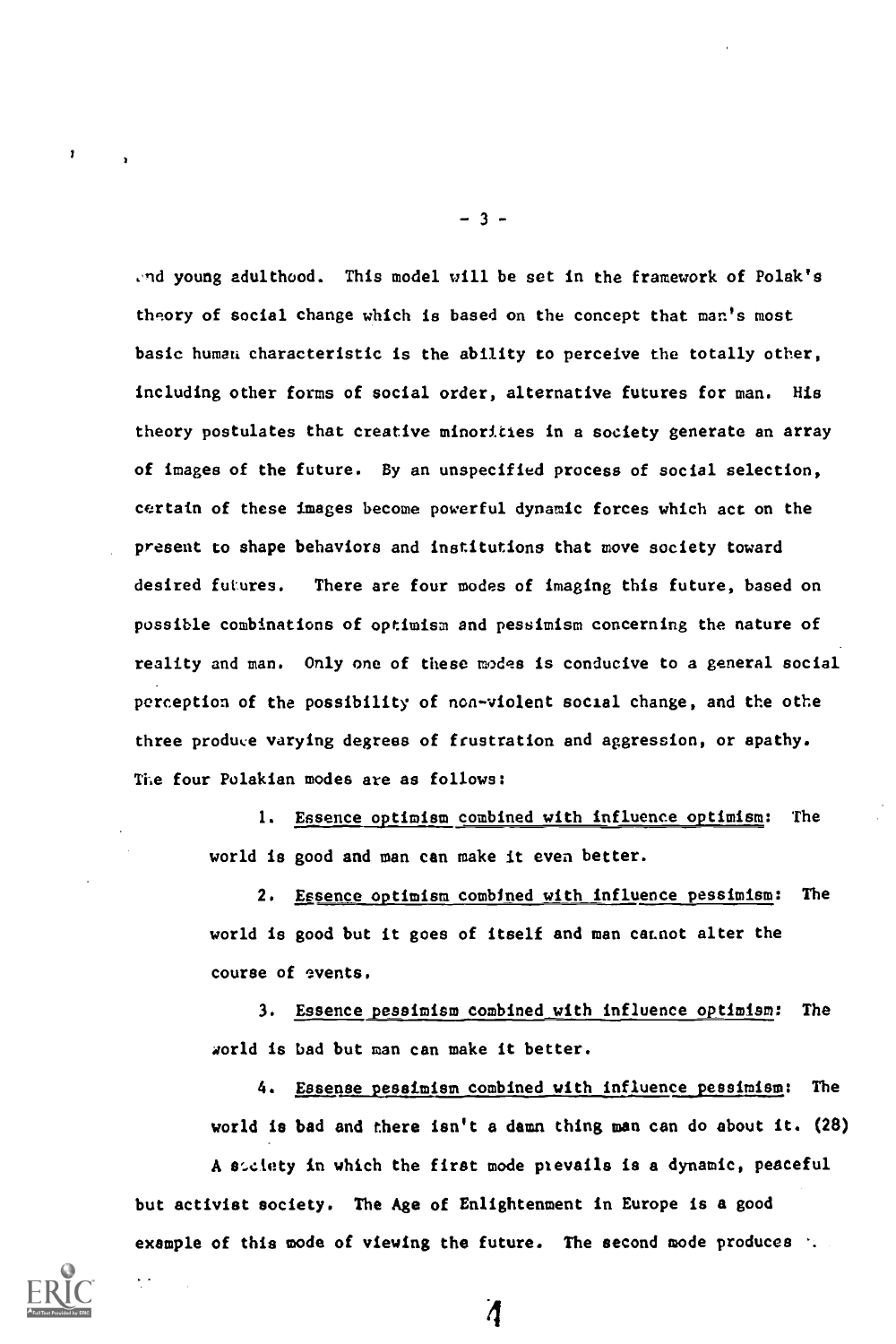cheerful passivity, the fourth despair or apathy. The third is perhaps most characteristic of our own age and carries a double potential in it, depending on the socialization experiences of the young. If they have had success experiences with activist problem-solving roles from early childhood, and role models and learning experiences which support this stance, they may perceive that the world can be made better non-violently. If they ...we not had success experiences with activist behavior, and have lacked other supportive experiences or role models, they may come to feel that destruction is a necessary precondition of change. It should be pointed out that the vast majority of people in any society do not look upon themselves as change agents, but as maintainers of or simply participants in an existing order. If a high value is set on change, however, a larger percentage of young people growing up in that society will respond to possible change roles than if change is not highly valued. We are in effect looking at the socialization sequence primarily in terms of that segment of children and young people both in the mainstream culture and in minority cultures who are at some level aware of social change values. It is perhaps one of the ironies of our time that while change per se is highly valued the imaged content of the alternative future toward which we are to move is vague and contradictory. While this is an issue which this paper cannot deal with, a process of socialization for change roles which operates independently of a coherent conception of a desirable future creates at least as many problems as it solves.

After examining a socialization model which attempts to identify factors relating to the production of violent as compared to non-violent

5



- 4 -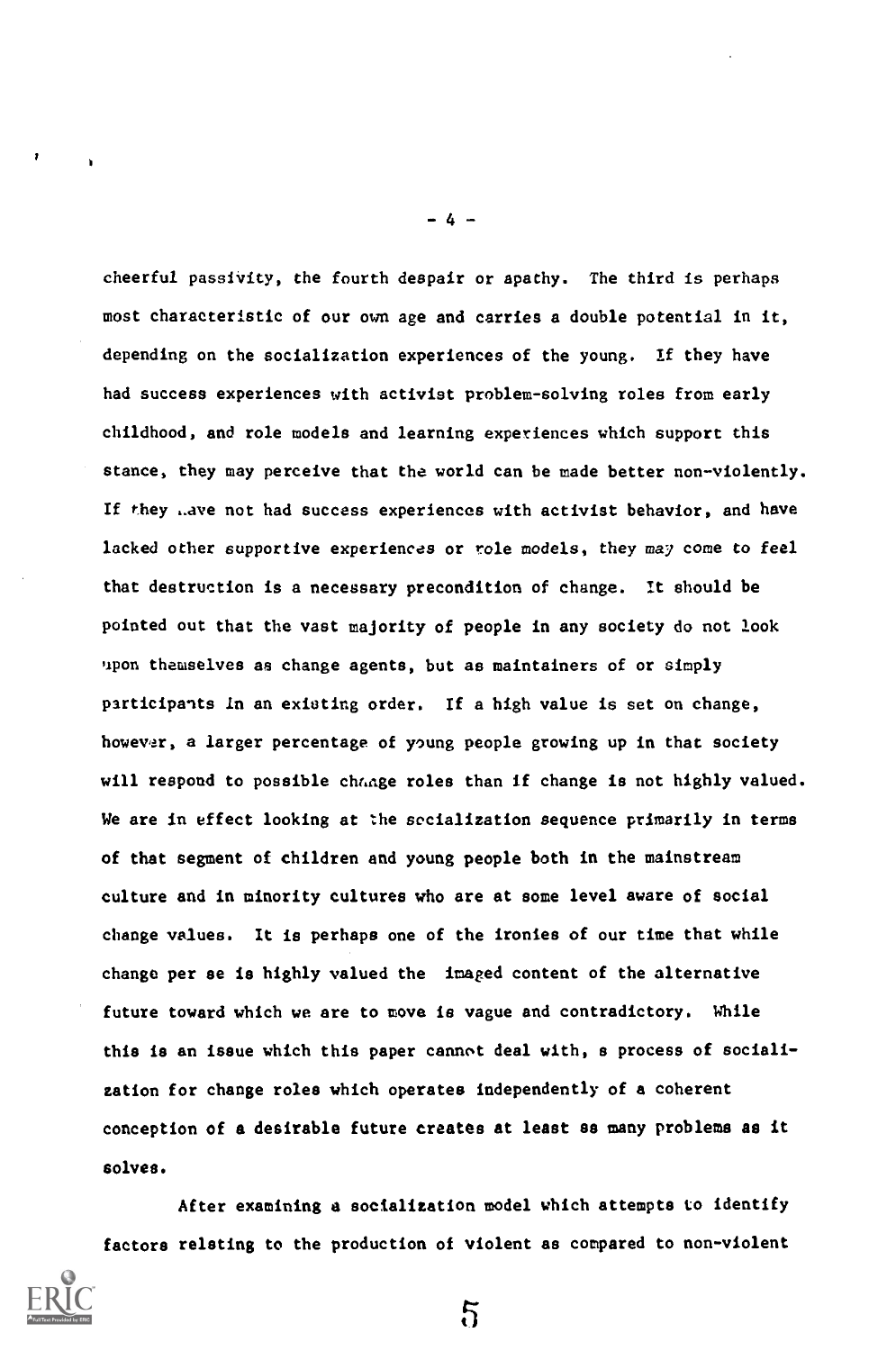change agents, we will look at some material on perceptions of possible futures and of the possibility of non-violent social change from a recert study of university students.

#### The Socialization Model

The six agents of socialization that shape the individual's view of possible futures, how change can come about, and what his own role will be, are identified here as (1) the family, (2) the primary social environment, (3) extra-familial role models, (4) the school, (5) the secondary (massmedia-filtered) social environment, and (6) voluntary associations. While all the segments of socialization are continuously active throughout a person's lifetime, it is suggested that the primary agents of family and local neighborhood events are most important in the early years. Secondary agents and formal education become more important later. A great deal has been written about family and schoo! as socializers, but not in the specific context of attitudes toward war, social injustice and non-violence. What are the special features of family, school and other environmental agents, which determine the growing child's perception of (1) a future state of society that is better than the present state, (2) the possibility that this may come about through peaceful evolutionary change and (3) that he himself may be an agent of such change? Further, what is the relevance of timing in the socialization sequence? Do certain types of events have critical impacts at certain ages? The hypothesis implicit in this model is that experiences which lead to the perception of alternative futures in any problem situation., alternative role paths to those futures and a sense of personal competence to choose or construct role paths toward a desired future, will produce persons who believe that non-violent change toward a society is possible.

6

5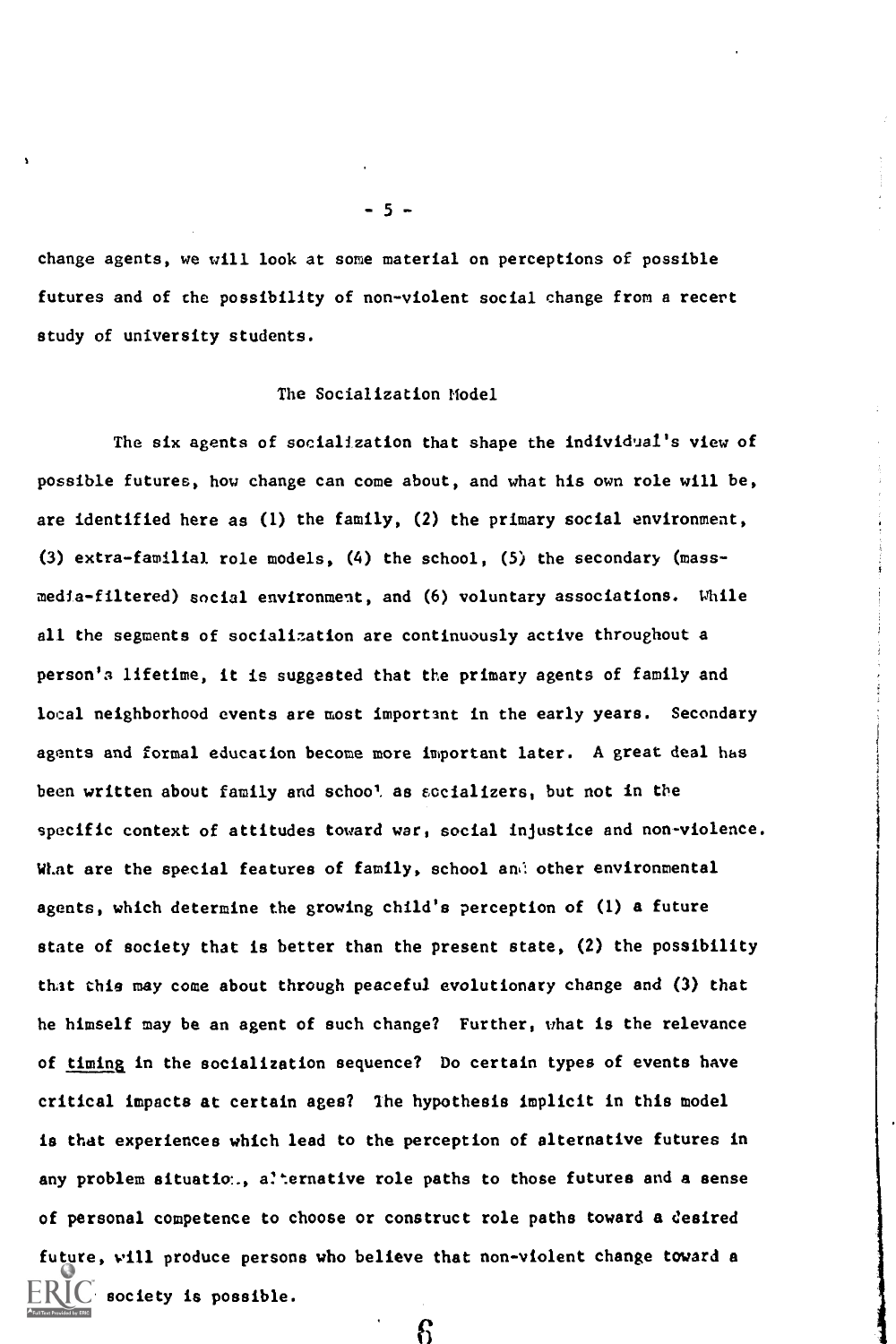Figure 1 presents the general model with an indication of the shifting importance of primary and secondary socializers over time. Figure 2 gives more detail about specific socializing agents. At any -----------------

Insert Figures 1 and 2 here.

------------------

given point in time, each of the specified socializing agents is in interaction with each of the others. Further, each age-specific set of socializatiun experiences acts as a set of perceptual screens through which successive socialization experiences are filtered. In the discussion which follows, we will deal with the six agents of socialization specified above in the three broadly inclusive stages of childhood, adolescence and young adulthood.

#### Childhood

The Family. The role model effect of parents in determining both social and economic roles of children, and of style of role performance, has now been well documented. Taking specific components of the parental role model with relation to non-violent behavioral styles of children, we may point to the child abuse studies as dramatic evidence of the importance for children of parental styles of dealing with their own conflicts and insecurities as well as with parent-child clashes of will. Here the evidence is clear that parents who physically abuse children are rigid, anxious persons who were themselves abused as children in a selfperpetuating cycle of inability to manage tensions and engage in taskoriented behavior in problem situations (8, 14). Schizophrenia



 $-6 -$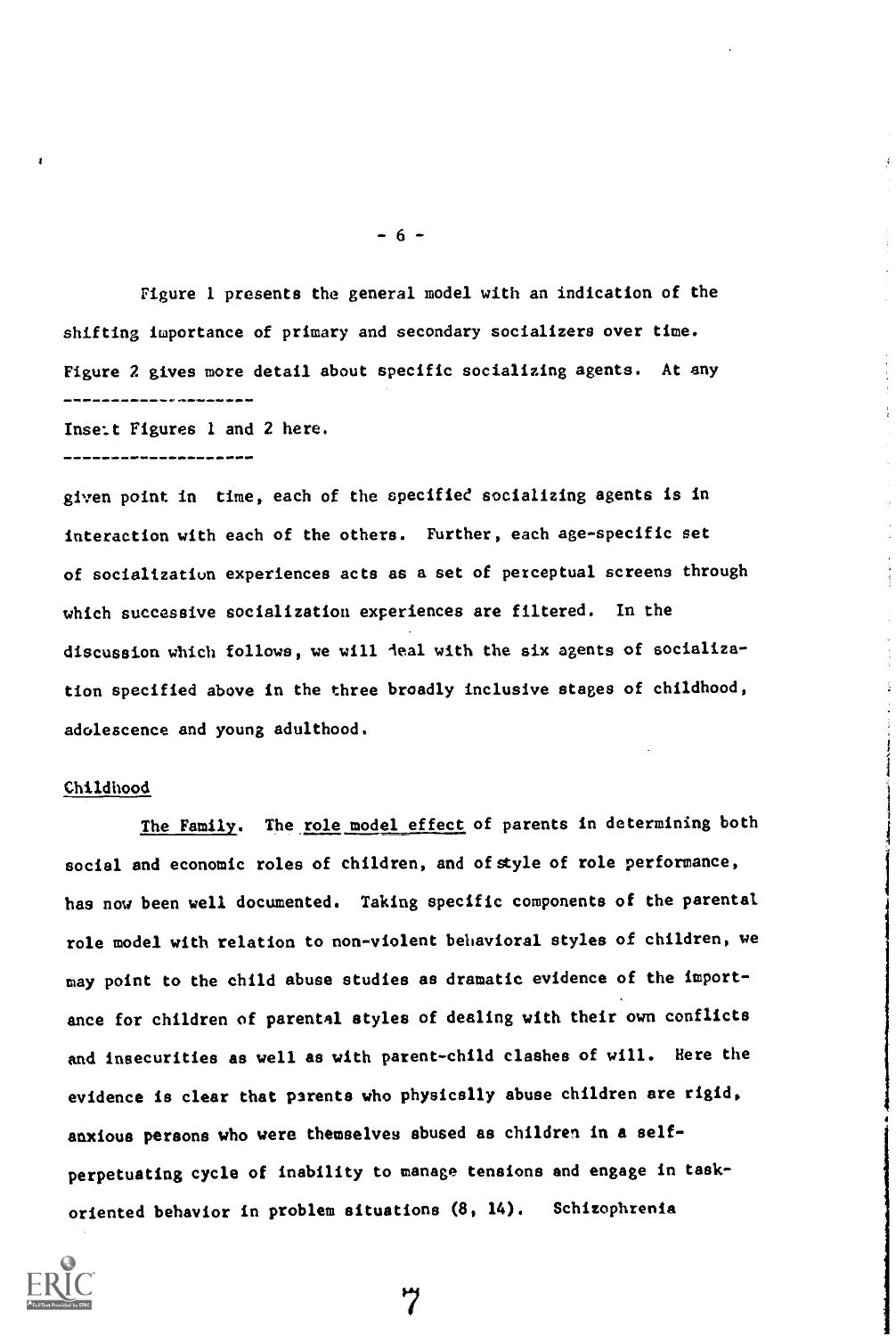

ł

ł,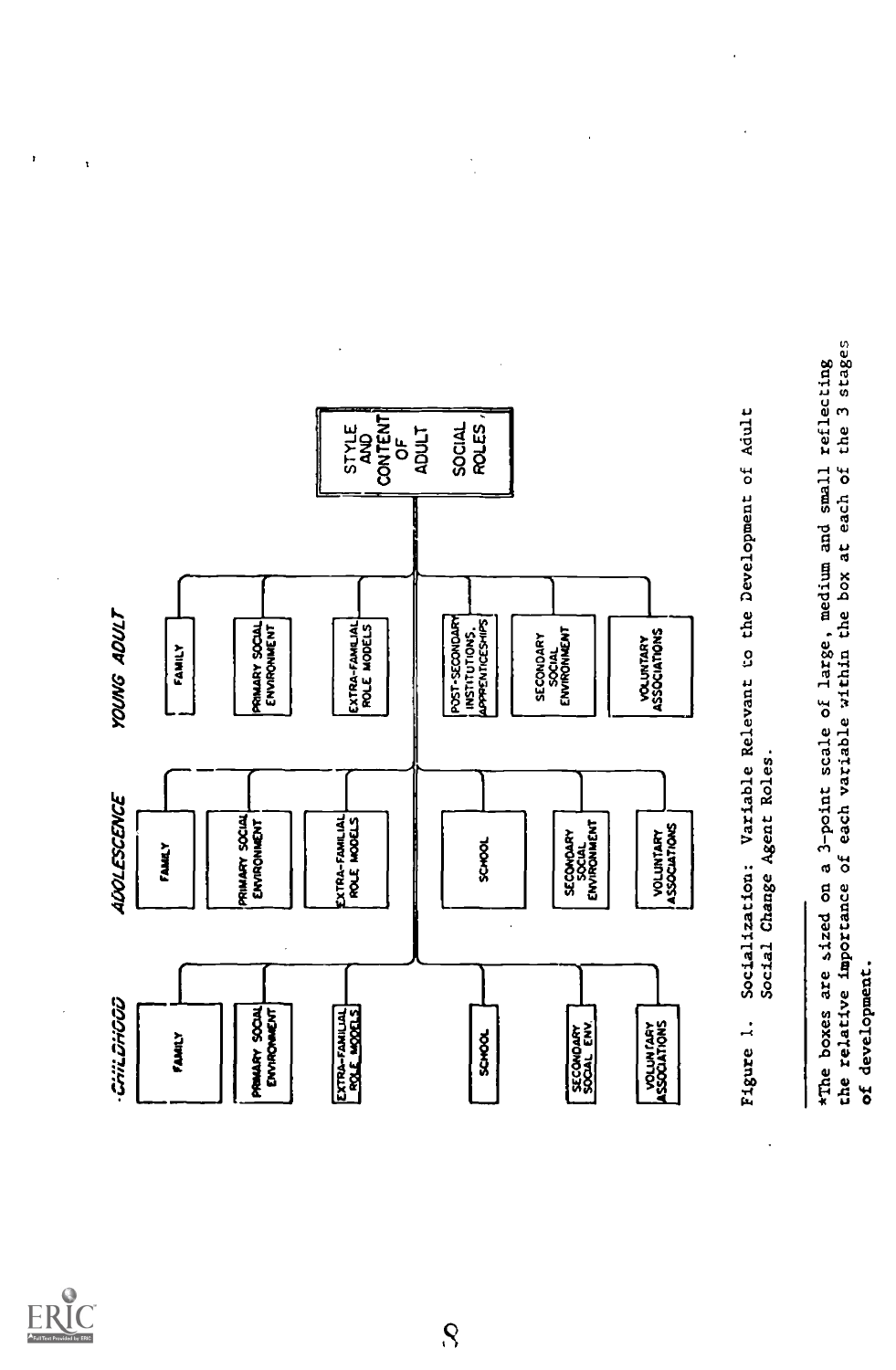

 $\overline{\phantom{a}}$ 

 $\cdot$ 

| types of: toys, culture objects<br>Cultural selectivity in<br>Child-rearing patterns:<br>and experiences, books, use of<br>Change Agent Roles<br>a. Parents as role models<br>conversations, choice of mass<br>for personal conflict manage-<br>Qu-F differential socializa-<br>tion) training for autonomy,<br>political awareness; family<br>Primary experience of local<br>d. Level of social and<br>Primary Social Environment<br>warmth of training styles.<br>problem-solving; personal<br>Childhood<br>media, friends.<br>mass media.<br>Figure 2.<br>The Family<br>j<br>ċ<br>ment. | Socialization Model: Variables Relevant to the Development of Adult Social<br>Experience of local events, in<br>Continues, few fresh inputs<br>Primary Social Environment<br>perceived by teen-ager;<br>Adolescence<br>The Family | experience and parental role:<br>Experience of local events in<br>models as student undergoes<br>anticipatory socialization<br>Primary Social Environment<br>Re-evaluation of family<br>Young Adult<br>for marriage.<br>The Family                     |
|--------------------------------------------------------------------------------------------------------------------------------------------------------------------------------------------------------------------------------------------------------------------------------------------------------------------------------------------------------------------------------------------------------------------------------------------------------------------------------------------------------------------------------------------------------------------------------------------|-----------------------------------------------------------------------------------------------------------------------------------------------------------------------------------------------------------------------------------|--------------------------------------------------------------------------------------------------------------------------------------------------------------------------------------------------------------------------------------------------------|
| current events. Experience of<br>authority figures-policeman,<br>doctor; experience of neigh-<br>borhood happenings.                                                                                                                                                                                                                                                                                                                                                                                                                                                                       | home, school, peer groups and<br>community settings.                                                                                                                                                                              | provides basis for comparative<br>judgements concerning current<br>s.<br>Pl<br>other communities, depending<br>Continued<br>on extent of travel. This<br>social milieux--home town<br>university community, and<br>an increasing variety of<br>events. |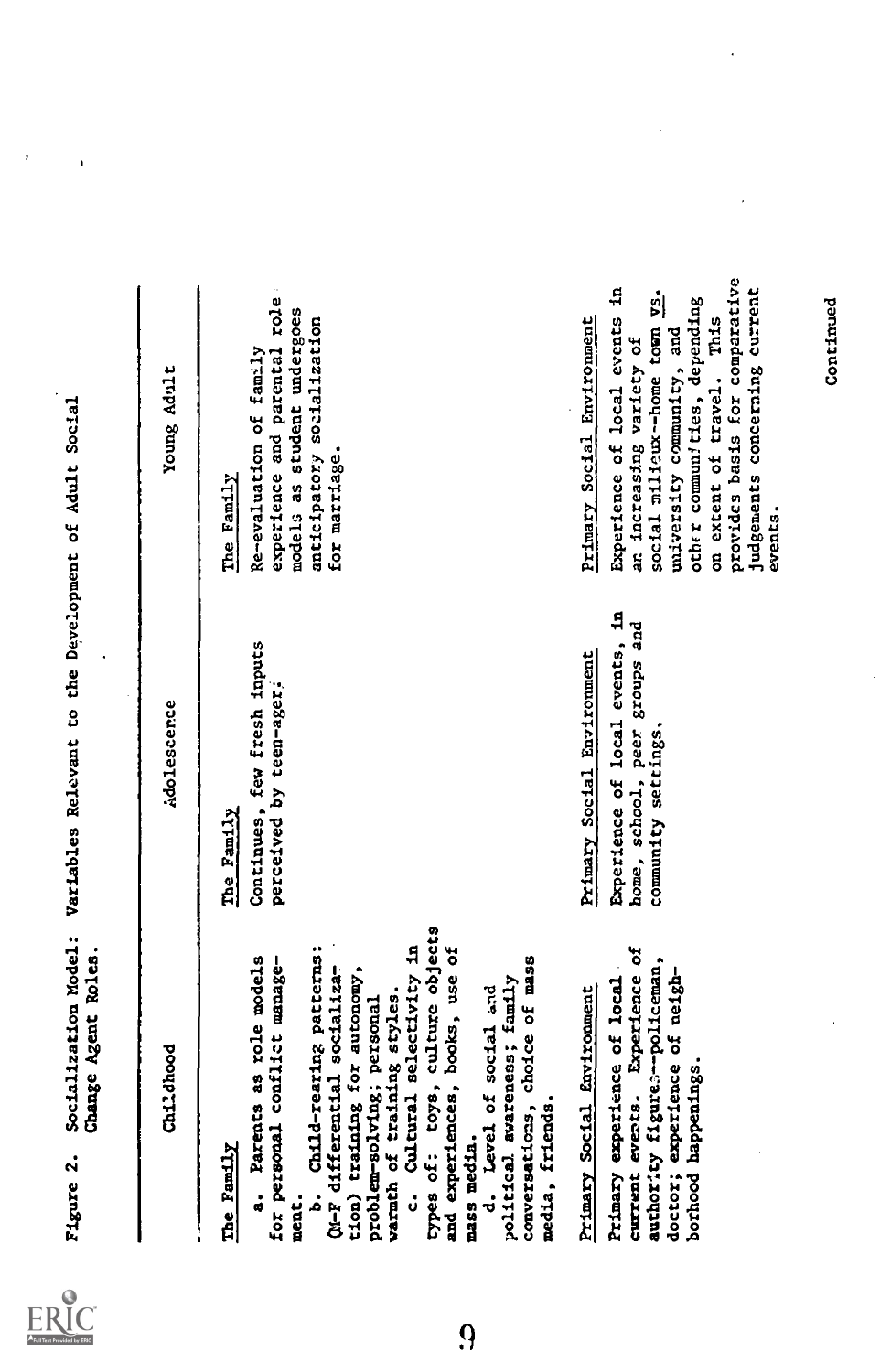Marco 2, continued<br>Continued Molecular Molecular Molecular Continued Northern State And<br>Continued Molecular Externalism Resident Continued Parameters<br>Situation of the state of the state of the state of the state of the sta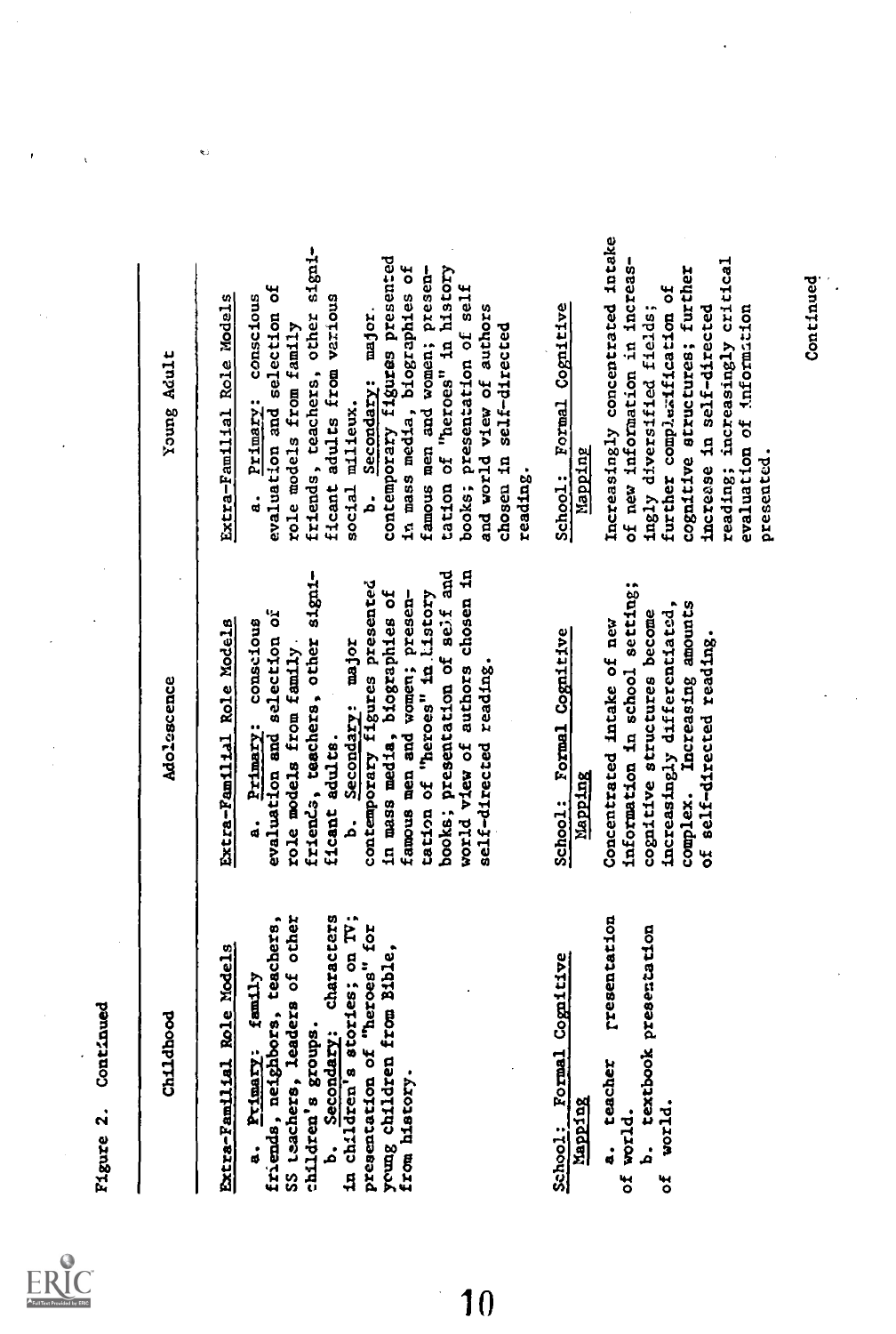$\mathbf{r}$ 

 $\mathbf{I}$ 

| Childhood                                                                                                                                                                                                                                                                | Adolescence                                                                                                                                                                                                                                                                                                  | Young Adult                                                                                                                                                                                                                                                                                                                                                                              |
|--------------------------------------------------------------------------------------------------------------------------------------------------------------------------------------------------------------------------------------------------------------------------|--------------------------------------------------------------------------------------------------------------------------------------------------------------------------------------------------------------------------------------------------------------------------------------------------------------|------------------------------------------------------------------------------------------------------------------------------------------------------------------------------------------------------------------------------------------------------------------------------------------------------------------------------------------------------------------------------------------|
| parents, teachers, and author-<br>Secondary Social Environment<br>Experience of current events<br>ity figures, mass media,<br>through presentation by<br>minimal amount through<br>reading.                                                                              | media, independent reading and<br>adults; increasingly mediated<br>Secondary Social Environment<br>current events decreasingly<br>parents, other significant<br>ediated through teachers,<br>national and international<br>through peer groups, mass<br>Experience of significant<br>search for information. | through an increasing variety<br>Secondary Social Environment<br>search for information about<br>special reference groups and<br>professors, other respected<br>national and international<br>Experience of significant<br>authorities, peer groups,<br>Increasingly independent<br>of sources: mass media,<br>current events mediated<br>voluntary associations.<br>current happenings. |
| task roles in school and church<br>settings; play roles in home<br>vide anticipatory socializa-<br>and neighborhood; cub scouts<br>These reference groups pro-<br>social conservation roles:<br>tion for change agent or<br>Voluntary Associations<br>and brownies, etc. | tions; other voluntary associa-<br>These reference groups provide<br>vation roles: through student<br>government and school associa-<br>anticipatory socialization for<br>change agent or social conser-<br>tions chosen by teen-ager; as<br>member of informal peer<br>Voluntary Associations<br>.esuptugs  | or other voluntary associations<br>These reference groups provide<br>anticipatory socialization for<br>change agent or social conser-<br>vation roles: in university<br>national and international<br>army, VISTA, Peace Corps,<br>Voluntary Associations<br>student movements.                                                                                                          |
|                                                                                                                                                                                                                                                                          |                                                                                                                                                                                                                                                                                                              |                                                                                                                                                                                                                                                                                                                                                                                          |

 $\overline{11}$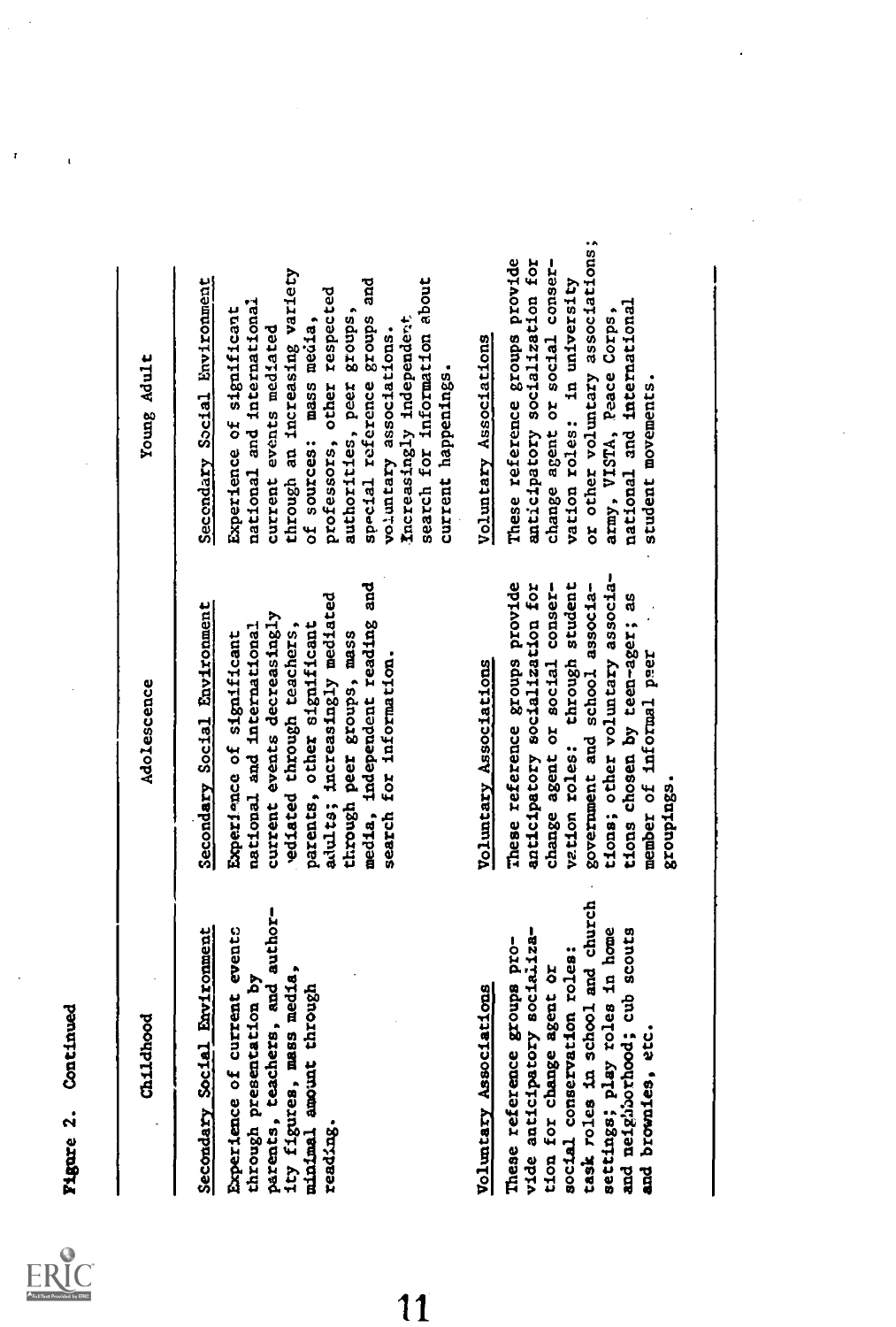studies pursue similar phenomena in another frame of reference (20). Charny (4) brings out the dynamics of the husband-wife interaction in dealing with hostility from the therapist's perspective in a way which has rich implications for the modeling effect. Research on modes of childrearing for autonomous problem-solving and on the importance of the interpersonal warmth dimension of parental guidance points to fairly welldefined parental behaviors which relate to the child's problem-solving performance and sense of competence (30). Frustration and aggression levels (6) are much lower for children who feel competent.

The toys available for children's play in the home contribute to socialization for more or less aggressive behavior. Research on the influence of the presence of guns and military artifacts on the incidence of aggression in play behavior (29) can be taken as representative of a whole new area of research on the influence of artifacts of violence and visual presentation of violence on TV in triggering higher levels of tension and aggression in children's interactions with their peers.

The social and political climate reflected in family conversations on political and social issues, on choice of media programs viewed by the parents, periodicals and newspapers subscribed to, and friends who are invited to the home, shapes the child's view of the world and himself. He sees the world as either fixed or changesble, authority figures as friendly or hostile, and himself as an active agent or passive object of social manipulation by the authority figures. Research on political socialization is increasingly documenting the dynamics of this process (32).

In short as a socializing agent, the family provides the child with role models for the management of tension and conflict, with training

for problem-solving, with a self-image reflecting perceived adequacy and

 $-11 -$ 

12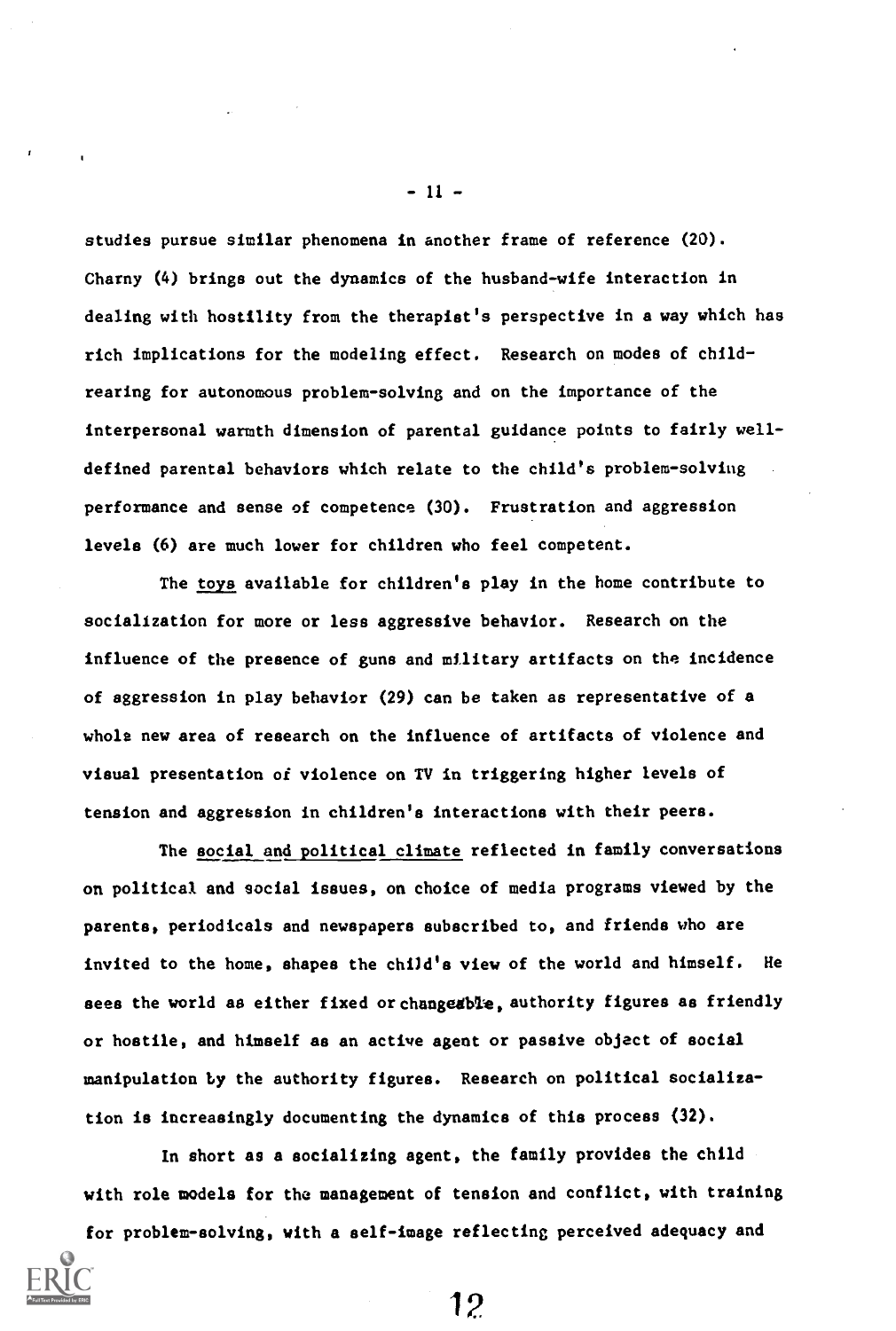competence, with opportunitles for aggressive or creative play, and with an image of the world as set or changeable, friendly or hostile.

Primary Social Environment. While the pre-schooler is socialized primarily through the family, the primary social environment outside the home, i.e., the neighborhood, gradually increases in imporance as a socializing agent for the pre-adolescent. Neighbors, policemen, the family doctor, and other local figures interact with him in neighborhood events and reinforce or contradict the training given in the family setting. Children from ethnic minorities and deviant subcultures usually get contradictory messages from the family and some parts of the primary social environment. Depending on other aspects of the child's socialization experience, this may confule him or give him a sense of alternative roles open to him.

Extra-Familial Role Models. These role models fall into two categories: the primary models observed in face-to-face interaction in home and neighborhood, and the secondary models (culture heroes) encountered in reading, and on TV. The range of secondary culture heroes the young child is exposed to tends to be narrow, and the ch.racters stereotyped as good guys or bad guys. One set is based on biblical tradition, often with a passive orientation, ancther om nationalist traditions, with an activist orientation, and the two are rarely integrated. Concepts of growth and development of character in these role models are usually absent. Special subcultures may provide special dynamic presentations of both primary and secondary role models

13



- 12 -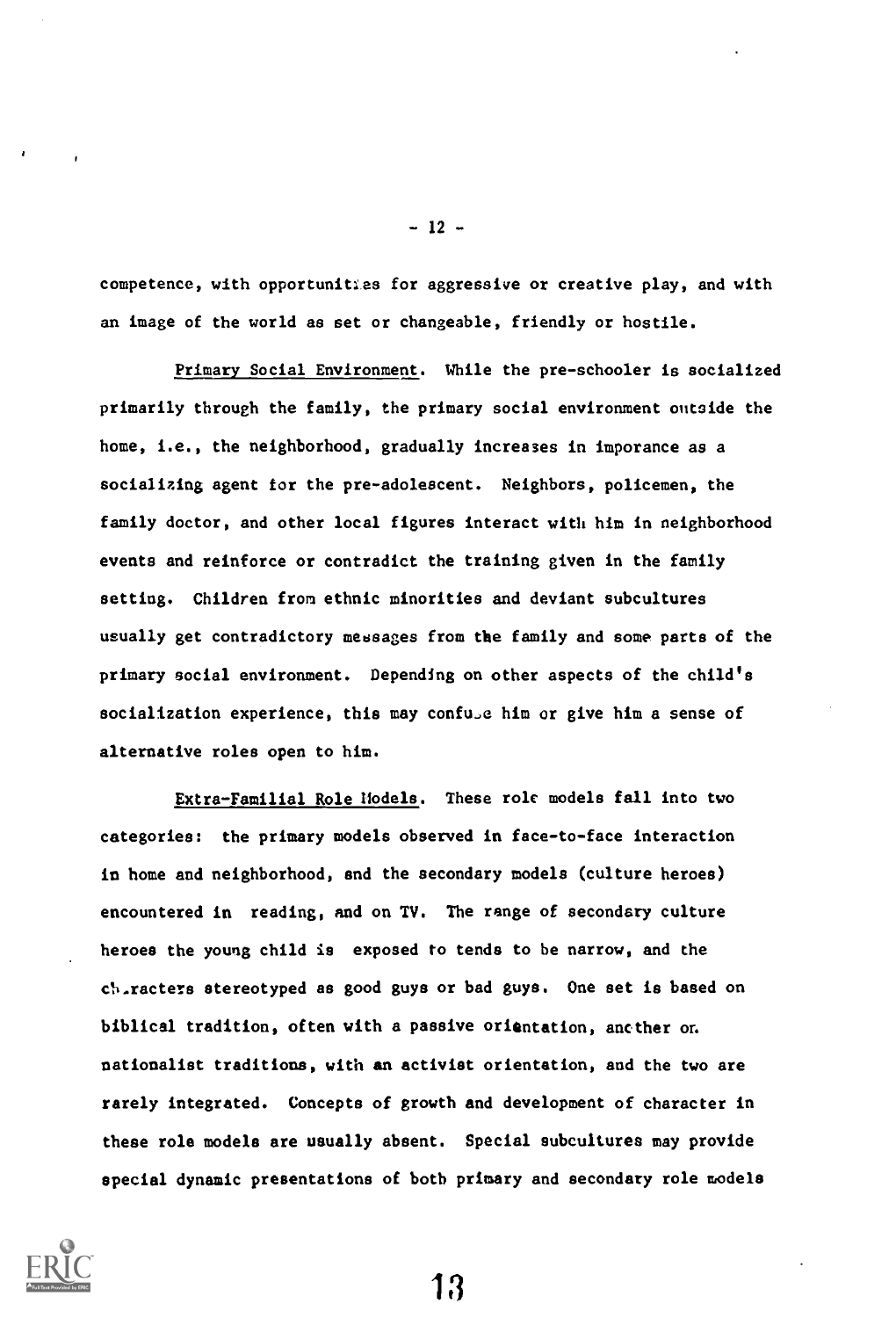to children in the form of movement heroes and heroines. \*

School. The socializing influence of the school is felt (a) through the teacher as a personal role model, (b) through the teacher's ordering of data concerning the structure, organization and values of society and (c) through textbook presentation of the world. The last two, (b) and (c) contribute explicitly to the child's cognitive mapping of the world, though there is an implicit contribution to the cognitive mapping from all the sources listed earlier.

There is some evidence that there may be a direct relationship between the complexity of the cognitive structure of the elementary school teachers and the degree of acceptance of groups and cultures different from one's own on the part of elementary school students, independently of the type of textbook used (21).

Not only does the teacher's own cognitive structure mediate the learnings of the students, but styles of teaching foster either an active intellectual search on the part of the students which enables them to sustain cognitive dissonance and engage in creative problemsolving, or a passive "receptacle" stance which induces compartmentalized

\*The local Black Panther or Chicano leader may be a very direct role model for black or chicano children, as are media heroes such as Hartin Luther Kipg and Ceasar Chavez. In a somewhat similar vein, though in a very different setting, nineteenth century traveling Quakers exercised a powerful influence on the small children brought into the family living room to hear the visiting Quaker pray (18).

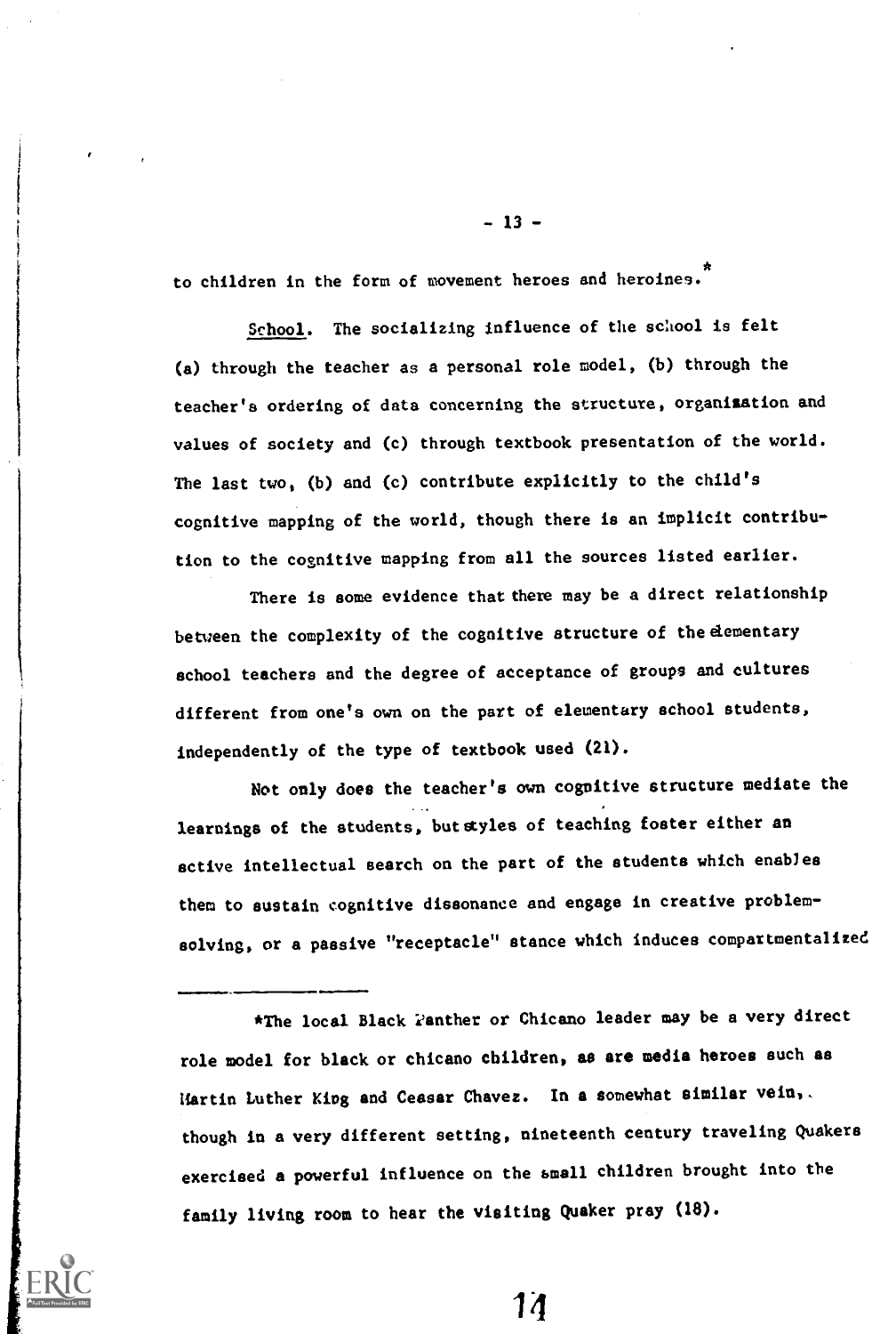stereotyped thinking and an inability to confront new situations. The active stance is associated with creativity in the face of the hostile or the strange, the passive stance with aggression or immobility in similar situations (19).

- 14 -

Secondary Social Environment. The secondary social environment socializes the child to aggressive vs. problem-solving behavior through the intermediary instruments of parents, teachers, authority figures and the mass media. The significant events in the larger society such as war, depression, the assassination of public figures, major rioting, etc. have an impact on the child somewhat independently of the mediating figures, however. For the adult, these public events are seen in the context of previous public events, particularly the ones they experienced in their childhood. For the child there is a primacy about a current social catastrophe which may color all his later perceptions of public events. For example, fear of war and nuclear holocaust seems to be much stronger in the minds of children and young people than in the minds of those who had reached adulthood before the Hiroshima and Nagasaki nuclear bombings (9, 11).

Voluntary Associations. The child has an opportunity to play out a variety of alternative roles in his play groups, church association settings and formal groups such as cub scouts and brownies. The degree of rigidity and level of aggression with which he plays these roles, and his opennceeto alternative solutions to problems, is largely determined by his socialization experiences in the other settings mentioned.' However, the opportunities for anticipatory



 $|15$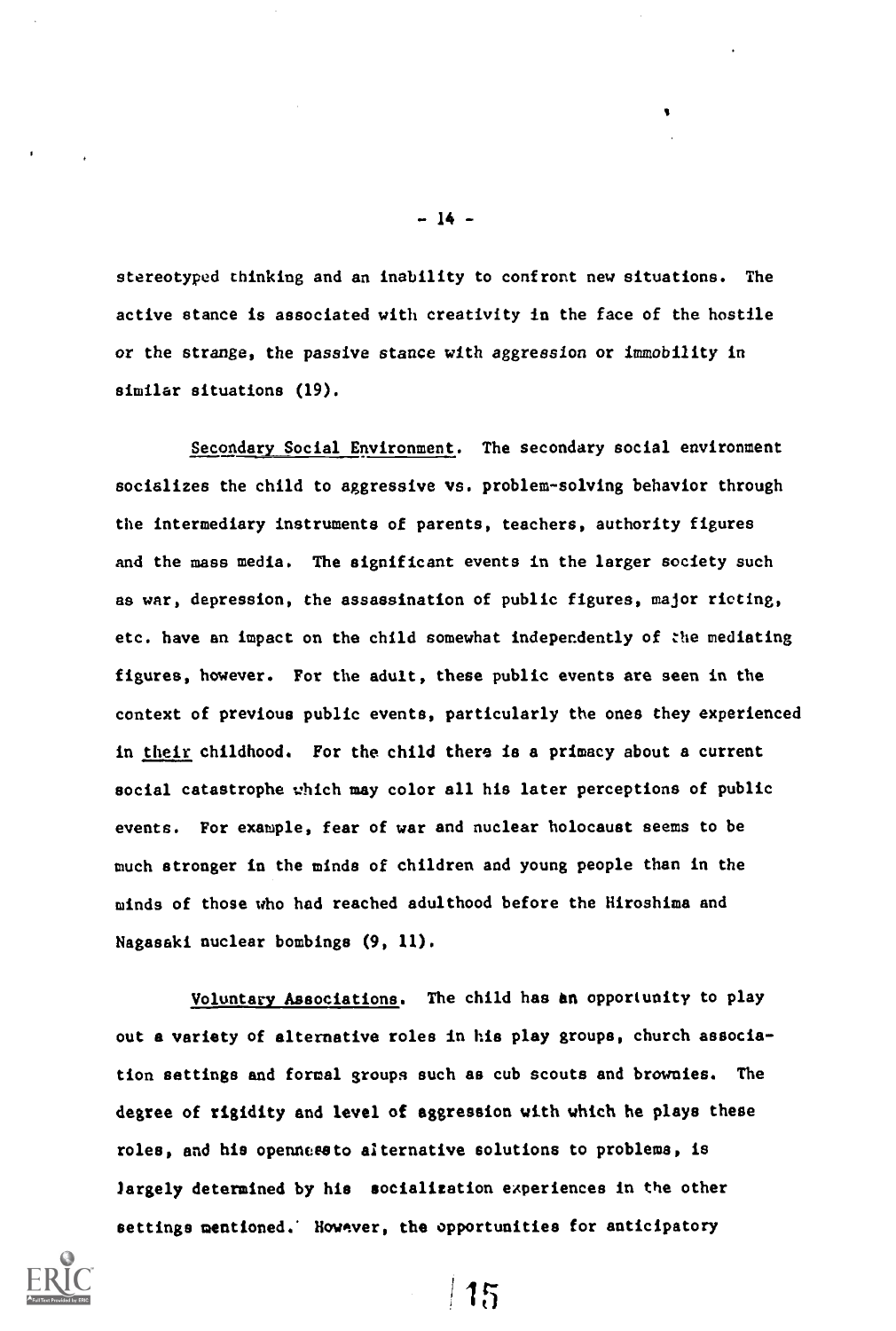socialization into possible change agent roles in this play behavior are significant in themselves; Huizinga (16) has pointed out the importance of play in generating social innovation.

 $-15 -$ 

Socialization for possible future creative change agent roles in childhood is carried out primarily by the family. The family is the source of role models and training for managing conflict and solving problems, of images of the world as manageable or not, and of images of the self as competent or not. The primary social environment directly experienced by the child outside the home is next in importance, and extra-familial role models, the school, the secondary social environment and voluntary associations available for children all make small but separate inputs into his conception of his present and future social roles.

# Adolescence

The Family. While all the socializing influences of the family continue into adolescence, their effects are muted by (a) habituation and (b) by the progressive widening of the experience gap between adults and teenagers. Habituation acts to block off stimuli which are so familiar that they convey no new information (12). The experience gap is created by the fact that adult's reactions to new phenomina in the social environment are mediated by powerful earlier experiences which blunt the impact of the current phenomenon, while teenager's reactions to the same new phenomena are far more direct. This results in very different mental images of the same external phenomenon in the



16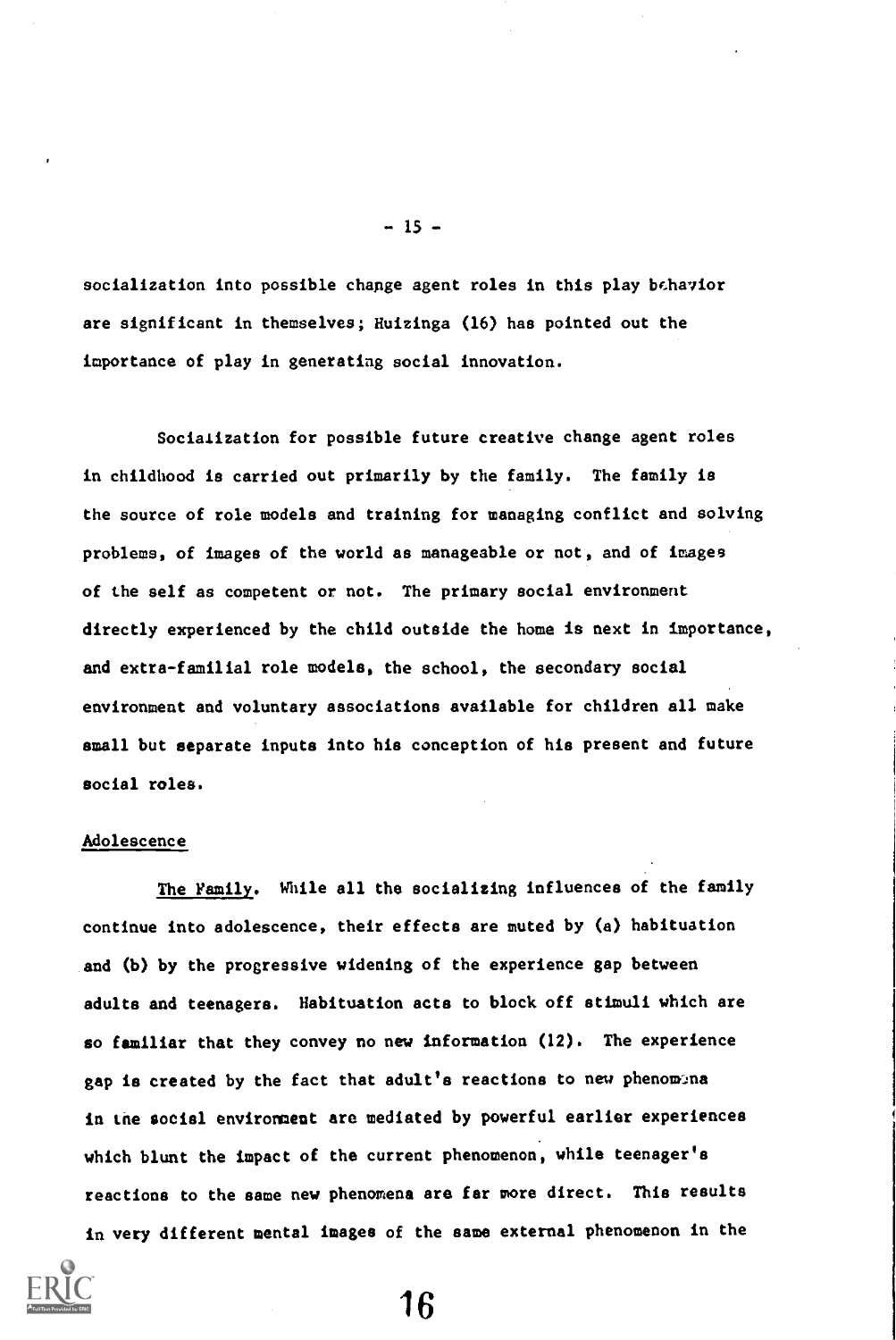adolescent and the adult, and weakens the confidence of each in the judgement of the other. The further effect is to weaken the influence of the family as a direct socializing agent. To the extent, however, that the family becomes the intersection point for the not-yetindependent teenager between conflicting socializing influences of his parents and outside influences, it remains an emotionally salient agent.

Primary Social Environment. Direct experience of neighborhood and community events begin to shape the teenager's perceptions of how society works and what the range of available social roles are. These direct experiences are frequently in peer-group settings, however, so peer-group mediation of these experiences  $r$ ust be taken into account. Since the adolescent is now able to engage in sophisticated causal reasoning, and make high-level moral judgements (24, 25, 26, 27), at the same time that his field of primary experience is widening rapidly, the effect of perceptions of local events is more powerful at this age in shaping his own role concepts than it was earlier, and possibly than it ever will be again. Later local events will compete with happenings in the larger society to an extent that they now do not.

Extra-Familial Role Models. Because of the above-mentioned fact that developing cognitive and evaluative abilities and wider experience are leading to significant restructurings of perceptions of social reality, the effect of special adult role models at this age may be very great. Studies of critical influences in the lives of



17

 $- 16 -$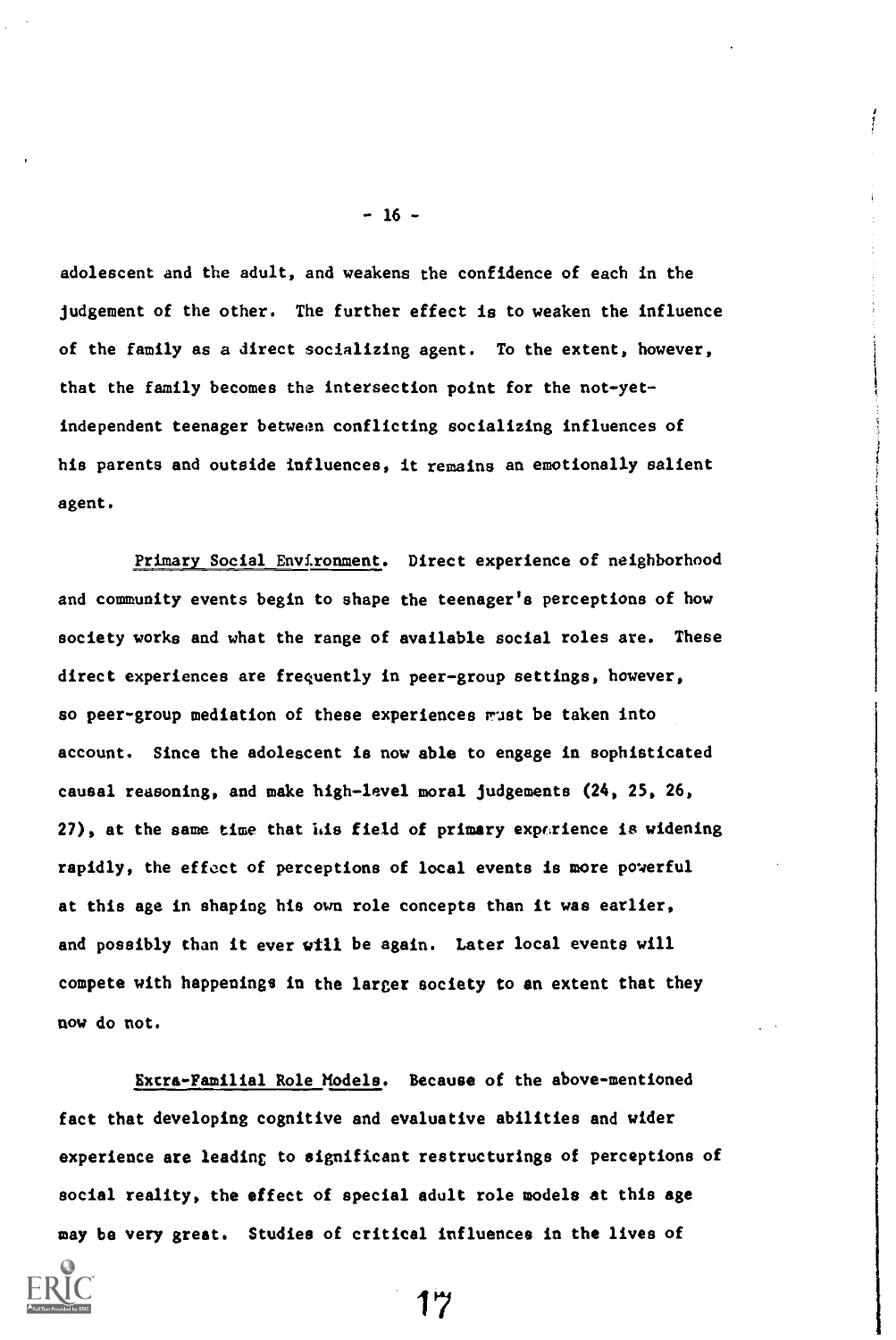young adults who were conscientious objectors in World War II (13) and of women who became active in the Women's Strike for peace in 1962 (3) reveals the importance of an encounter, often in the early teens, with a minister, teacher or other community figure who represented a dynamic role model for social change in contrast with earlier role model axposure for these individuals. Encounters with great social innovators through reading were also reported as significant experiences.

- 17 -

School. The teacher as role model (except in the case of unusually powerful personalities) recedes in importance as a socializing influence, at the same time that the cognitive content of the material presented in the formal educational setting increases in importance. While students are still heavily influenced by a teacher's organization and presentation of cognitive material, they are increasingly drawing on independent sources of information about what is going on in the world. The mastery of sophisticated cognition skills and capacities for ethical evaluation, already mentioned, plus acquisition of an increasing stock of facts, makes early adolescence the critical period of integrating a basic world view which will by and large remain unaffected by later knowledge inputs.

Secondary Social Environment. The teenager's perceptions of public phenomena such as war, depression, social injustice, become increasingly independent of the earlier mediating influences of home and school. Specific events such as assassinations, riots and military invasions act directly on young people's minds, as one more set of



 $\cdot$  18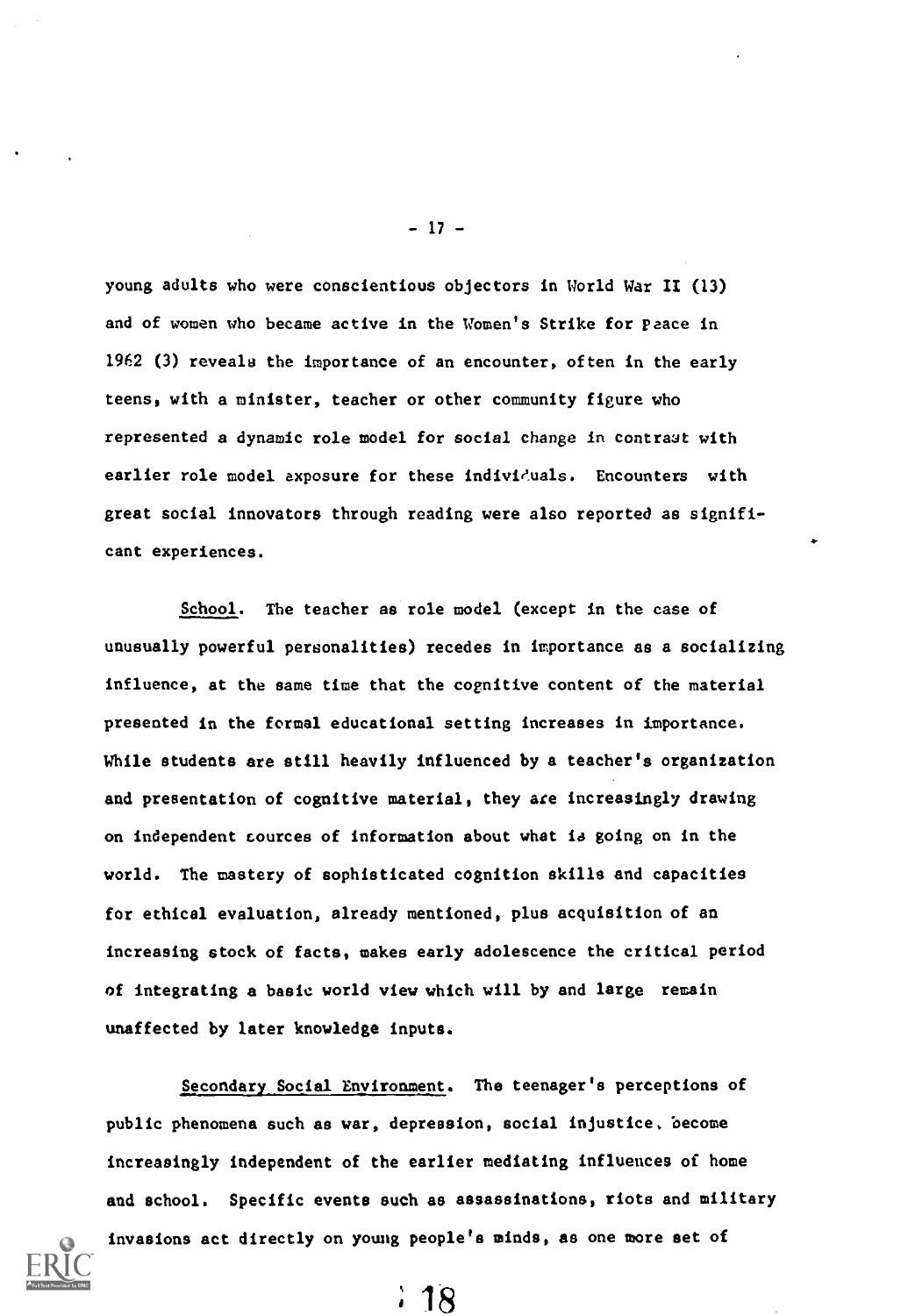inputs into the major integrative effort they are making as they create a cognitive mapping of the world they know. One may say that these events act as socializing agents, and young people themselves recognize this. We will see later what a high degree of consensus there is on public events which shaped an age cohort's view of the world. Again, future public events will never make the same impact because the view of the world will already be set in these years. The role of films and books as a part of this secondary environment is important. The Guetzkow (13) and Boulding (3) studies mentioned earlier, in addition to reporting that specific persons were identified as bringing about crucial changes in world view and view of the self as an agent at this age, also reported that particular books and films were mentioned as having this intense roatructuriog effect.

Voluntary Associations. Becoming a part of significant new peer reference groups through joining special interest groups provides a powerful medium for peer socialization to future social roles. What Eisenstadt (7) has written about peer groups gener.lly applies even tore to special interest associations that structure and strengthen commitment on the part of young people to specific social behaviors. The Guetzkow (13) study cited above reported frequent reference to high school international affairs clubs as anticipatory socialization for the conscientious objector role as a young adult. Church young people's groups with a strong peace emphasis were also an important agent of this socialization.

During adolescence we are suggesting that the emphasis shifts away from the family as the chief presenter of social roles and toward the primary social environment, extra-familial role models and the



- 18-

 $\therefore$  19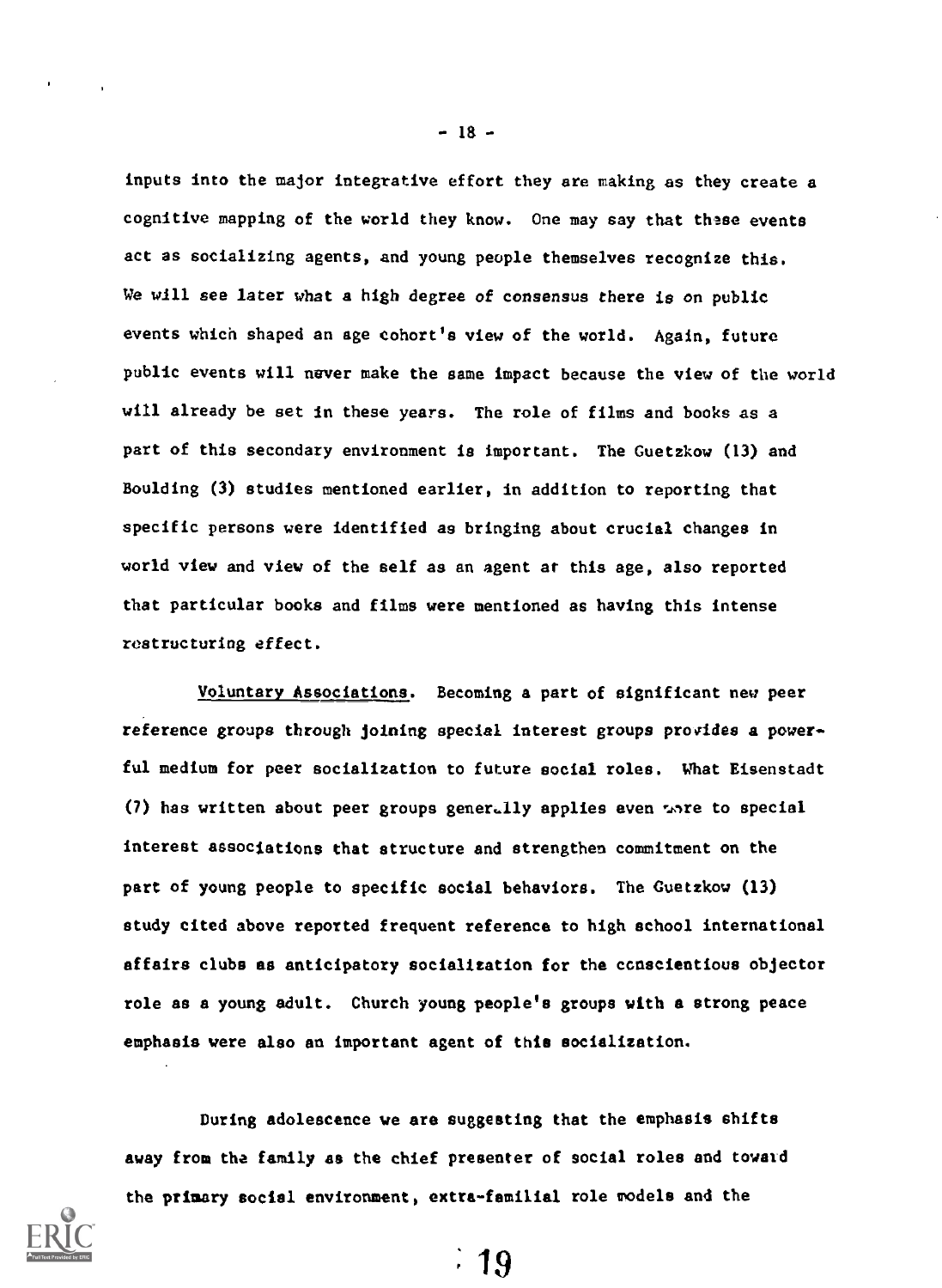school. The development of the capacity for sophisticated causal reasoning and complex moral judgments, combined with the acquisition of a large stock of factual knowledge about the world during these years, make the interaction of these developments with the series of influences represented by school and community personalities and public events a critical juncture in the socialization of the adolescent into the general culture of his time. He will make his own unique mapping of the larger social reality and try out possible future social roles in the microcosm of his own immediate environment. In doing this he will act on the opportunities afforded him by his socialization experiences to "ngage in active intellectual search based on the perception of social alternatives, and to play out creative problem-solving behavior.

#### Young, Adulthood

The processes at work through the various agents of socialization specified in adolescence continue in young adulthood. The emphasis shifts even further away from the family, and the influence of the primary social environment and formal learning situations lessen. The secondary social environment and voluntary associations increase in importance.

In a sense the young adult undergoes a voluntary resocialization by the family as he re-evaluatea his parents as role-models and establishes a new, part-filial, part-collegial relationship with them in anticipation of his Or her) own future parental role. Local events (primary social experience) recede in significance in his daily life as happenings in the larger social world (secondary social experience) begin to impinge more directly on him. If he goes to college, the cognitive restructuring begun in high school continues, but at a slower pace. The

2O



-19-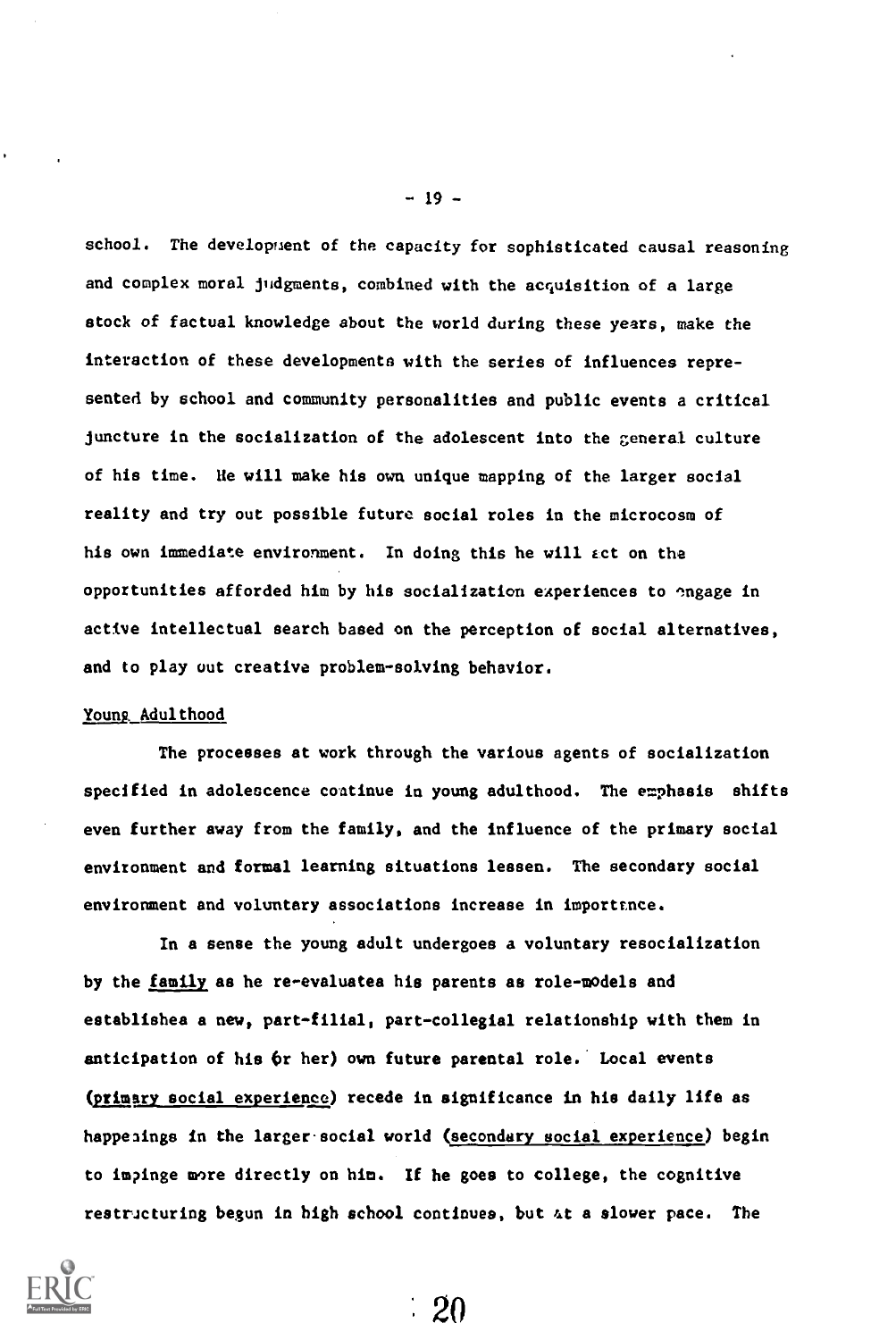college student gains more information, but changes in world view, while noticeable, are relatively slow (23, 17). As far as I know, changes in rate and extent of restructuring of world view in high school as compared with college has still to be researched, so this hypothesis cannot yet be supported. At the least, it corresponds with the subjective perception of some people who have worked with both high school and college students. On the other hand, recent evidence on new approaches to university learning through increased emphasis on field work, real-life apprenticeship situations and indeperdent study, with formal course work de-emphasized, gives some indication that there may be a more radical restructuring of world view in these settings than in the traditional classroom environment (33). Educational innovation may come to offset any developmentally based tendencies to  $n$ low down the rate of restructuring perceptions of the world in young adulthood.

Significant extra-familial role models are now more likely to come out of one's own peer group than from older adults, although the older-generation-role-model effect sill continues to some extent. The counter-culture, for example,has generated its own youthful role models. Books also continue as a rich source of role models.

The role of voluntary associations for young people still in apprentice roles, whether in institutions of higher learning or elsewhere, becomes increasingly important as an opportunity to try out new social roles. This may be in counter-culture settings, mainstream settings, or in a variety of intermediate non-conforming groups including minority group associations. Some of these groups are strictly age-graded and aimed at yoith only, others take young people directly into going



 $-20-$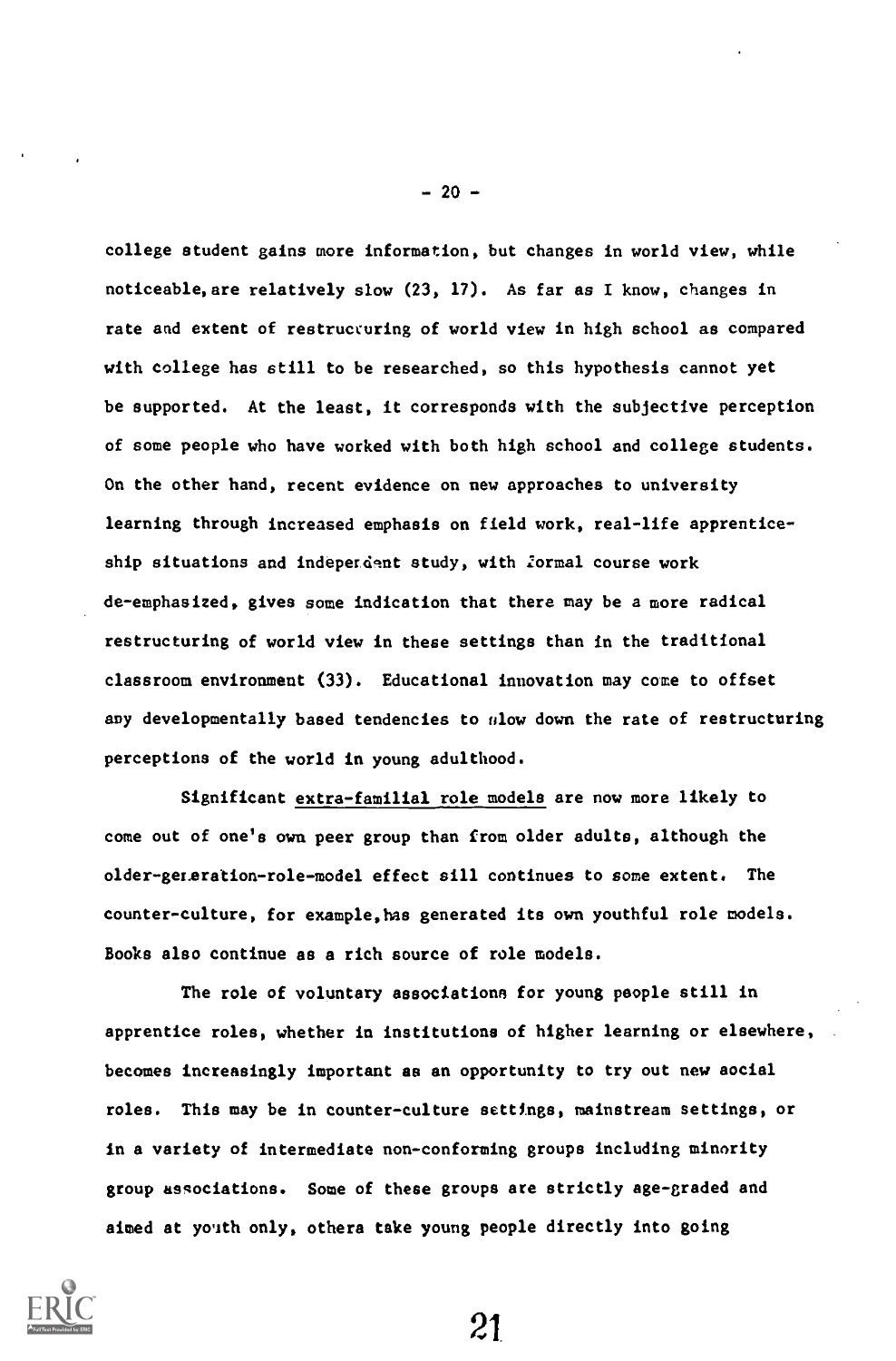older-adult activities. The important thing is that young people who are aware, because of their previous socialization experiences that a wide variety of social roles is open to them, may now select optimal special group environments to try out roles they would like to commit themselves to in adulthood. Depending on their previous experiences, they will at this point view the world in one of the Polakian modes of optimism or pessimism about the nature of the world and the role of man in it.

# Student's Views of Possible Futures and Non-Violent Social Change

With the above socialization model in mind, we will now turn to the responses of a group of 88 students in a class on the Problems and Prospects of Peace at the University of Colorado, to a questionnaire on pcssible futures and the likelihood of non-violent social changes. It should be born in mind that these students are pre-selected by virtue of registration for a "peace" course, for their concern with social problems and peaceful change. Since the questionnaire was not constructed to test the model, the data is only suggestive in relation to the variables hypothesized. A few of the same questions were also asked of about sixty high school students in the local high schools.

### Ba:kgreund Information on the Students

Sixty per cent were female, 40 per cent male, and of the males 14 per cent were C.O.'s or dreft resisters, 9 per cent had completed military service, and the remaining 77 per cent had student deferments and did not specifically indicate their plans. Fifty-six per cent were

22



 $-21 -$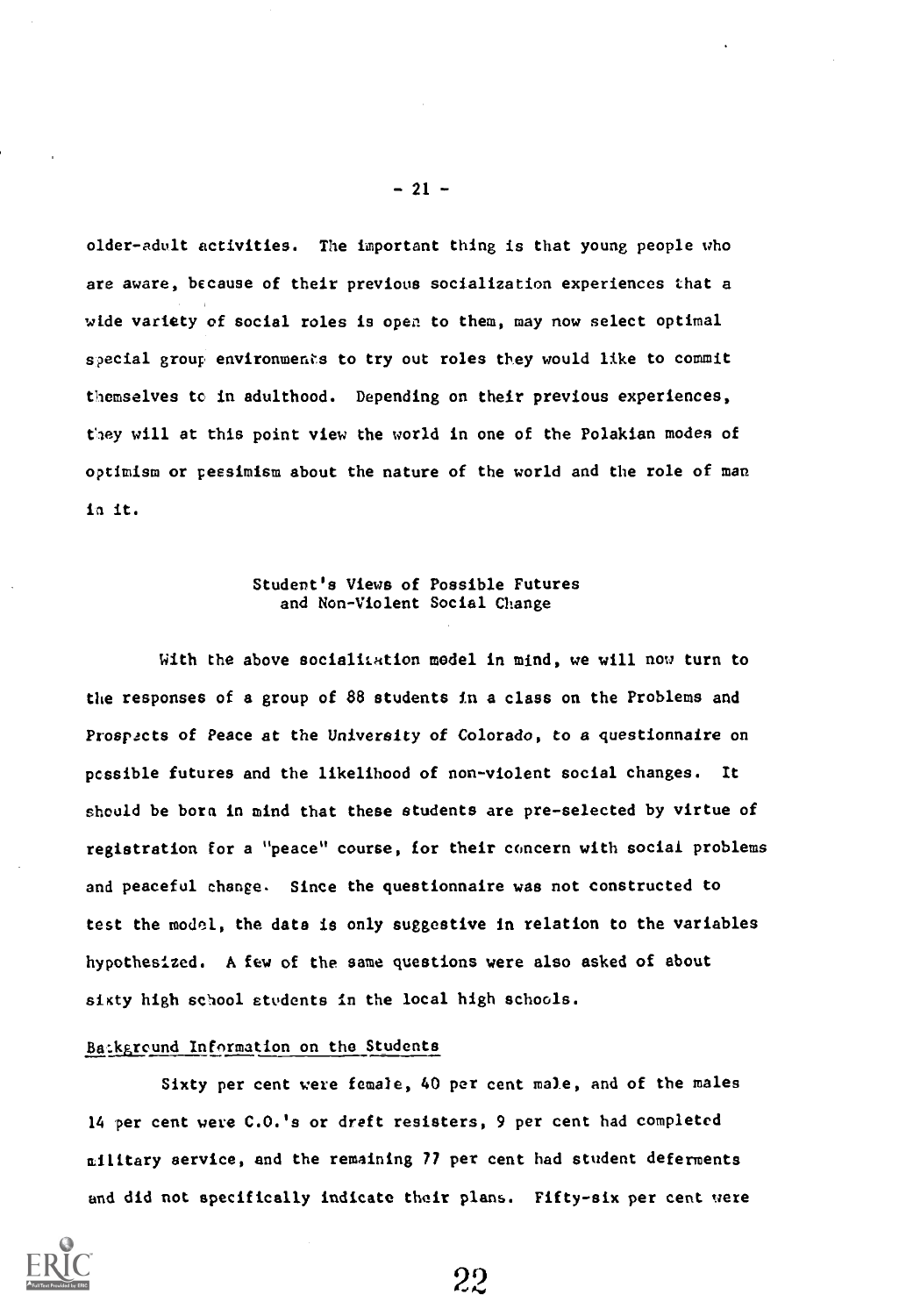lower division students, 44 per cent upper division, reflecting a variety of College of Arts and Sciences backgrounds, plus business, education and nursing. Thirty-six per cent were sociology or psychology majors, and the remaining 64 per cent were distributed among other fields. Where the social science majors responded differently from the other students, they will be reported separately. Seventy-four per cent of the entire class had participated in the spring student mobilization against the war in Vietnam the previous spring, but only 27 per cent had participated in the planning, so the class was by no means made up only of strong peace activists.

### Social Values from Childhood Through Young Adulthood

A recent study of French students after the Hay 1969 protest activities, by French investigators (22), asked each student to rank ten social values as they had felt about them in elementary school, then in high school and at the present. The same question was used in the present study. (Comparative data for French and American students will be reported in a later paper.) Table 1 shows how many students ,,,,,,,,,*,,,,*,,,,,,,,,,

Insert Table 1 here.

ranked each of these values first or second. Since this is in effect a ranking by students of some of the socialization agents in our model, for our purposes it is interesting to note that love of family ranked first in elementary schoo, second in high school, and stayed second to the present. Respect for teachers was ranked first by four per cent in elementary school, by one per cent in high school, and by none in college. While this supports the hypothesis of declining influence of teachers



-22-

23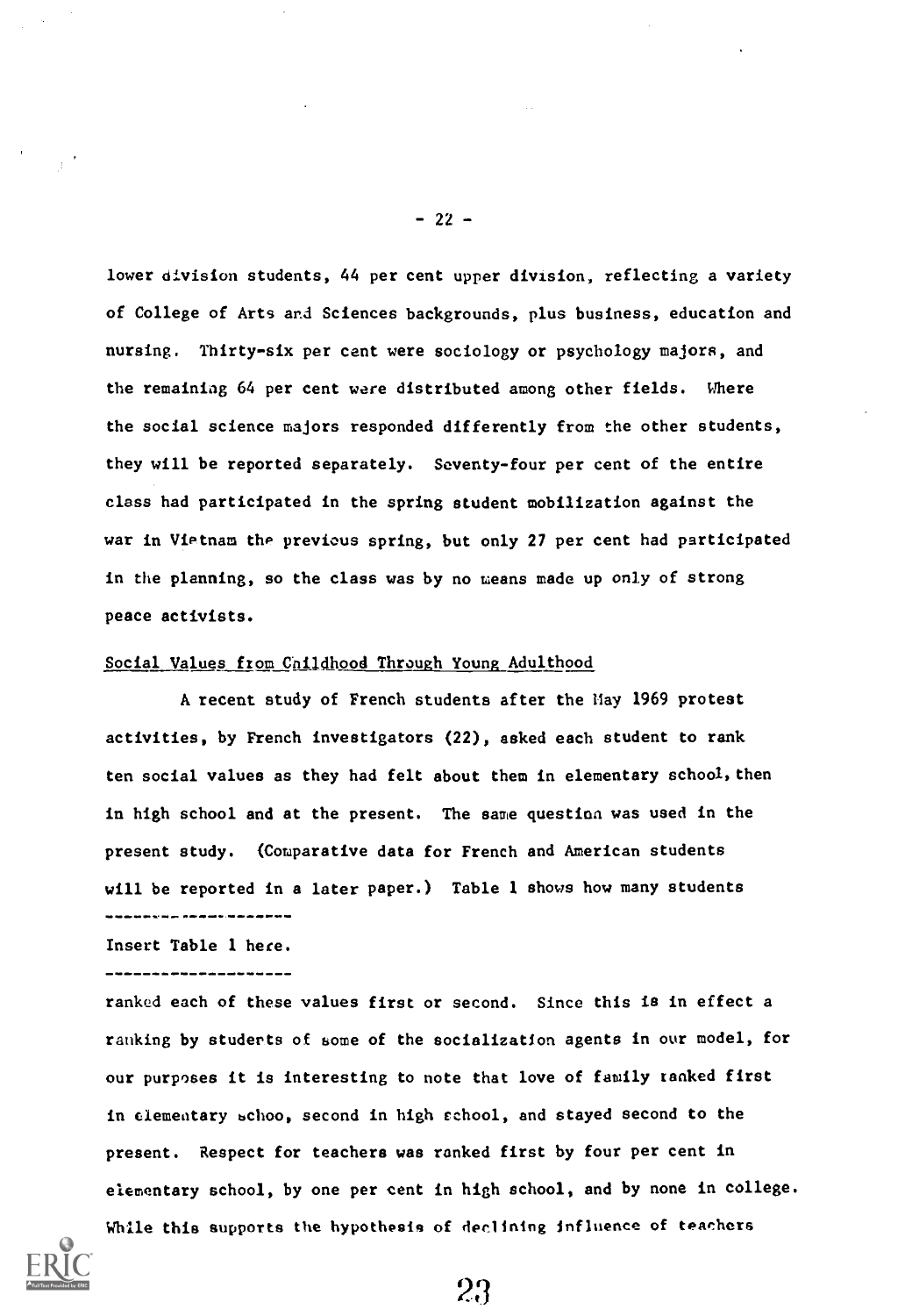ERIC

| Values                              |                | Element            | ary School       |                                     | High            | <b>Schcol</b> |              |                                     |              | College         |
|-------------------------------------|----------------|--------------------|------------------|-------------------------------------|-----------------|---------------|--------------|-------------------------------------|--------------|-----------------|
|                                     |                | Rank               | s.               | Values                              | Rank            |               | ×            | Values                              | Rank         |                 |
| Love of Family.                     |                |                    | $\boldsymbol{3}$ | Responsibility<br>Sense of Personal |                 |               | 27           | Responsibility<br>Sense of Personal |              | $\mathfrak{Z}$  |
| Solidarity with<br>Pecrs            |                | $\mathbf{\hat{z}}$ | $\ddot{ }$       | Love of Family.                     | N               |               | 25           | Love of Family.                     | $\sim$       | $\mathfrak{a}$  |
| Responsibility<br>Sense of Personal |                | S<br>$\dot{ }$     |                  | Solidarity with<br>Peers            | 5               |               | $\tilde{a}$  | Love of Humanity.                   | m            | $\overline{20}$ |
| Love of Humanity.                   |                | n<br>$\ddot{ }$    | r                | Love of Humanity.                   | ٩               |               | $\Omega$     | Responsibility<br>Sense of Social   | -T           | 51              |
| <b>Teachers</b><br>Respect for      |                | <b>ู้</b><br>่     | ∢                | Responsibility<br>Sense of Social   | m               |               | $\mathbf{I}$ | Solidarity with<br>Peers            | m            |                 |
| Love of Country                     |                | n<br>'n            | ↴                | $\bullet$<br>Love of Work.          |                 | 6.33          | N            | Love of Work.                       | $\ddot{6}$ . |                 |
| Love of Work. .                     | ٠              | 6.5                | N                | Importance of Noney                 | 6.33            |               | $\sim$       | Involvement in<br>Politics          | ده.<br>ن     |                 |
| Importance of <i>Noney</i>          |                | n<br>ؘٯ            | $\sim$           | Ş<br>Involvement<br>Politics        |                 | 6.33          | N            | Importance of Money                 | œ            |                 |
| Responsibility<br>Sense of Social   |                | ō                  |                  | Teachers<br>Respect for             | ິ <b>.</b><br>ດ |               | ⊶            | Teachers<br>Respect for             | ი<br>ი<br>თ  |                 |
| Involvement in<br>Politics          | ٠<br>$\bullet$ | $\mathbf{a}$       | $\bullet$        | Love of Country                     | <u>ິ</u>        |               | ⊣            | Love of Country                     | 5.S          |                 |

 $\frac{1}{k}$ 

 $\frac{1}{4}$ 

÷

 $2<sub>4</sub>$ 

 $\frac{1}{\sqrt{2}}$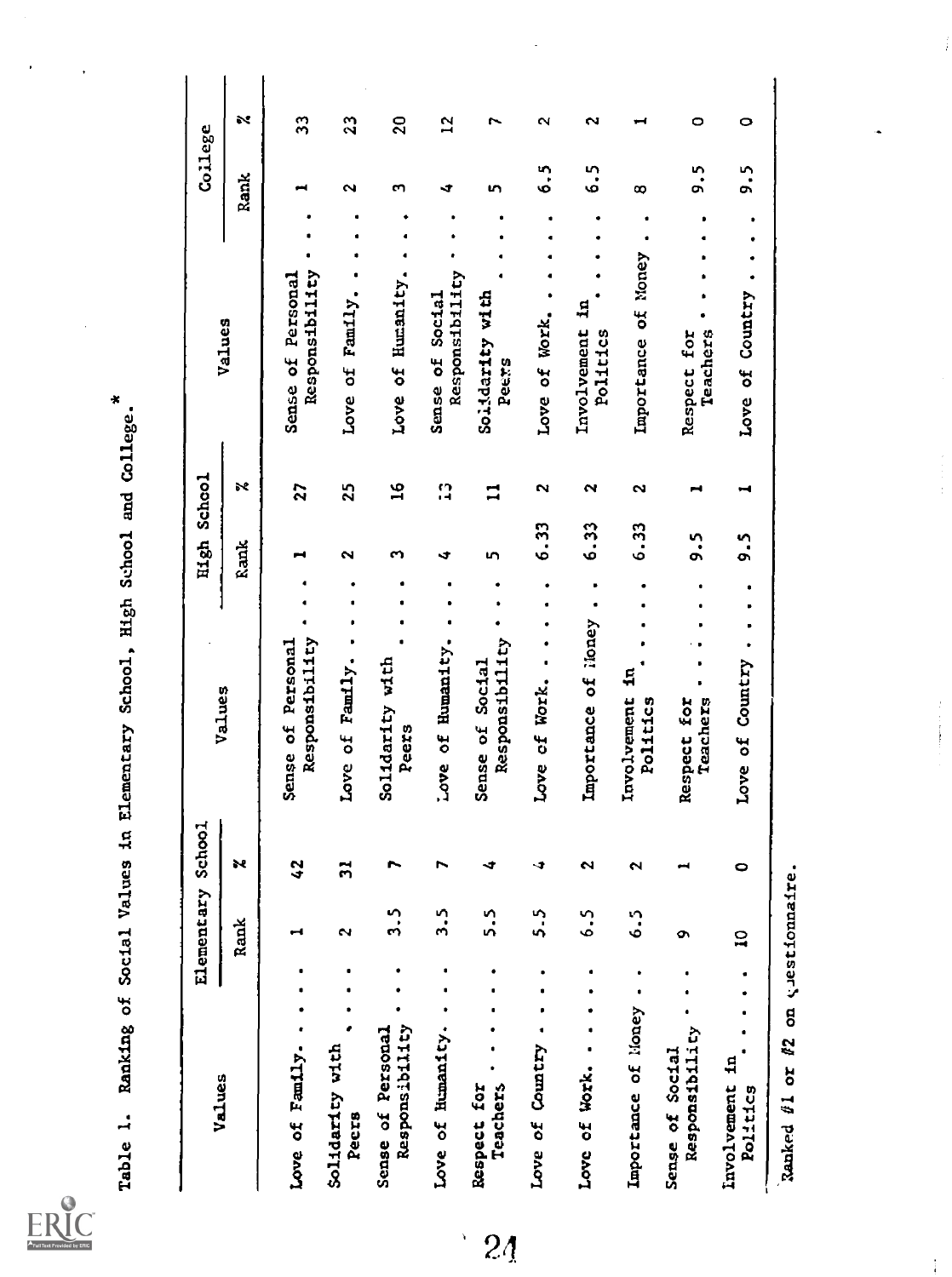from elementary school on; it also suggests that the role of the teacher is much less important, at any time, least in the eyes of young adults, than educators would like to think! Solidarity with peer groups was ranked first by 31 per cent '. elementary school, 16 per cent in high school, and only 7 per cent in college, since most students when they think of childhood peers are probably thinking of the play groups of later elementary years when they were freer to organize their own play; one might expect peers to rank highest then. The low importance of peers in college is interesting, probably reflecting the increasing importance of special purpose peer groups as over against general peer solidarity. The high ranking of sense of personal and social responsibility throughout probably reflects a high level of social awareness and training for autonomy, in the students' family settings. The fact that love of country as a first choice drops from four per cent in elementary school to zero in college is an interesting example of young people's independent perception of the secondary social environment apart from the influence of authority figures, since all of the major socializing agents in theory inclucate a strong love of country. Also interesting is that the values of love of work, money and politics never rise to first choice by mere than two per cent at any age. This was during the pre-election campaigning for peace cendidates, but these students apparently had little experience of political action as effective.

My hypothesis that each youth cohort has its view of the world most strongly affected by events coming relatively early in their awareness of the larger social environment, and less affected by later events, is somewhat supported by the different rankings of events between high

25



- 24 -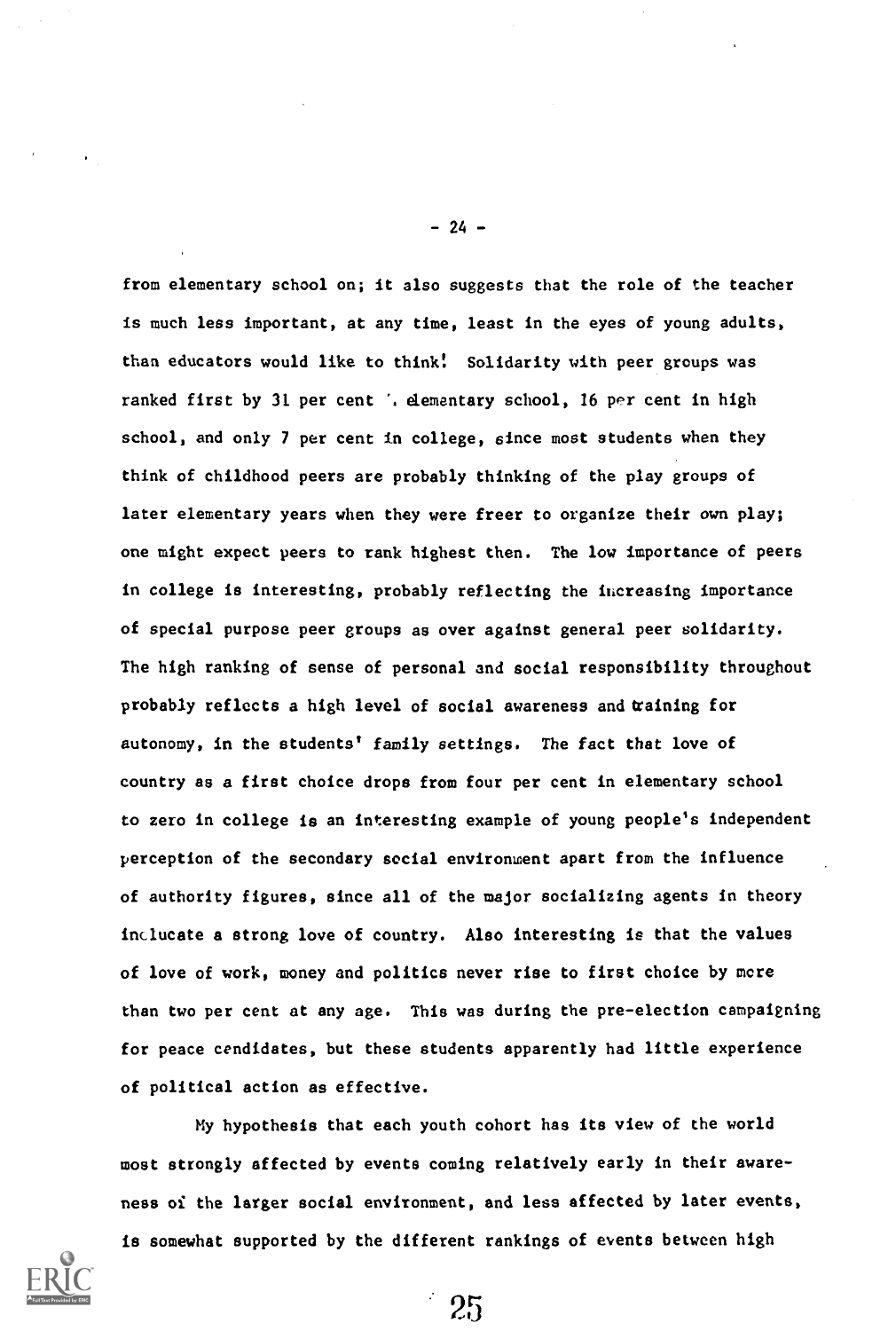school and college students in response to the request to list five major events which were critical in shaping their view of the United States. Table 2 shows that Vietnam and the Kennedy assassinations had a major ---------------------

Insert Table 2 here.

effect on everyone, but Vietnam was a fresh input for each cohort, and in a way so were the assassinations. The high school students probably gave primacy in their own minds to the second Kennedy assassination, the college students to the first one. Race riots and Martin Luther King's assassination interestingly did not make it into the list of the first five events for the college students, whereas the older Cuban crisis and "firsts" in space did. The Cuban crisis must have affected the high school students very strongly in their early years, because it did achieve fifth place for them.

Both college and high school students were asked to choose twenty world heroes who had contributed the most to the betterment of mankind, in a replication of recent international world heroes contest run for teachers by the British Parliamentary Gtoup for World Government (1), This should reflect each group's exposure to secondarly role models. A listing of the eighteen most chosen heroes by each group (Table 3) indicates that only seven out of eighteen choices overlap --------------

Insert Table 3 here. ...................

between the two groups. The high school group has chosen more political figures, probably reflecting the input of their high school U.S. history course, and the college group has chosen a greater diversity of figures,

 $-26$ 



 $-25 -$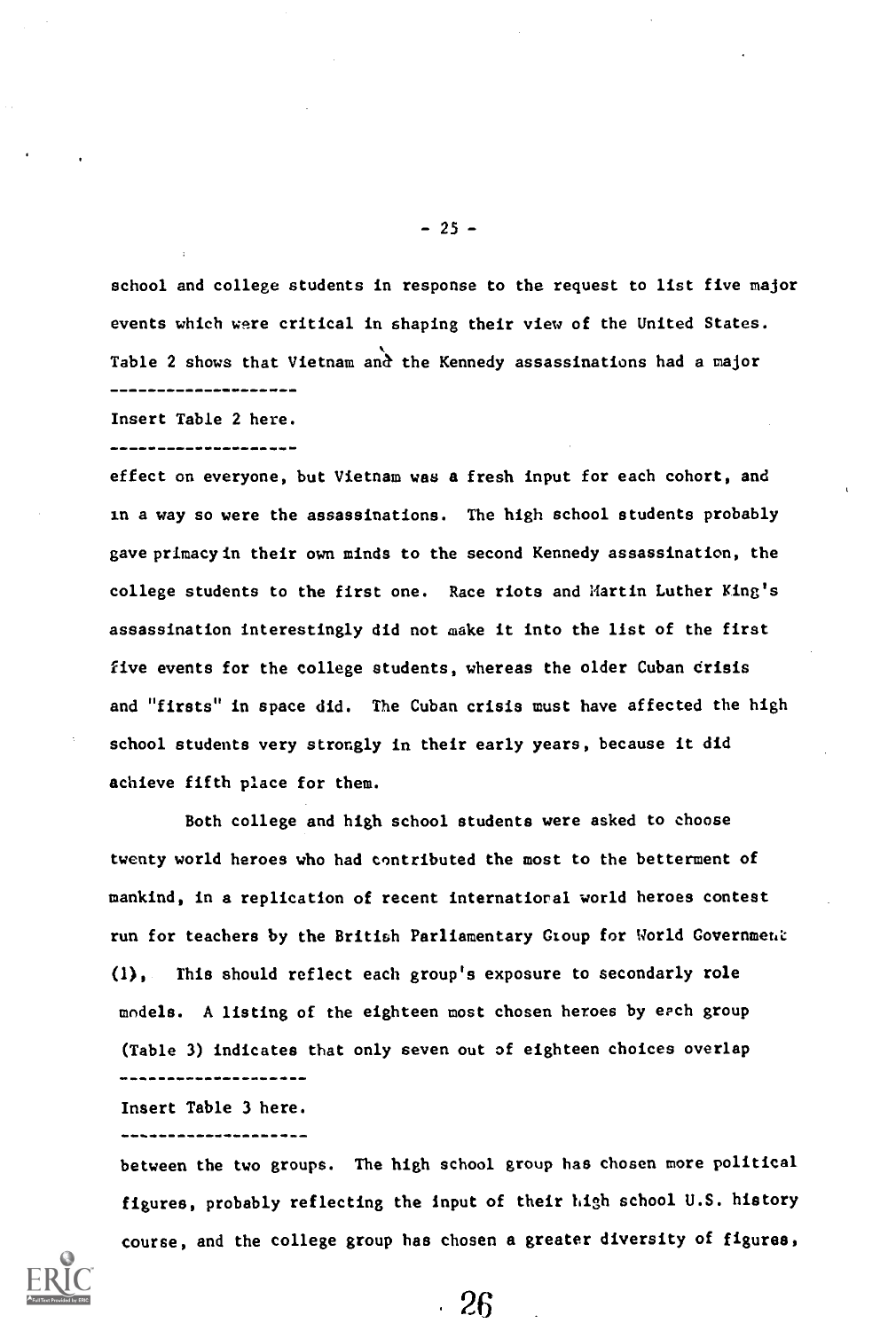| College Students            |              | High School Students                                 |      |
|-----------------------------|--------------|------------------------------------------------------|------|
| Events                      | Rank         | Events                                               | Rank |
| Vietnam.                    |              | Vietnam.                                             |      |
| Assassination<br>$JFK--RFK$ | $\mathbf{2}$ | Assassination<br>$JFK--RFK$ $\cdots$                 | 2    |
| Cuban Crisis                | 3            | Race Riots                                           | 3    |
| Space Program. $\cdots$     | 4            | Assassination<br>$\sim$ $\sim$ $\sim$ $\sim$<br>King | 4    |
| Youth Movement              | 5            | Cuban Crisis                                         | 5    |

Table 2. Events Affecting View of United States.



 $\ddot{\phantom{a}}$ 

 $\frac{1}{2}$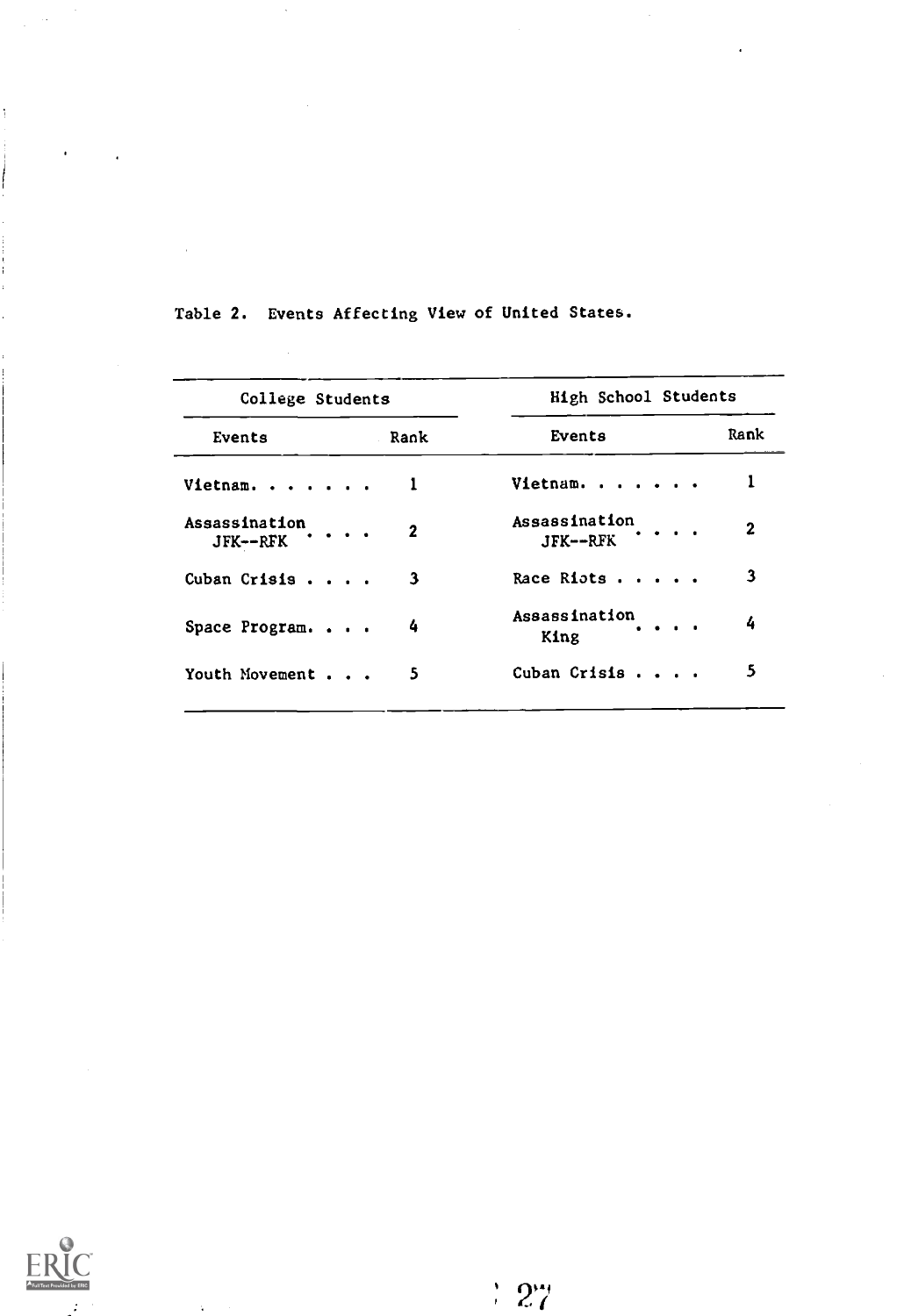| College Students  |                 | <b>High School Students</b> |                   |  |
|-------------------|-----------------|-----------------------------|-------------------|--|
| Heroes            | Rank            | <b>Heroes</b>               | Rank              |  |
| Gandhi            | 1               | J. F. Kennedy               | 1                 |  |
| M. L. King        | $\mathbf 2$     | M. L. King                  | $\mathbf{2}$      |  |
| Jesus Christ      | 3               | Abraham Lincoln             | $\mathbf{3}$      |  |
| A. Schweitzer     | 4               | Churchill                   | 4.1               |  |
| Einstein          | 5               | R. F. Kennedy               | 5.5               |  |
| Marx              | 6               | George Washington           | 5.5               |  |
| Churchill         | 7.5             | Thomas Jefferson            | 7.5               |  |
| Shakespeare       | 7.5             | Pope John XXIII             | 7.5               |  |
| Pasteur           | 9               | Jesus Christ                | 9                 |  |
| Hammerskjold      | 10 <sup>1</sup> | Benjamin Franklin           | 10                |  |
| Benjamin Franklin | 11              | Einstein                    | 11                |  |
| Walt Disney       | 12 <sup>2</sup> | Eisenhower                  | $12 \overline{ }$ |  |
| Jonas Salk        | 13.5            | Gandhi                      | 13.25             |  |
| Thoreau           | 13.5            | Pope Paul VI                | 13.25             |  |
| Freud             | 15              | F. D. Roosevelt             | 13.25             |  |
| Leonardo de Vinci | 16.5            | Teddy Roosevelt             | 13.25             |  |
| J. F. Kennedy     | 16.5            | Thomas Pickney              | 17.5              |  |
| Beatles           | 18.             | Socrates                    | 17.5              |  |

Table 3. World Heroes Chosen by College and High School Students.



ï

 $\cdot$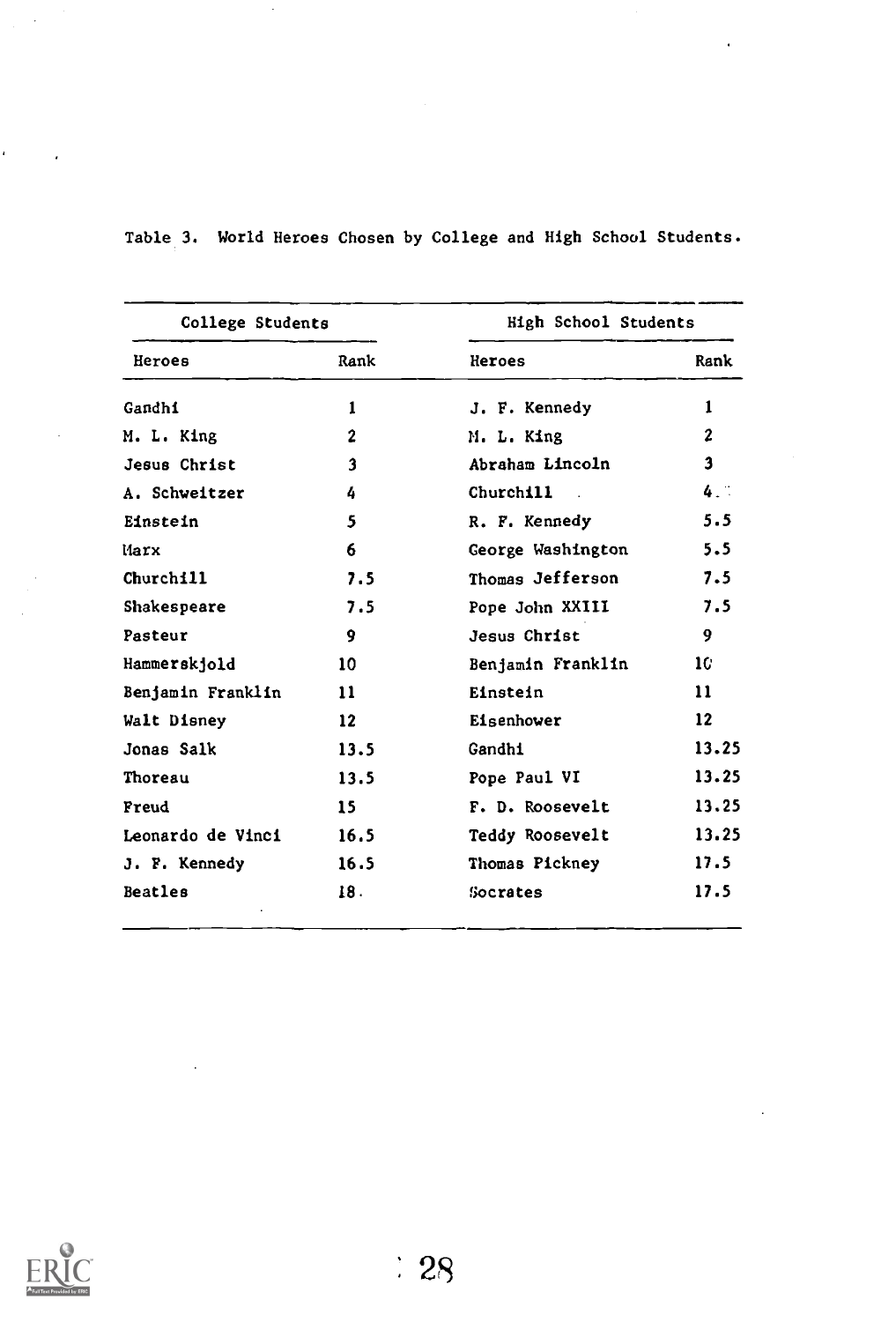probably indicating more independent reading on their part. Neither list is impressive for its breadth, however, reflecting some paucity of exposure to role models of other major cultural traditions for both high school and college students. Furthermore, only seven of the eighteen in the college list can be thought of as major contributors to world peace, and possibly six of the high school list. This in spite of the fact that the world heroes list was in the context of a class on peace problems. This is, of course, a reflection of the fact that very few of the history books read by high school or college students emphasize heroes of non-violence and peace.

## Images of the Future

I suggested earlier that the predominant mode of viewing the world in our society was that the world was bad, but man could make it better. The following data on images of the future reflects the views of the college student only, and I regret I cannot make the comparison with the younger age group.

Table 4 which shows the percentage of respondents agreeing with . \_\_\_\_\_\_\_\_*\_\_*\_\_\_\_

Insert Table 4 here.

a series of statements pertaining to a general philosophy of the future, reproduced from a UNESCO Images of the World (10) study the earlier suggestion that essence-pessimism and influence optimism is a characteristic world view today (comparative data to be discussed in another paper). It will be seen that there is an almost unanimous conviction of the necessity for fundamental social change. The next most agreed

```
with items concern an activist role for man in making that change, and
```
 $-28-$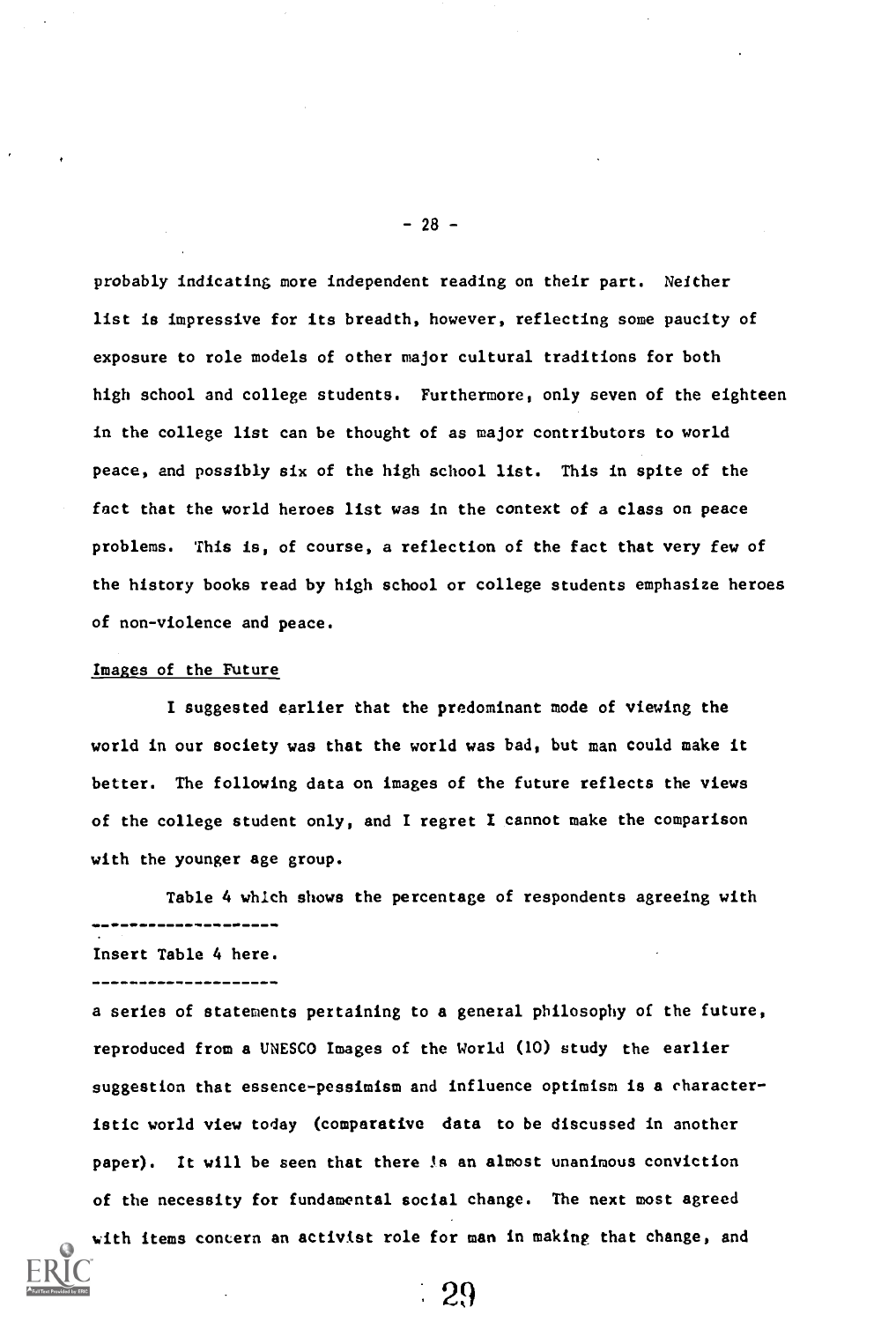ERIC

| Rank      | <b>Items</b>                                                                                                                | R's agreeing<br>ttem<br>with<br>$\overline{\bf k}$ |
|-----------|-----------------------------------------------------------------------------------------------------------------------------|----------------------------------------------------|
| ,         | A really fundamental change is necessary if this world shall be<br>good world to live in.<br>ø                              | 3                                                  |
| N         | If a man is to accomplish his mission in life it is sometimes<br>necessary to gamble "all or nothing at all."               | Ś,                                                 |
| S         | However much the external conditions are changed it is the moral<br>qualities of man that really count.                     | 57                                                 |
| 4         | 9<br>The future is so uncertain that the best thing one can do is<br>take one day after the other.                          | $\boldsymbol{\mathcal{L}}$                         |
| <b>In</b> | Everything is changing so rapidly these days that one hardly<br>knows what is right and what is wrong any longer            | 26                                                 |
| ۰         | To achieve the happiness of mankind in the future it is sometimes<br>present.<br>necessary to put up with injustices in the | $\mathbf{a}$                                       |
| N         | The most important thing is not one's own success but the success<br>of one's children.                                     | $\mathbf{I}$                                       |
| တ         | It is by returning to our glorious and forgotten past that real<br>social progress can be achieved.                         | N                                                  |
| <u>ຸ</u>  | The most important thing is not to be successful in this world,<br>what happens in the afterlife.<br>ر<br>نالا              | Ó                                                  |
| ი<br>ა    | It is $\text{cal}$<br>The present is all too often full of unhappiness.<br>future that counts.<br>the                       | Ó                                                  |

 $\div 30$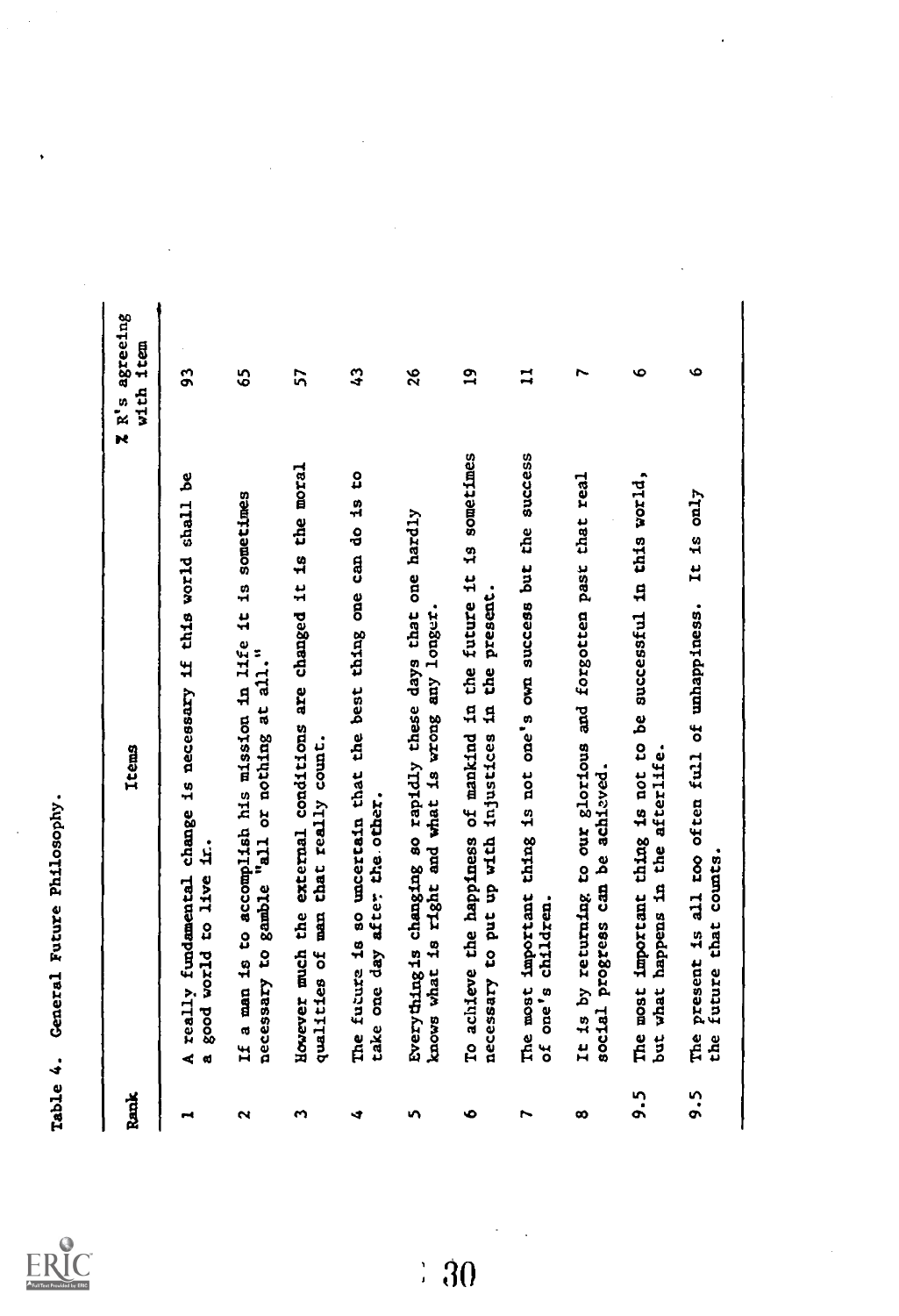an affirmation of man's moral qualities. After that the ambivalerce and uncertainty of the times begins to show up.

Another question from the UNESCO study asked young people to list the differences they thought would obtain between the year 2000 and today, and also to list the best that could happen and the worst that could happen. Table 5 shows a real pessimism about the future when ---------------------

#### Insert Table S here.

#### --------------------

when the general differences are listed, particularly with reference to loss of humanistic values. Concern with poverty, population and pollution shows up in all three columns, and fear of war, desire for peace, take primacy over other concerns. There is an interesting note of millenialist optimism in Table 6, which shows the percentage of ---------------------

### Insert Table 6 here.

#### -------------------

respondents who feel peace is likely in five years, twenty years and by the year 2000. The year 2000 is only thirty years away, but the number expecting peace by then shoots from 34 per cent expecting peace in twenty years to 56 per cent expecting peace by the year 2000. This millenialist tendency characterizes a great deal of current writing about the year 2000, and raises interesting speculations about the possible impetus for creative peace-making and problem-solving in the next thirty years to be derived from this millenialist enthusiasm. (Asked elsewhere in the questionnaire how faraway they felt the year 2000 was, 74 per cent responded "very near" or "somewhat near," so there is a certain quality of immediacy in this millenialism!)



21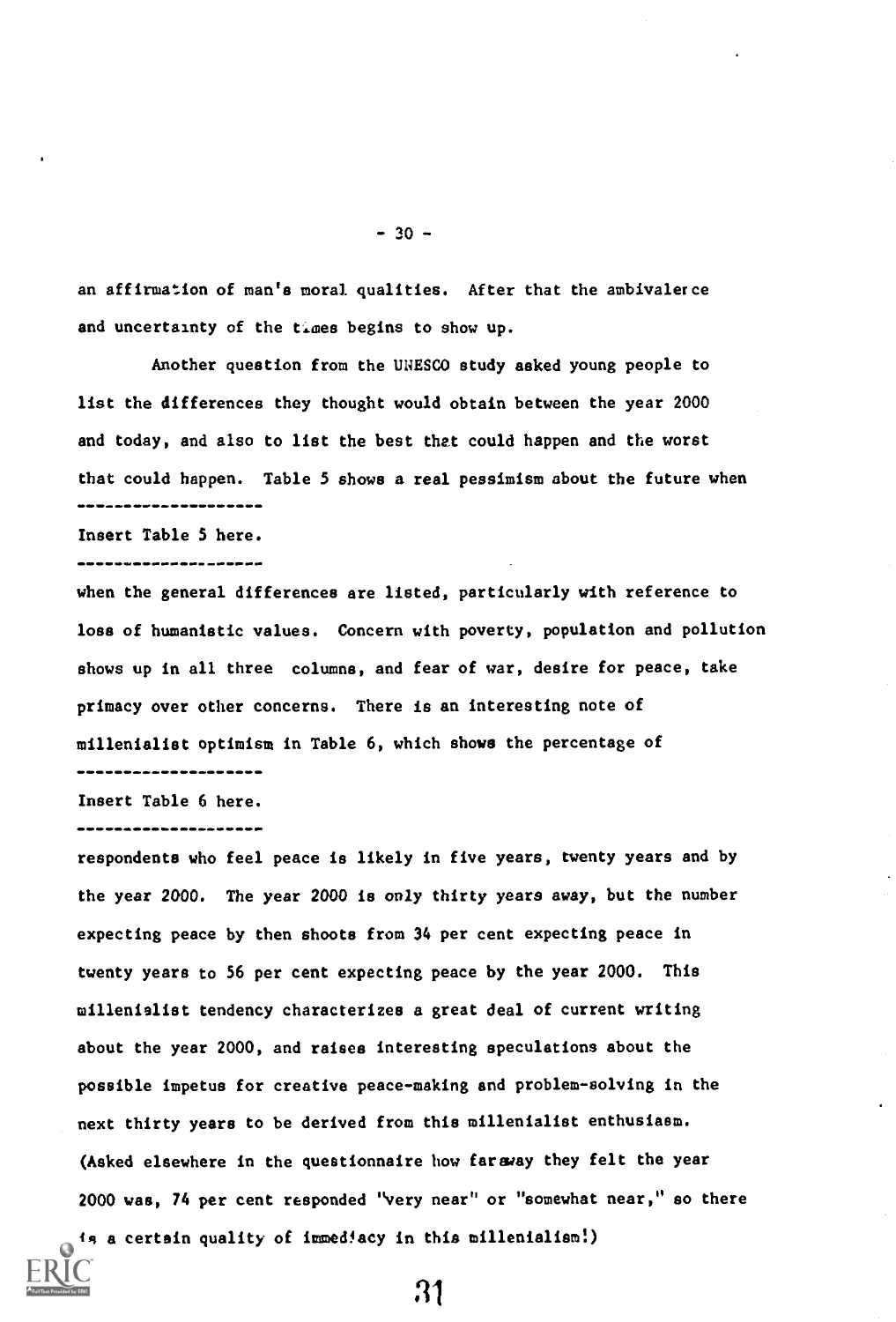| <b>Ceneral</b>                                                     |                                     | The Best That<br>Could Happen         |                         | The Worst That<br>Could Happen                              |                                 |
|--------------------------------------------------------------------|-------------------------------------|---------------------------------------|-------------------------|-------------------------------------------------------------|---------------------------------|
| Item                                                               | Naming<br>$\overline{R}$ is<br>Item | Item                                  | Naming<br>2 R s<br>Item | Item                                                        | R's<br>Naming<br>Item<br>r<br>K |
| Technology-Less<br>More Automation and<br>Human Density            | $\boldsymbol{z}$                    | Peace, World Community                | 22                      | Nuclear Wars, All Types<br>of Wars                          | 23                              |
| Attendant Phenomena<br>Population Crisis and<br>(Hunger, Poverty)  | $\frac{1}{4}$                       | No Population Problems,<br>No Poverty | 2                       | Pollution, Over-Population,<br>Deteriorating<br>Environment | 22                              |
| <b>Miltarization</b><br>Increasing World                           | $\overline{12}$                     | Love, Humanism and<br>Harmony         | $\mathbf{5}$            | Authoritarianism, "1984"<br>Dictatorship,                   | ò                               |
| Changes in Governments,<br>and Societies                           | ă                                   | Disarmament, Nuclear Test<br>Ban      | ∺                       | Armageddon                                                  | σ                               |
| ್ತ<br>de Handled at Worl<br>World Problems Will<br>Community Level | ō                                   | Equality                              | $\mathbf{a}$            | World Revolution,<br>Miltarism                              | 7.5                             |

 $32$ 

 $\overline{I}$ 

 $\overline{1}$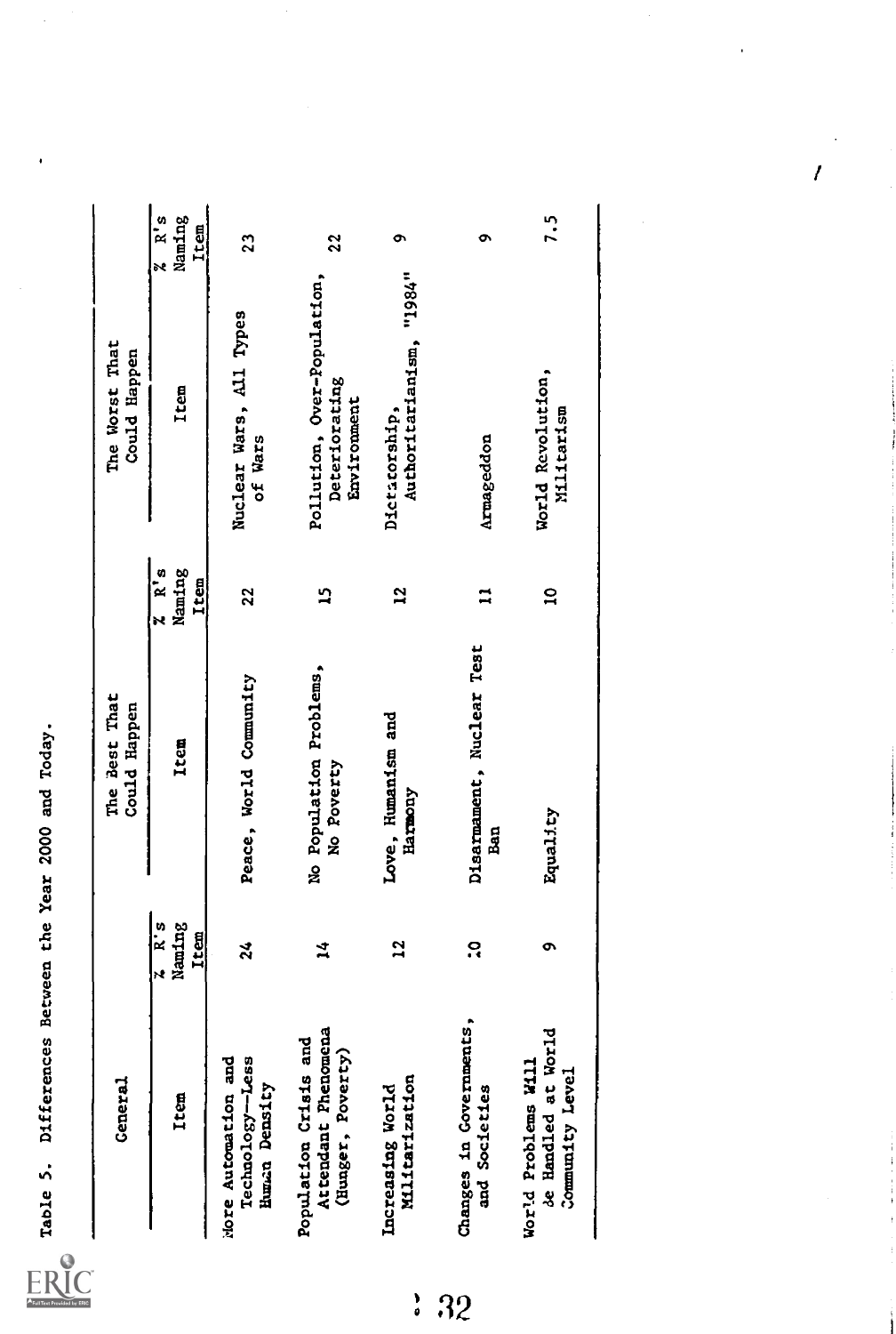| Time Span in Which<br>Peace Will Be Achieved | % of R's Who Feel<br>Peace Is Likely |
|----------------------------------------------|--------------------------------------|
| In 5 years                                   | 9                                    |
| In 20 years                                  | 34                                   |
| In Year 2000                                 | 56                                   |

 $\varphi = \varphi/\varphi$ 

| Table 6. The Likelihood of Peace and Disarmament between Now |  |
|--------------------------------------------------------------|--|
| and the Year ?000.                                           |  |

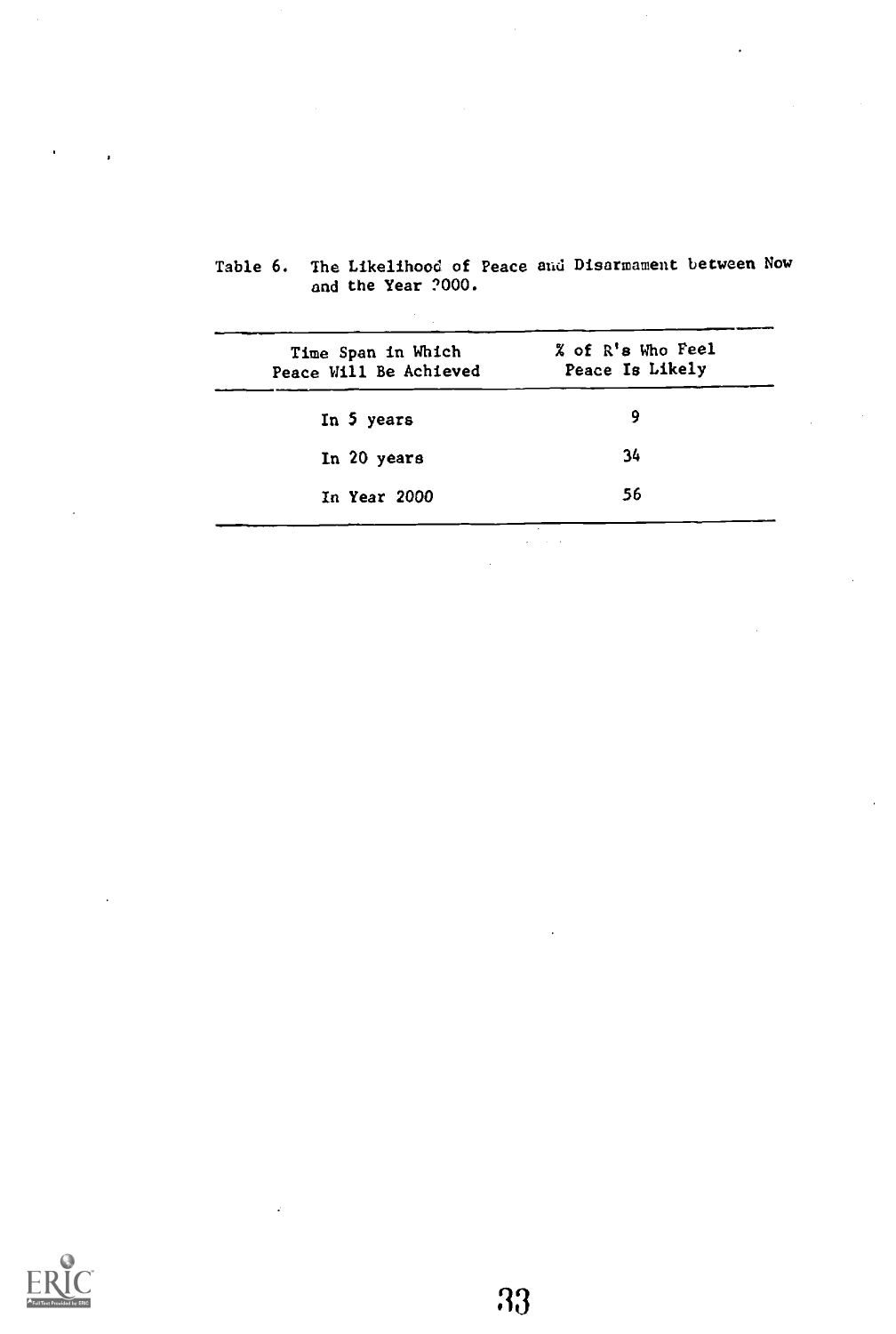## Likelihood of Peace and Non-Violent Social Change

It was suggested earlier that experiences of autonomy and success in problem- solving would be a necessary part of earlier socialization experierces if individuals are to perceive non-violent change as possible, and themselves as change agents. How autonomous, competent and optimistic to the students in the self-selected sample of this peace class feel? Table 7 shows that they feel very autonomous indeed--"the -----*------------*

Insert Table 7 here.

---------------------

future is mine to make"--but considerably less optimistic about their influeme on public affairs. Host interesting here is the notable increase in pessimism for the social science majors compared to all other student:. Does this reflect greater sophistication and more knowledge of the complexity of social issues and their intractability, i.e., e greater complexity of congitive structures, or reflect a self-selection into social science of more pessimistic people? Table 8 on perceptions --------------------

Insert Table 8.here.

of the likelihood of non-violent social change in the areas of ethnic, class and sex discrimination, income inequalities, differential access to poltical power and university campus problems shows the same distinctive tendency towards pessimism for social science majors. In general, there is a fair optimism about non-violent change in the areas of sex, class and ethnic discrimination and income inequality, in that order, but far less optimism about non-violent redistribution of nolitical power either in the outside world or on the campus. There is



34

 $- 33 -$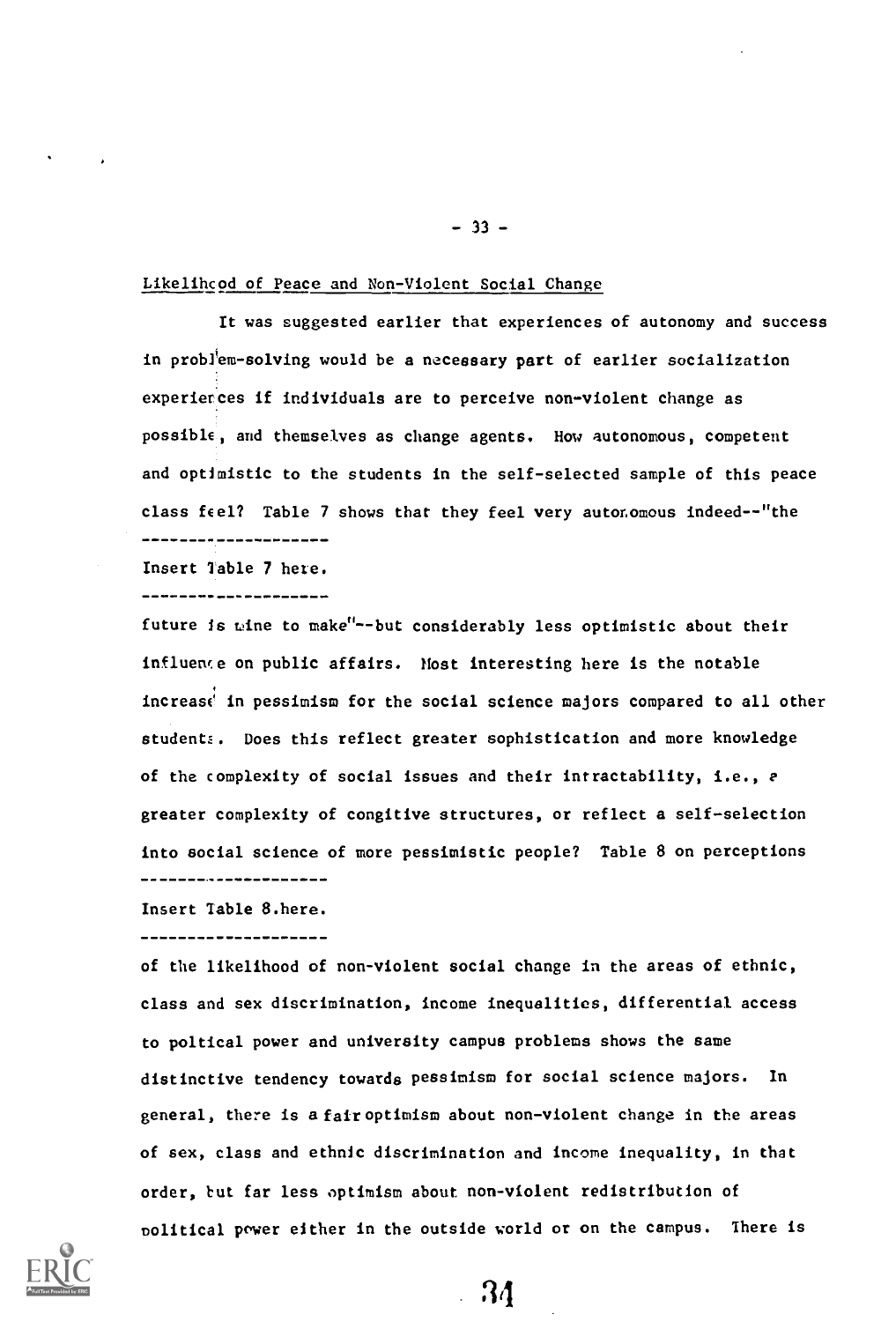|                           | A11 |                | Major |
|---------------------------|-----|----------------|-------|
| Future Yours To Make      |     | Psy-Soc Others |       |
| Mine to Make. $\ldots$    | 91% | 91%            | 91%   |
| Very Little or No Control | 9%  | 92             | 9%    |

Table 7. Autonomy and Influence.

 $\overline{a}$ 

|     |     | Hajor          |  |
|-----|-----|----------------|--|
|     |     |                |  |
| 56% | 41% | 64%            |  |
| 44% | 59% | 36%            |  |
|     | A11 | Psy-Soc Others |  |

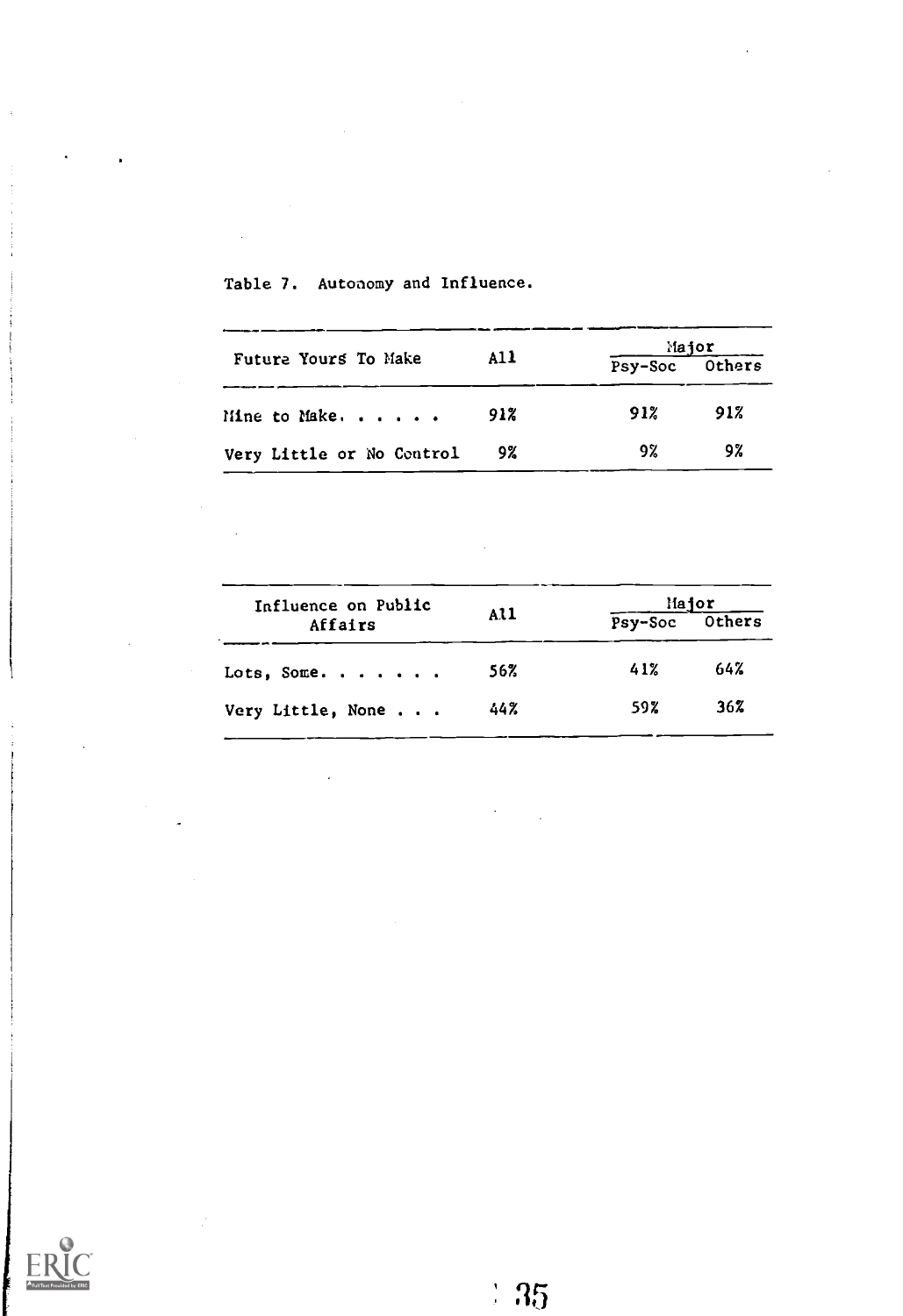|                                           |     |         | Major  |
|-------------------------------------------|-----|---------|--------|
| Type of Social Injustice                  | A11 | Psy-Soc | Others |
| Ethnic Discrimination                     | 66% | 59%     | 70%    |
| Class Discrimination                      | 72% | 66%     | 75%    |
| Sex Discrimination                        | 83% | 81%     | 84%    |
| Income Inequality                         | 60% | 53%     | 64%    |
| Differential Access to<br>Political Power | 32% | 25%     | 36%    |
| University Campus Frohlems                | 44% | 34%     | 50%    |
|                                           |     |         |        |

Table 8. Likelihood of Non-Violent Social Change.



 $\cdot$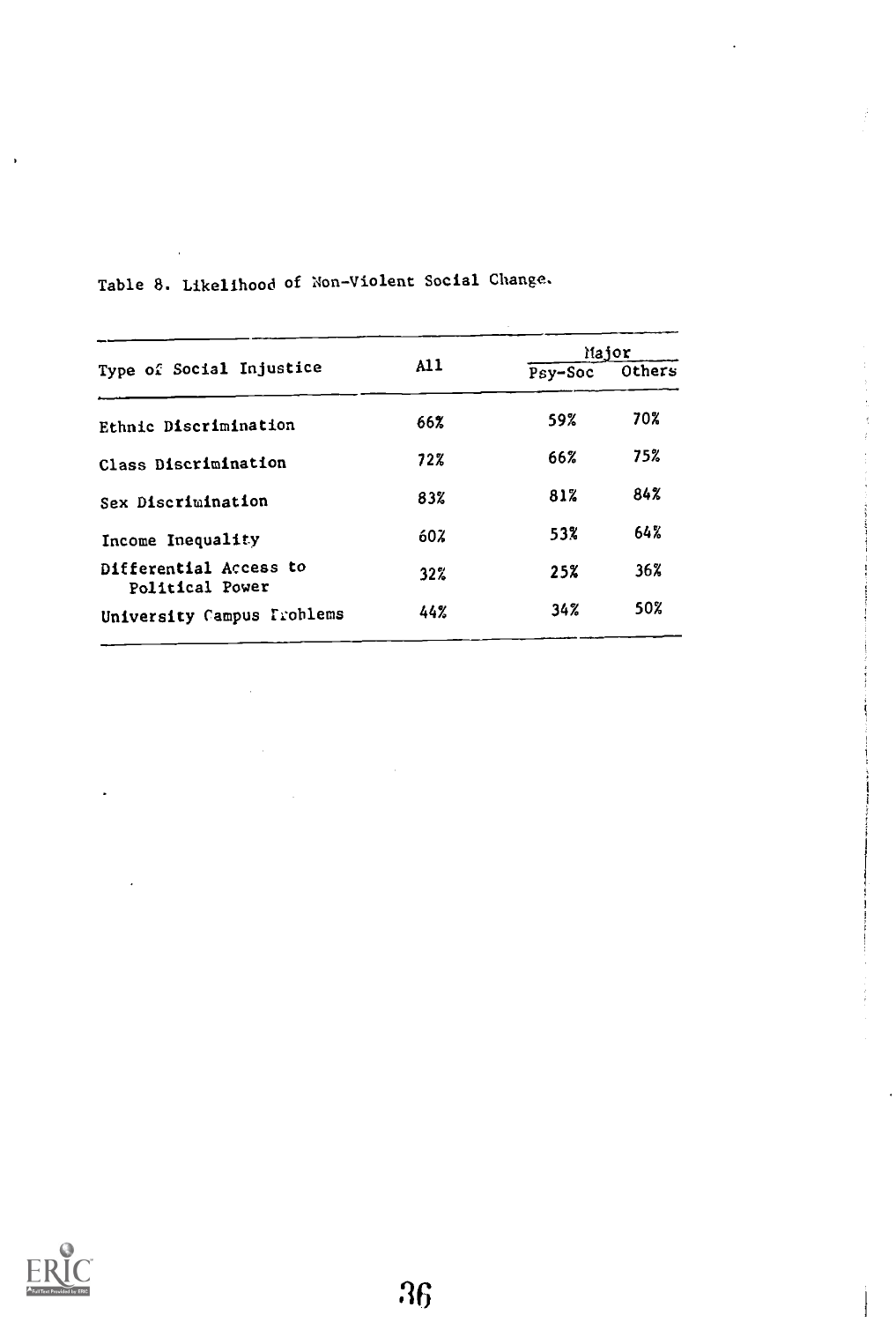a further drop in optimism when the scene shifts to the international situation, as in Table 9. Students do not think ron-violent solutions ---------------------Insert Table 9 here.

--------------------

to the problems of rich and poor nations, nationalism, militarism and colonialism are likely, and again social science majors are the most pessimistic of all. At the same time, as Table 10 indicates, students \*\*\*\*\*\*\*\*\*\*\*\*\*\*\*\*\*

Insert Table 10 here. --------------------

have strong feelings that there are policy alternatives: 91 per cent on the domestic scene, but also a high 84 per cent on the international scene. Here there is no difference between social science major and others.

Students whose personal socialization experiences have led them to develop a strong sense of personal autonomy and competence concerning social problems, are faced with conflicting feelings of pessimism about events going from bad to worse over which they have had no personal control, particularly on the international scene, but also with the feeling that there are still alternatives, that the future is still open.

An interesting perspective on this dilemma cf today's student who feels competent, sees alternatives, and yet sees many events over which he has no control, is gained from Table 11 which lists the thirteen most 

37

Insert Table 11 here. ---------------------

frequently chosen peace proposals from a lorger list of twenty-five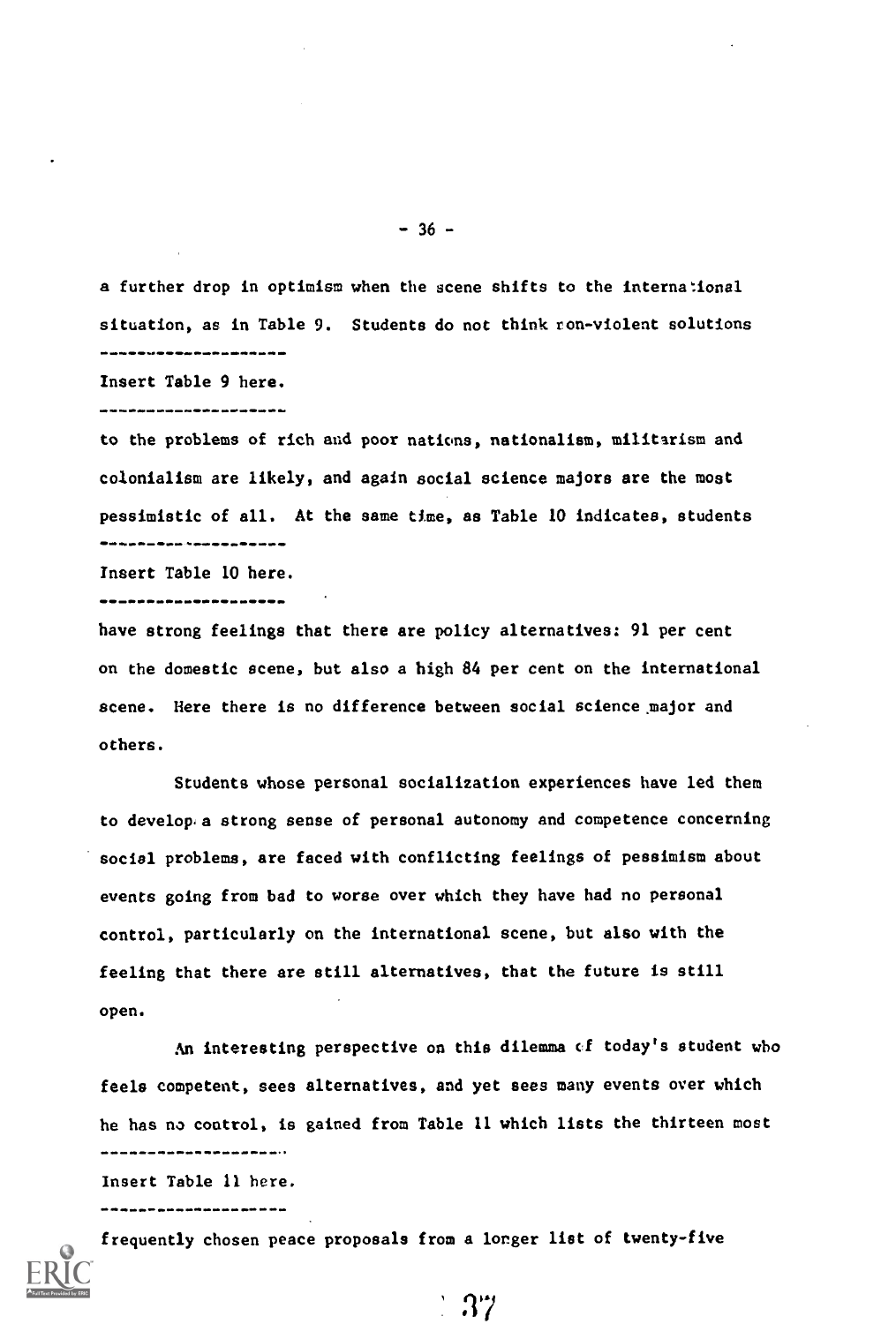|     |         | Major  |
|-----|---------|--------|
|     | Psy-Soc | Others |
| 30% | 28%     | 22%    |
| 23% | 19%     | 25%    |
| 25% | 22%     | 27%    |
| 25% | 22%     | 27%    |
|     | A11     |        |

f

 $\frac{1}{2}$  and the  $\frac{1}{2}$ 

Table 9. Non-Violent Social Change: International.

Table 10. Alternatives in Policy Planning.

|                      |     |                | liajor |
|----------------------|-----|----------------|--------|
| Percentage of Likely | A11 | Pay-Soc Others |        |
| Domestic             | 91X | 912            | 917    |
| International        | 84% | 91%            | 80%    |

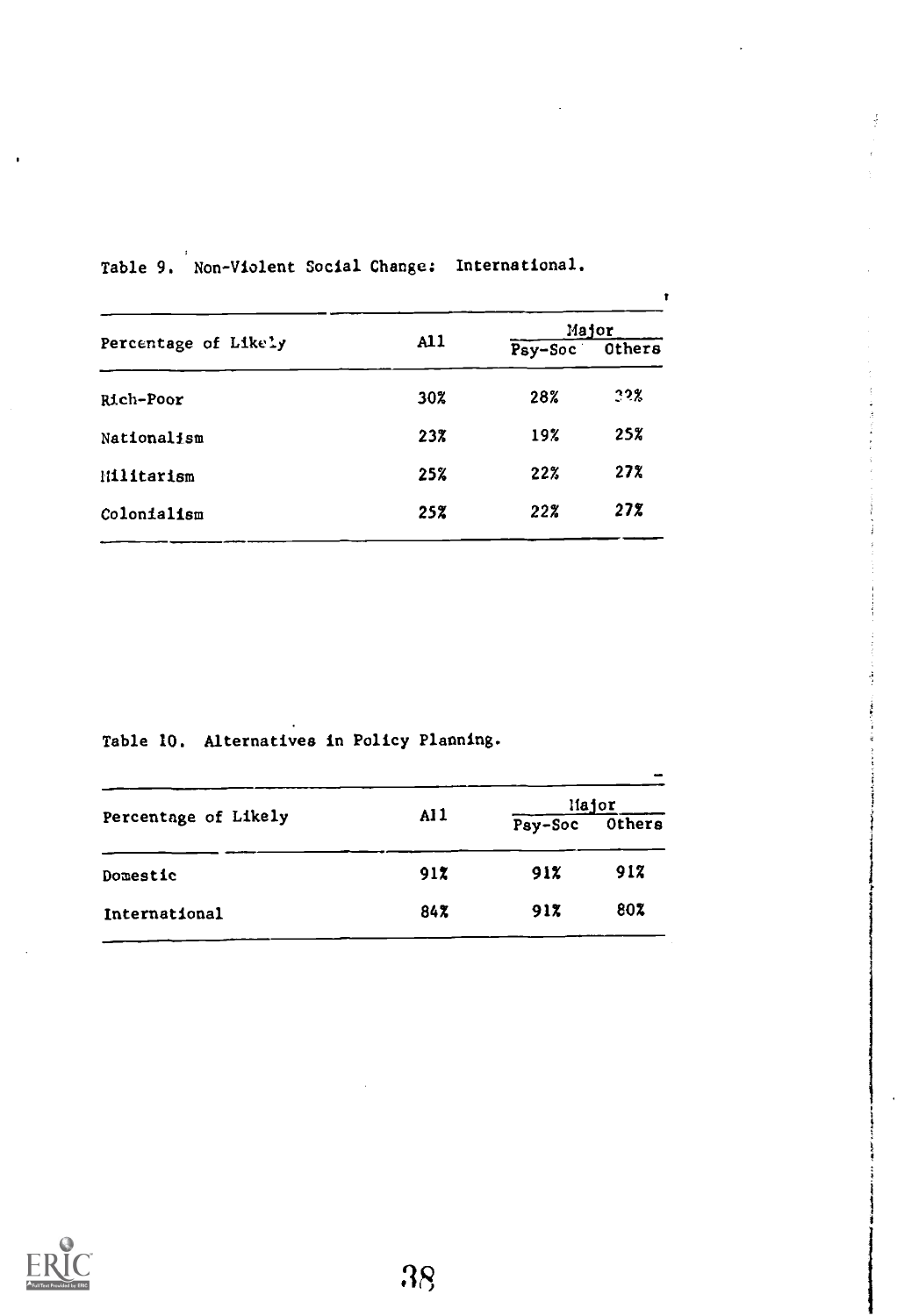| Full Text Provided by ERIC |
|----------------------------|

ł,

 $\cdot$ 

 $\ddot{\phantom{0}}$ 

| Ò<br>œ<br>ō<br>$\overline{1}$<br>c<br>N<br>∢<br>⊣<br>It should be possible for people to choose their<br>Hunger and poverty should be abolished all over<br>We should have general and complete disarmament<br>We should improve the United Nations so as to<br>today.<br>governments freely all over the world.<br>make it more efficient than it is<br>as soon as possibie.<br>the world- | Effective<br>Feeling<br>$R^3$<br>.<br>پو | Rank Order<br>of Feeling<br><b>Effective</b> |
|---------------------------------------------------------------------------------------------------------------------------------------------------------------------------------------------------------------------------------------------------------------------------------------------------------------------------------------------------------------------------------------------|------------------------------------------|----------------------------------------------|
|                                                                                                                                                                                                                                                                                                                                                                                             | $\frac{1}{2}$                            | ۰                                            |
|                                                                                                                                                                                                                                                                                                                                                                                             | $\overline{r}$                           | ÷                                            |
|                                                                                                                                                                                                                                                                                                                                                                                             | $\vec{ }$                                | ò                                            |
|                                                                                                                                                                                                                                                                                                                                                                                             | 44                                       | Z                                            |
| 7.5<br>n<br>should have a world state with disappearance<br>of national borders and an efficient world<br>government.<br>g                                                                                                                                                                                                                                                                  | $\frac{8}{3}$                            | 10.5<br>$\mathcal{L}^{\mathcal{L}}$          |
| $\overline{ }$<br>$\circ$<br>intervening into the internal affairs of<br>All countries should stop completely from<br>other countries.                                                                                                                                                                                                                                                      | $\boldsymbol{\Omega}$                    | $\mathbf{r}$                                 |
| Ó<br>r<br>keeping force that can stop aggression from<br>should have a strong international peace<br>any country or group of countries.<br>Š                                                                                                                                                                                                                                                | 55                                       | 51                                           |
| ïη,<br>5<br>8<br>cooperation between countries that are not<br>should have increased trade, exchange and<br>on friendly terms.<br>e<br>3                                                                                                                                                                                                                                                    | 52                                       | vη.                                          |
| n<br>3.5<br>One should start with the single individual<br>everywhere and make him less aggressive.                                                                                                                                                                                                                                                                                         | 96                                       | ᆋ                                            |
|                                                                                                                                                                                                                                                                                                                                                                                             | Continued                                |                                              |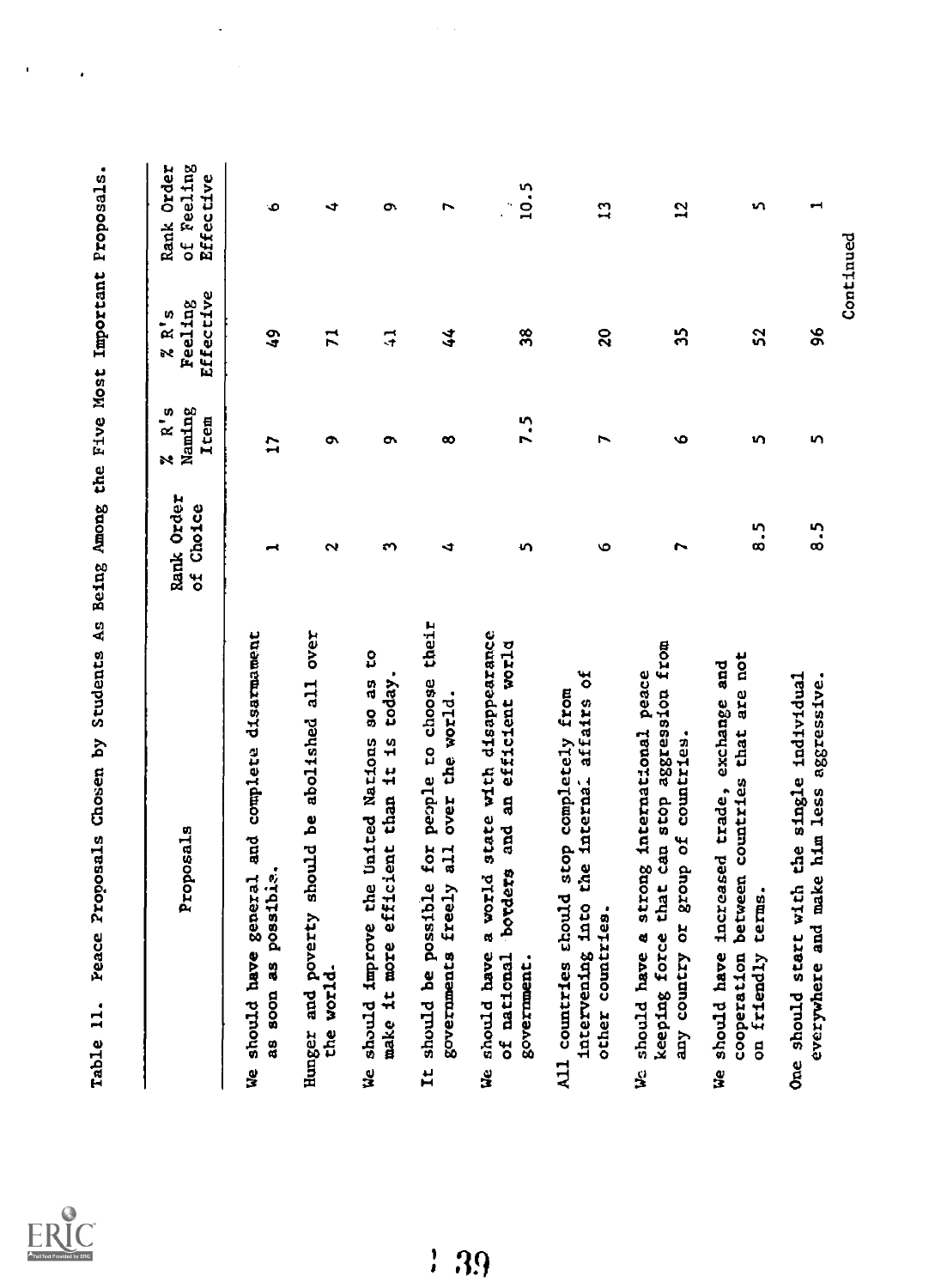| Full Text Provided by ERIC |
|----------------------------|

| Proposals                                                                                            | Rank Order<br>of Choice | $2 \times R$ <sup>1</sup> s<br>Naming<br><b>Item</b> | Effective<br><b>ZR's<br/>Feeling</b> | Rank Order<br>of Feeling<br>Effective |
|------------------------------------------------------------------------------------------------------|-------------------------|------------------------------------------------------|--------------------------------------|---------------------------------------|
| One should create more peaceful relations in<br>the family, at school and at work.                   | $\overline{a}$          |                                                      | S                                    |                                       |
| The colonial system should be abolished all<br>over the world.                                       |                         |                                                      | $\frac{3}{4}$                        | a                                     |
| The gap between poor and rich countries should<br>disappear.                                         | 52                      |                                                      | 38                                   | 10.5                                  |
| A world language that can be understood in all<br>countries should be adopted all over the<br>world. | $\mathbf{r}$            |                                                      | 25                                   |                                       |
|                                                                                                      |                         |                                                      |                                      |                                       |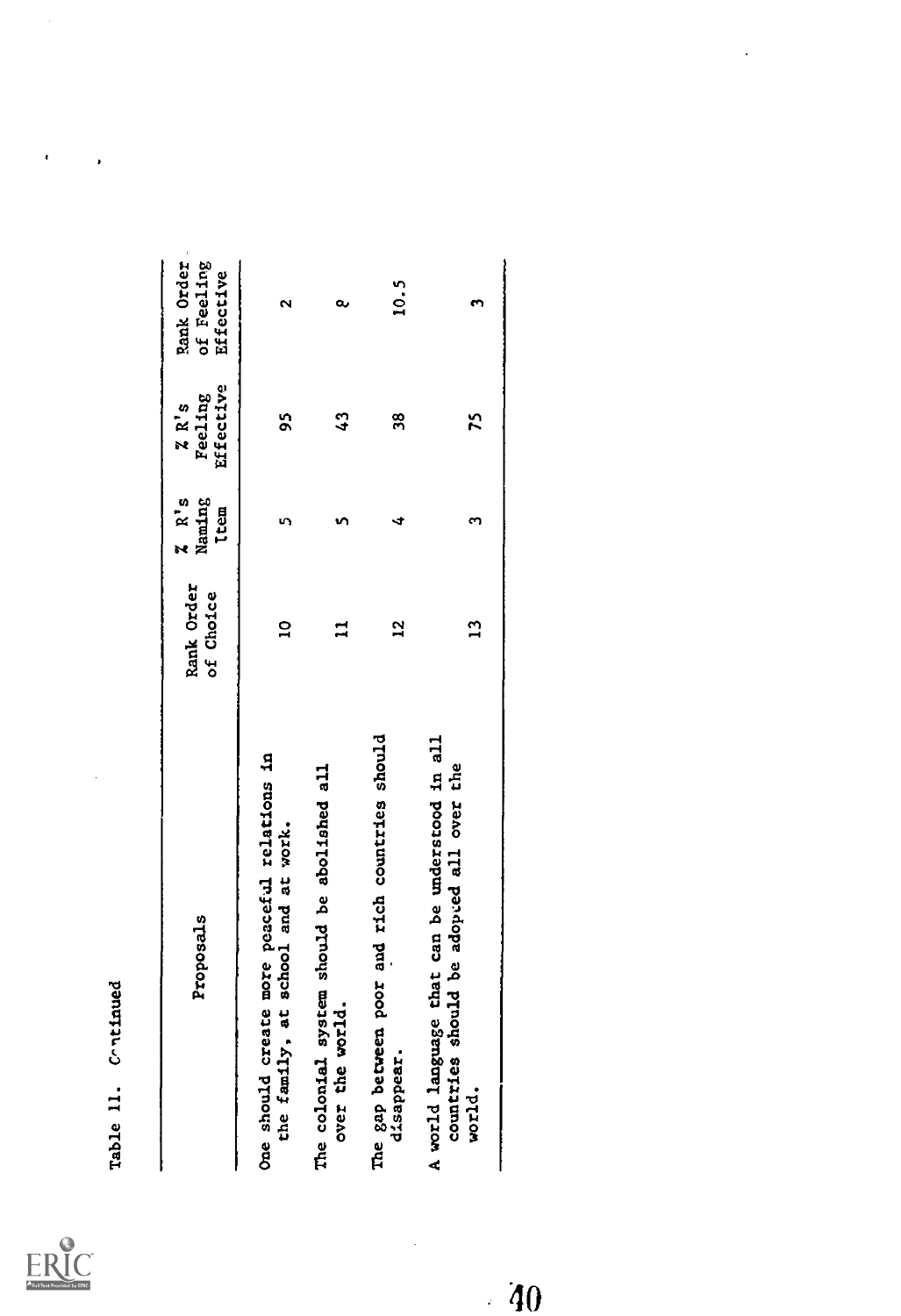(also from the UNESCO Image of the Year 2000 (10) study) in rark order. Table 11 also gives the rank order of feelings of personal effectiveness in regard to the proposal chosen, and there is a certain tendency to reverse the rank order, i.e., students feel that the most important peace proposals are the ones in which they can be least effective, and that some of the less important ones are those in which they can be most effective. The reversal is by no means complete, however, and lots of students for example feel they can help abolish hunger and poverty all over the world.

To review the hypothesis implicit in the socialization model presented earlier: Experiences which lead to the perception of ternative futures in any problem situation and alternative role paths to those futures, and a sense of personal competence to choose or construct role paths toward a desired future, will produce persons who believe non-violent change toward a better society is possible. Six agents of socialization were identified in the model: the family, the primary social environment, extra-familial role models, the school, the secondary social environment and voluntary associations. It was suggested that the relative importance of each agent would shift over time, moving from family primacy in childhood to secondary social environment, and voluntary associations. It was suggested that the relative importance of each agent would shift over time, moving from family primacy in childhood to secondary social environment and voluntary associations primacy in young adulthood. It was also suggested that key public events in late childhood and early adolescence would contribute



-40-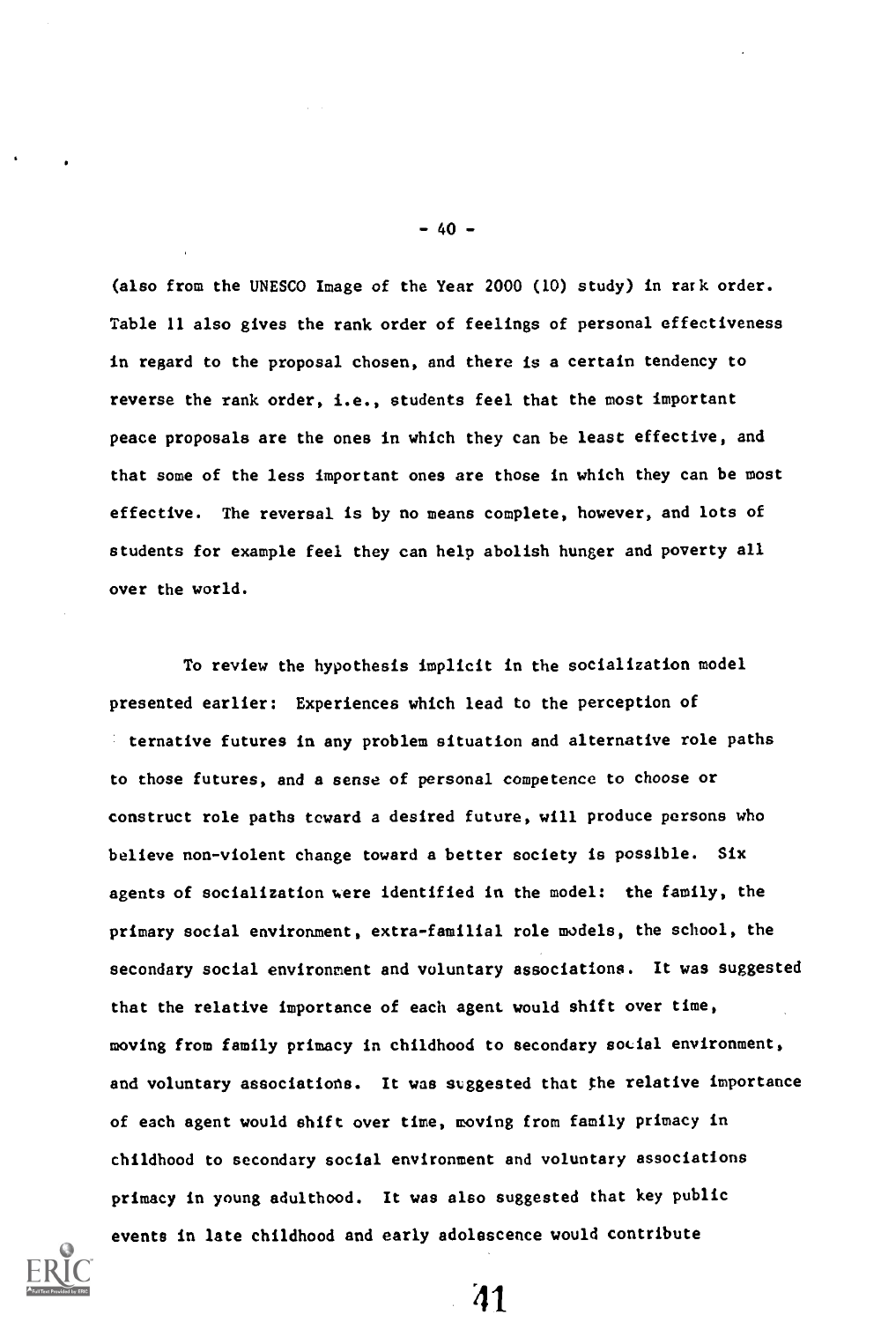critically to the shaping of the world view during a period when basic cognitive integration of social facts was going on, and would persist over time without allowing the same primacy to later public events. Degree of cognitive complexity was also related to perception of alternatives and lack of rigidity and hostility in the face of the unknown.

While the data on college and high school students did not explicitly test the model, it threw light on the following facets of the model:

(L) The college students were self-selected enrollees in a Problems and Prospects of Peace class who had also for the most part participated in the Student Mobilization Against the War in Vietnam the previous spring, so presumably they had all been through a socialization process which led to some degree of perception of alternative futures and the possibility of non-violent social change. They all ranked high on feelings of personal autonomy and influence on public affairs, and on their own future.

(2) A ranking by students of socializing agents from their own childhood to college years indicated that the family fell from first to second place but no further; teachers were never high and dropped rapidly as highly valued socializers, and so did peer groups, though to a lesser extent.

(3) Perception of critical events affecting their view of the U.S. on the part of high school and college students reflected at least in part different key critical events in these cohort experience during early adolescence.



 $-41 -$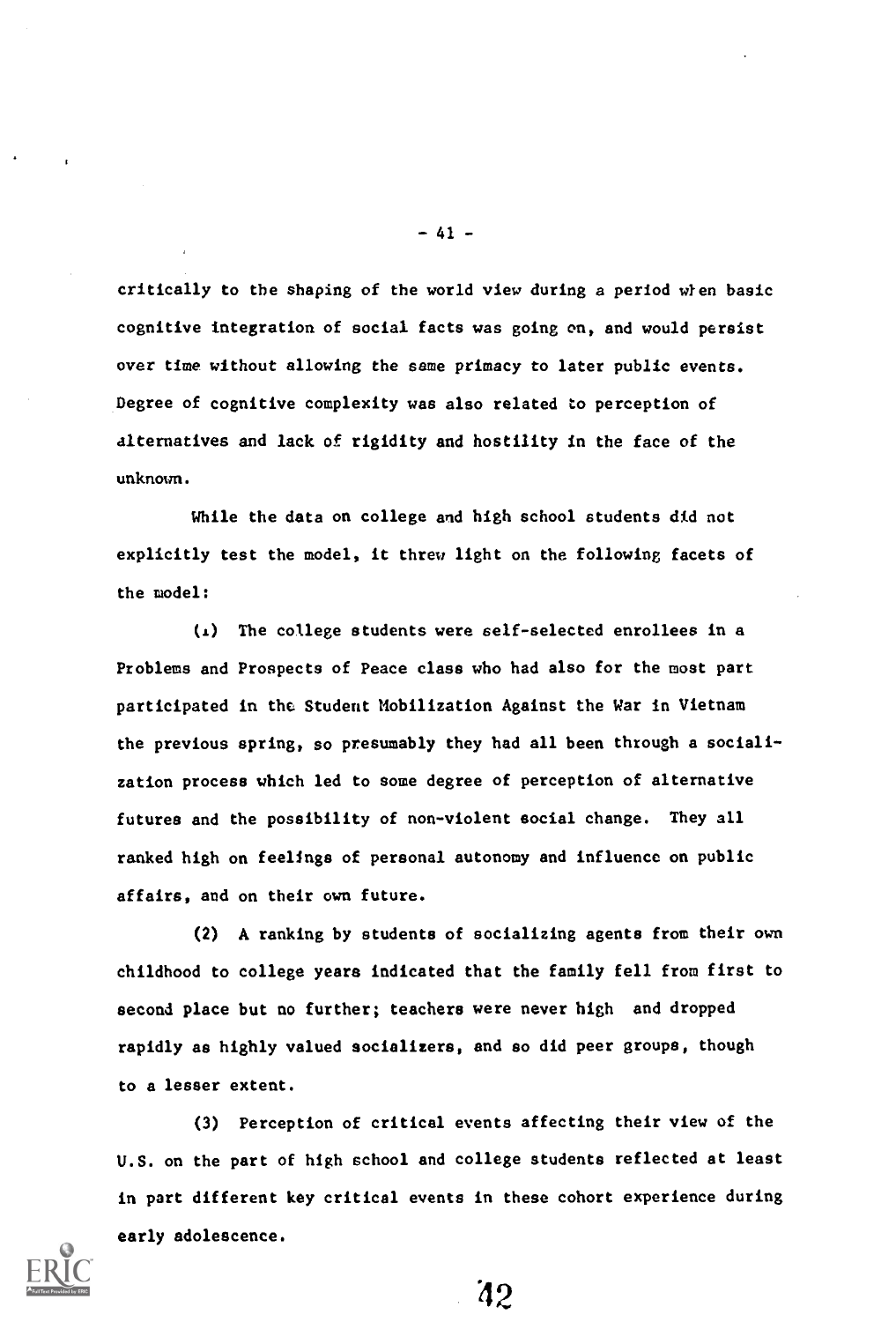(4) Noticeably lower levels of optimism about the possibility of non-violent social change in areas of both domestic and international social injustice on the part of social science majors compared to ncnsocial science majors may point to greater cognitive complexity in the mental structures of the social science students in \_elation to these problems. This works against the hypothesis, except that there was no difference in perception of alternatives and feelings of autonomy in the two groups, so the pessimism may reflect a more realistic appraisal of possibilities for social action, rather than a simple denial of the potential for non-violent change.

(5) In general the students felt optimism about the future and more possibilities of personal effectivenss in areas where they realistically felt they could make a personal input, i.e. the domestic level, and less optimistic where they felt they could be less effective, on the international level. Again, this appears to reflect a realistic appraisal of their own limitations.

Considering the realistic constraints of the present domestic and international situation, and the cultural limitation on the variety of secondary role models available to these students, their strong feelings about the openness of the future, and the possibility of altern&cive policies and alternative roles for themselves, is almost surprising.



-42-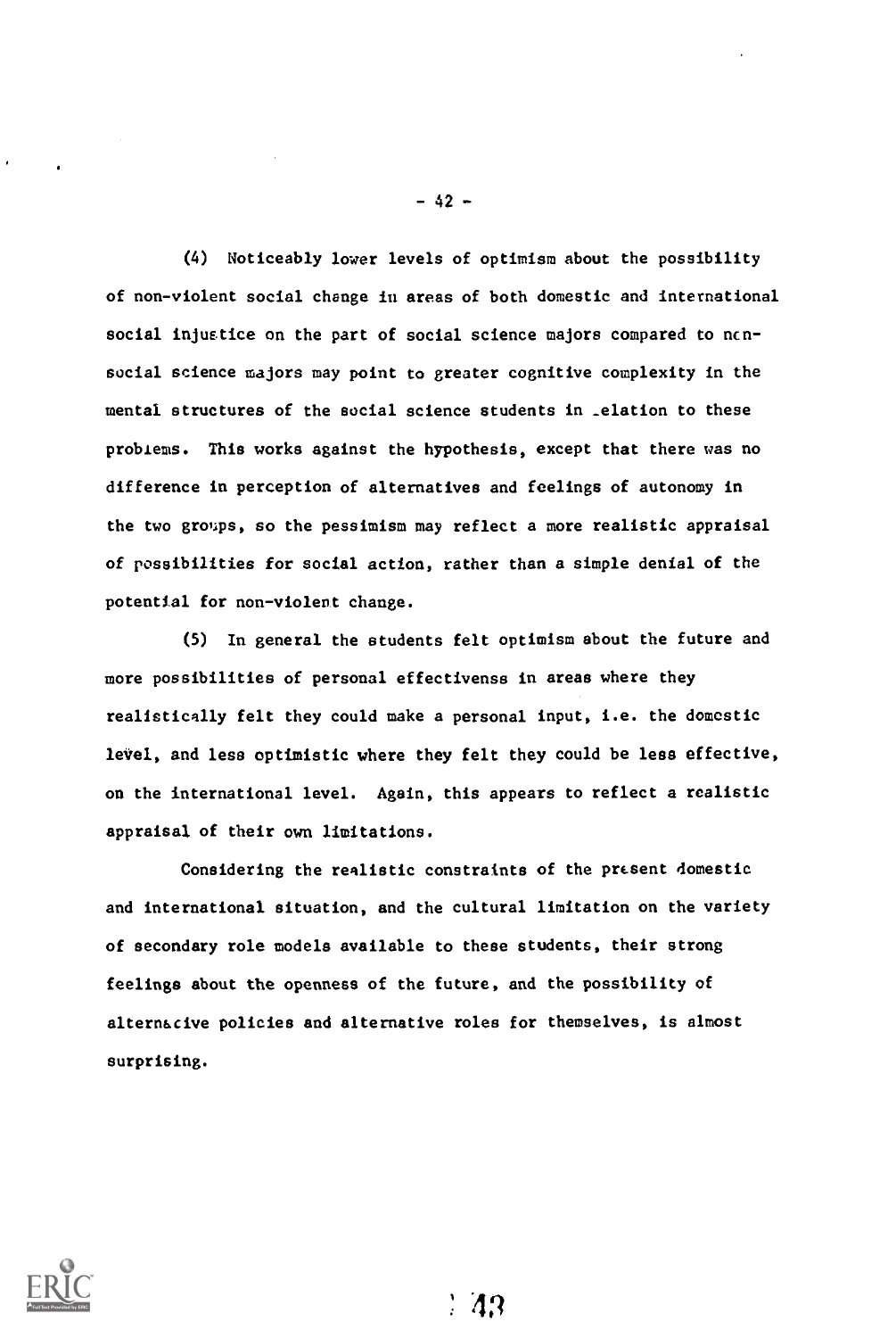#### BIBLIOGRAPHY

- 1. Armstrong, Patrick. 1969. World Community Heroes--International Competition. Admistrative Secretary: Dr. James Henderson. London University. London, WC1, England.
- 2. Bailey, Nancy and Earl S. Schaffer. 1967. Correlations of Maternal and Child Behaviors with the Development of Mental Abilities: Data from the Berkeley Growth Study. Monographs of the Society for Research in Child Development. Vol. 29, No. 6, entire issue.
- 3. Boulding, Elise. 1965. "Who Are These Women? A Progress Report on a Study of the Women Strike for Peace." In Milton Schwebel (ed.). Behavioral Science and Human Survival. Science and Behavior Books. Inc. Palo Alto, California, pp. 185-200.
- 4. Charny, Israel W. March 1969. "Marital Love and Hate." Family Process. Vol. 8, No. 1, pp 1-24.
- 5. Clausen, John A. (ed.). 1968. Socialization and Society. Little, Brown, and Company. Boston, Mass.
- 6. Dollard, J., L. Doob, N. E. Miller, O. H. Mowrer, and R. R. Sears. 1939. Frustration and Aggressicn. Yale University Press. New Haven, Connecticut.
- 7. Eisenstadt, S. N. 1956. From Generation to Generation: Age Groups and Social Structure. The Free Press. N'w York.
- 8. Elmer, Elizabeth. 1967. Children in Jeopardy. University of Pittsburgh. Pittsburgh, Pennsylvania.

4'

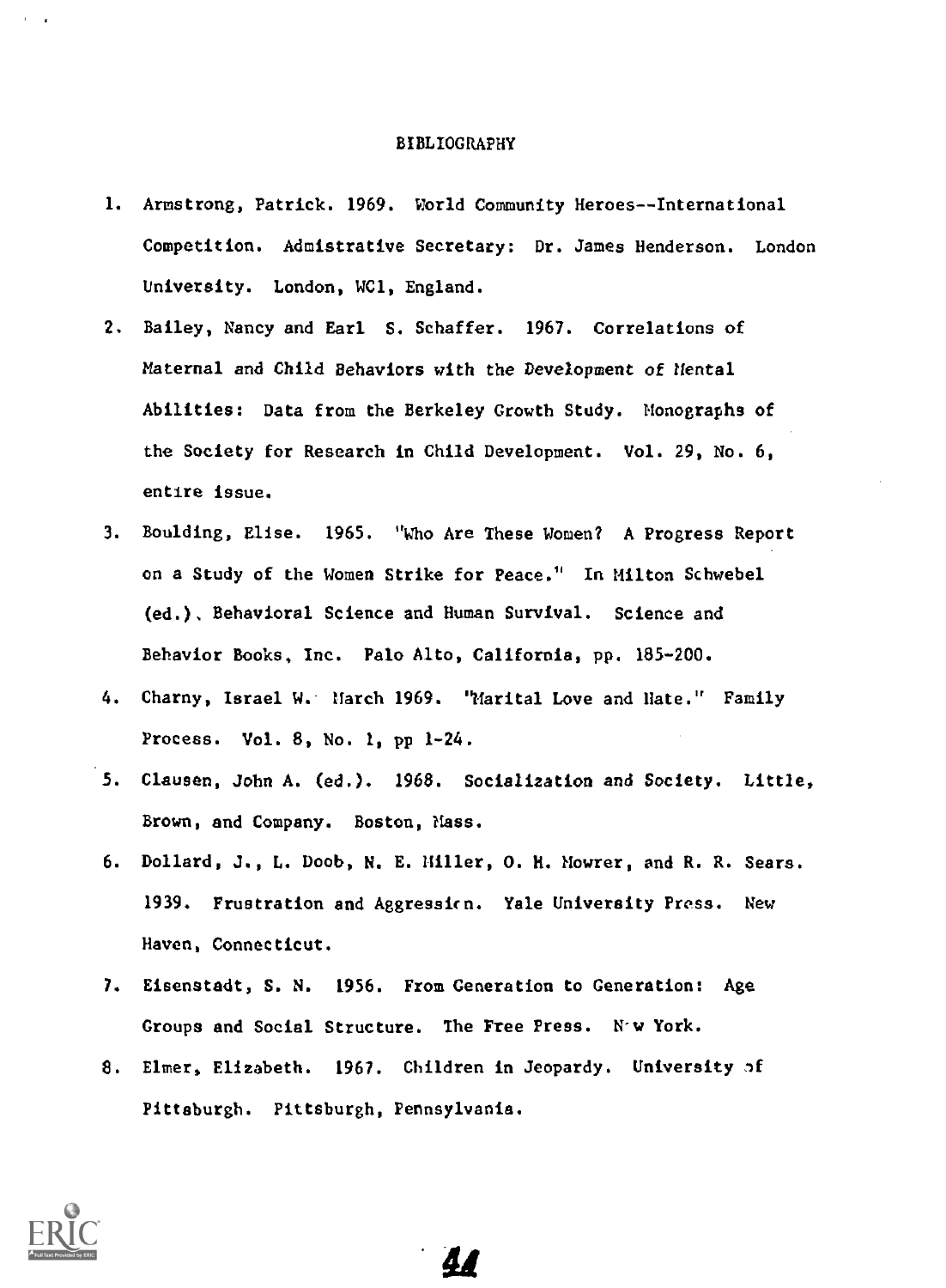- 9. Escalona, Sibylle K. 1965. "Children and the Threat of Nuclear War." Hilton Schwebel, (ed.), Behavioral Science and Human Survival. Science and Behavior Books, Inc. Palo Alto, California, pp 201-209.
- 10. Galtung, Johan. 1969. Images for the World in the Year 2000: A synthesis of the Harginals of the Ten Nation Study. UNESCO: European Coordination Centre for Research and Documentation in Social Science. Vienna, Austria.
- 11. Grafton, Sanuel, (ed.). October 1968. "The Nuclear Explosion Area." Youth Report. Grafton Publications, Inc. New York.
- 12. Groves, Philip M. and Richard F. Thompson. 1970. "Habituation: A Dual-Process Theory." Psychological Review. Vol. 77, No. 5, pp. 419-450.
- 13. Guetzkow, Harold. 1947. Unpublished data from a study of drafted conscientious objectors resident in camps for conscientious objectors operated jointly by the Federal government and the peace churches during World War II.
- 14. Helfer, Ray and Henry C. Kempe. 1968. The Battered Child. The university of Chicago Press. Chicago, Illinois.
- 15. Henderson, Algo D. 1970. The Innovative Spirit. Jossey-Bass, Inc., Publishers. San Francisco, California.
- 16. Huizinga, Johan. 1950. Homo Ludens: A Study of the Play Element in Culture. Beacon Press. Boston, Mass.
- 17. Jacobs, Philip E. 1957. Changing Values in College. Harper and Row. New York.
- 18. Jones, Rufus h. 1950. Finding the Trail of Life. The Hacmillen Company. New York, pp. 80-83.



-44-

45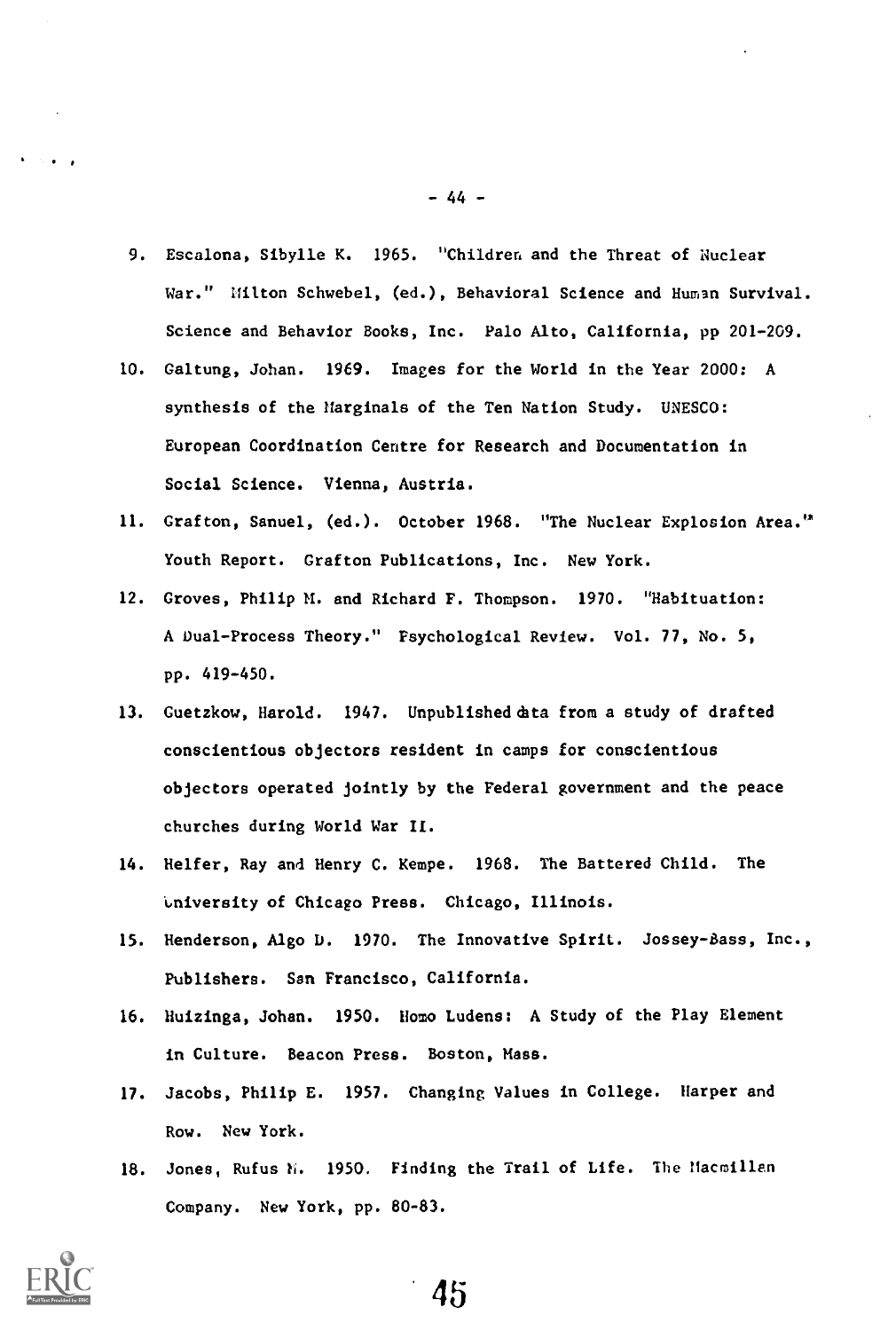- 19. Kelman, Herbert C. (ed.). 1965. International Behavior. Holt, Rinehart, and Winston, Inc. New York, Chapters 2 and 3.
- 20. Laing, R. D. 1967. The Politics of Experience. Ballantine Books, Inc. New Yoek.
- 21. Maruyama, Lirda L. May 1969. "The Effect of Teachers' Belief Systems on Children's Ethnocentric Behavior. Unpublished paper for Hrs. E. Boulding, Problems and Prospects for Peace class, University of Colorado, Boulder, Colorado.
- 22. Le Milieu Sociologique Etudiant Fin 1968. October 1968. Institut Francais de Potemologie. 15, Avenue du President Wilson, Paris, France.
- 23. Newcomb, Theodore. 1957. Personality and Social Change. Holt, Rinehart and Winston, Inc. New York.
- 21. Piaget, Jean. 1930. The Child's Conception of Physical Causality. Kegan Paul. London, England.
- 25. Piaget, Jean. :929. The Child's Conception of the World. Harcourt, Brace, and World, Inc. New York.
- 26. Piaget, Jean. 1938. Judgment and Reasoning in the Child. Harcourt, Brace and World, Inc. New York.
- 27. Piaget, Jean. 1932. The Moral Judgment of the Child. Kegan Paul. London, England.
- 28. Polak, Fred. 1961. Image of the Future. Transalted from the Dutch by Elise Boulding. Oceans Publications. New York. (The abridgement by E. Boulding to be published in 1972.)
- 29. Psychology Today. "Society, Morality and the Gun." 1968. Vol. 1, No. 10, Entire issue.



 $\sim 100$ 

-45-

46